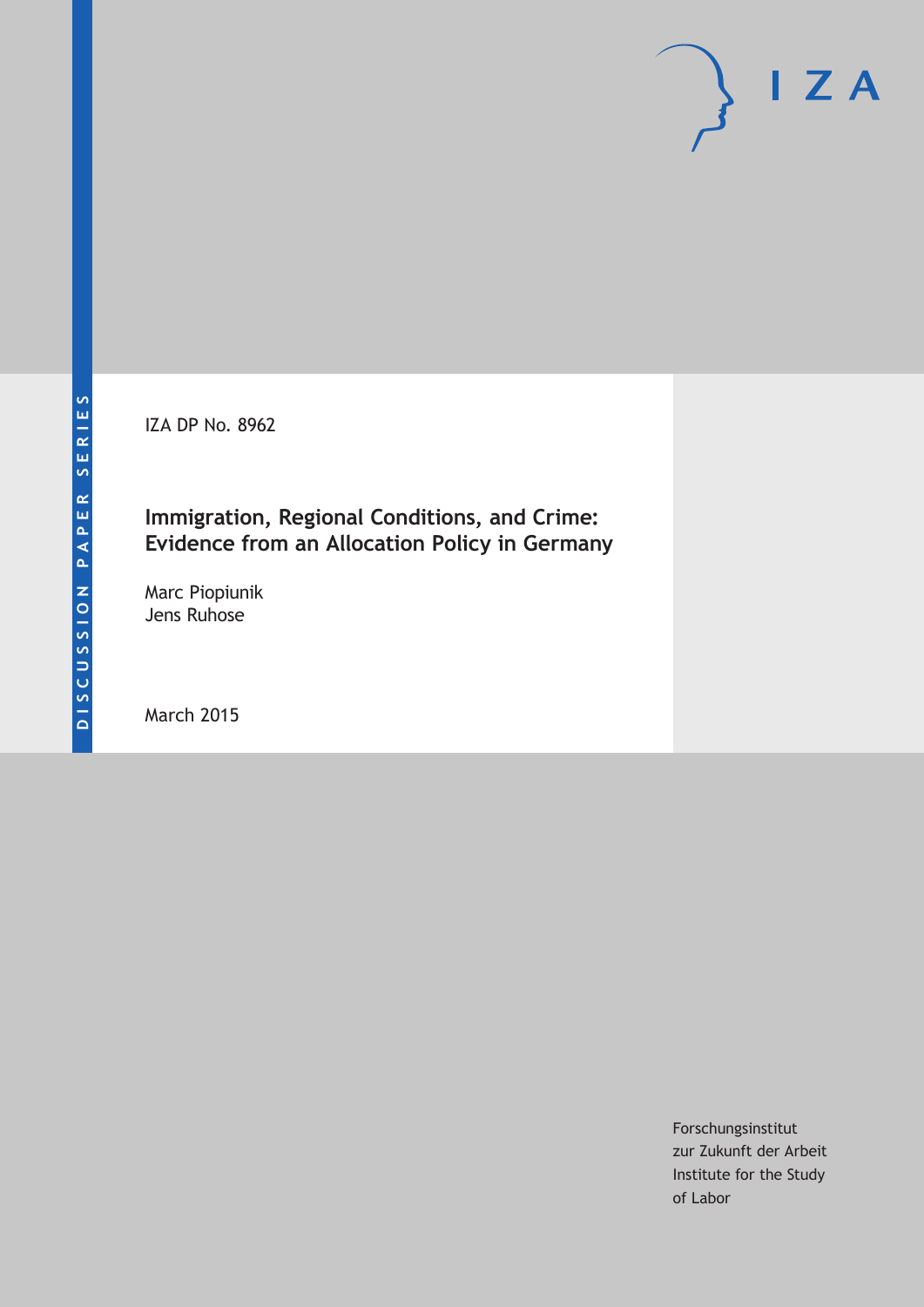# **Immigration, Regional Conditions, and Crime: Evidence from an Allocation Policy in Germany**

### **Marc Piopiunik**

*Ifo Institute, University of Munich and CESifo*

### **Jens Ruhose**

*Ifo Institute, University of Munich and IZA*

### Discussion Paper No. 8962 March 2015

IZA

P.O. Box 7240 53072 Bonn Germany

Phone: +49-228-3894-0 Fax: +49-228-3894-180 E-mail: iza@iza.org

Any opinions expressed here are those of the author(s) and not those of IZA. Research published in this series may include views on policy, but the institute itself takes no institutional policy positions. The IZA research network is committed to the IZA Guiding Principles of Research Integrity.

The Institute for the Study of Labor (IZA) in Bonn is a local and virtual international research center and a place of communication between science, politics and business. IZA is an independent nonprofit organization supported by Deutsche Post Foundation. The center is associated with the University of Bonn and offers a stimulating research environment through its international network, workshops and conferences, data service, project support, research visits and doctoral program. IZA engages in (i) original and internationally competitive research in all fields of labor economics, (ii) development of policy concepts, and (iii) dissemination of research results and concepts to the interested public.

<span id="page-1-0"></span>IZA Discussion Papers often represent preliminary work and are circulated to encourage discussion. Citation of such a paper should account for its provisional character. A revised version may be available directly from the author.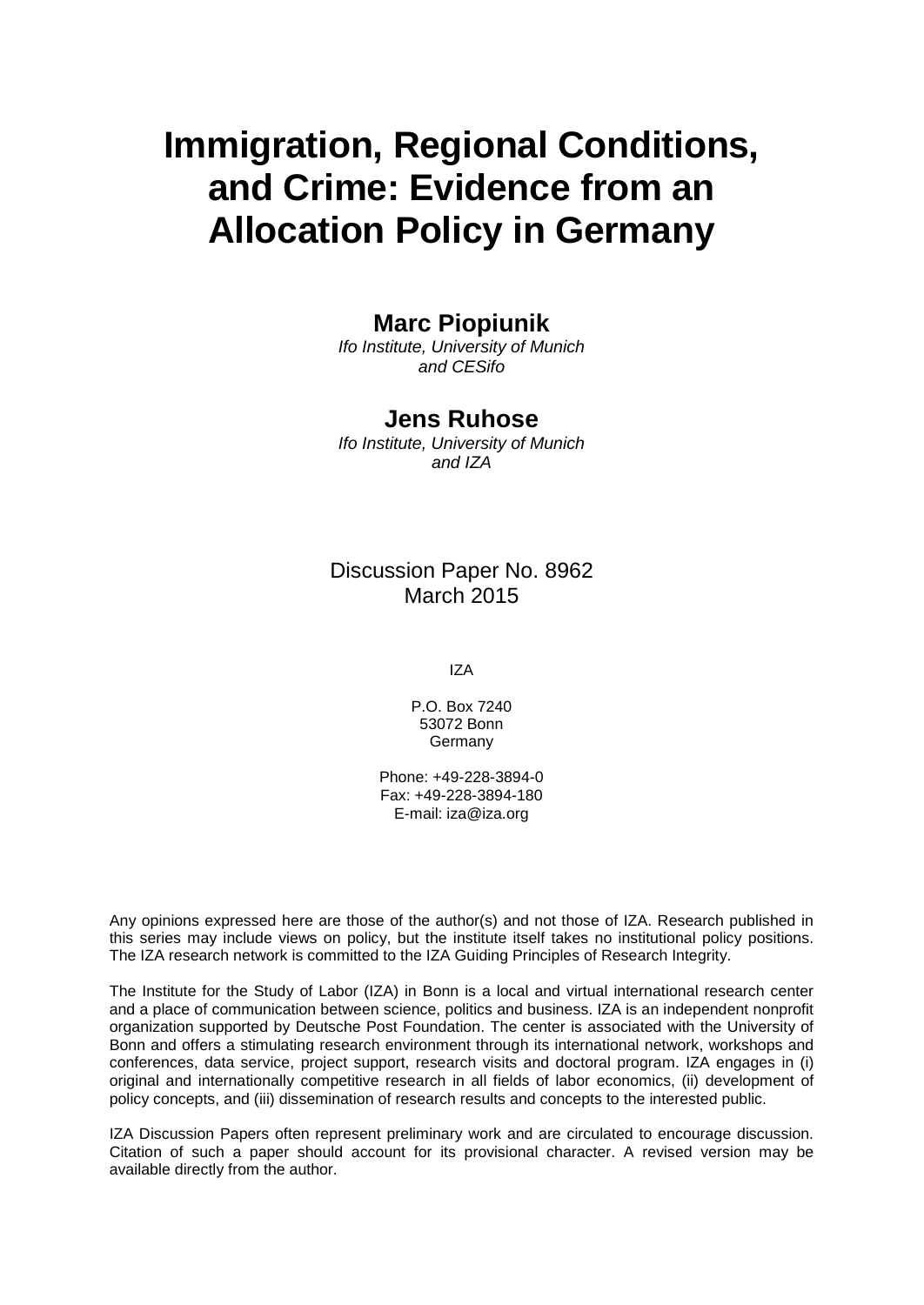IZA Discussion Paper No. 8962 March 2015

# **ABSTRACT**

# **Immigration, Regional Conditions, and Crime: Evidence from an Allocation Policy in Germany[\\*](#page-1-0)**

After the collapse of the Soviet Union, more than 3 million people with German ancestors immigrated to Germany under a special law granting immediate citizenship. Exploiting the exogenous allocation of ethnic German immigrants by German authorities across regions upon arrival, we find that immigration significantly increases crime. The crime impact of immigration depends strongly on local labor market conditions, with strong impacts in regions with high unemployment. Similarly, we find substantially stronger effects in regions with high preexisting crime levels or large shares of foreigners.

JEL Classification: F22, J15, K42, R10

Keywords: immigration, crime, allocation policy

Corresponding author:

Jens Ruhose Ifo Institute Poschingerstr. 5 81679 Munich Germany E-mail: [ruhose@ifo.de](mailto:ruhose@ifo.de)

We are grateful to George J. Borjas, Oliver Falck, Albrecht Glitz, Eric A. Hanushek, Ludger Woessmann, and participants at the Ifo Institute in Munich, ESPE in Braga, EEA in Toulouse, and EALE in Ljubljiana for helpful comments and discussion. This project was funded through the Leibniz Competition (SAW-2012-ifo-3).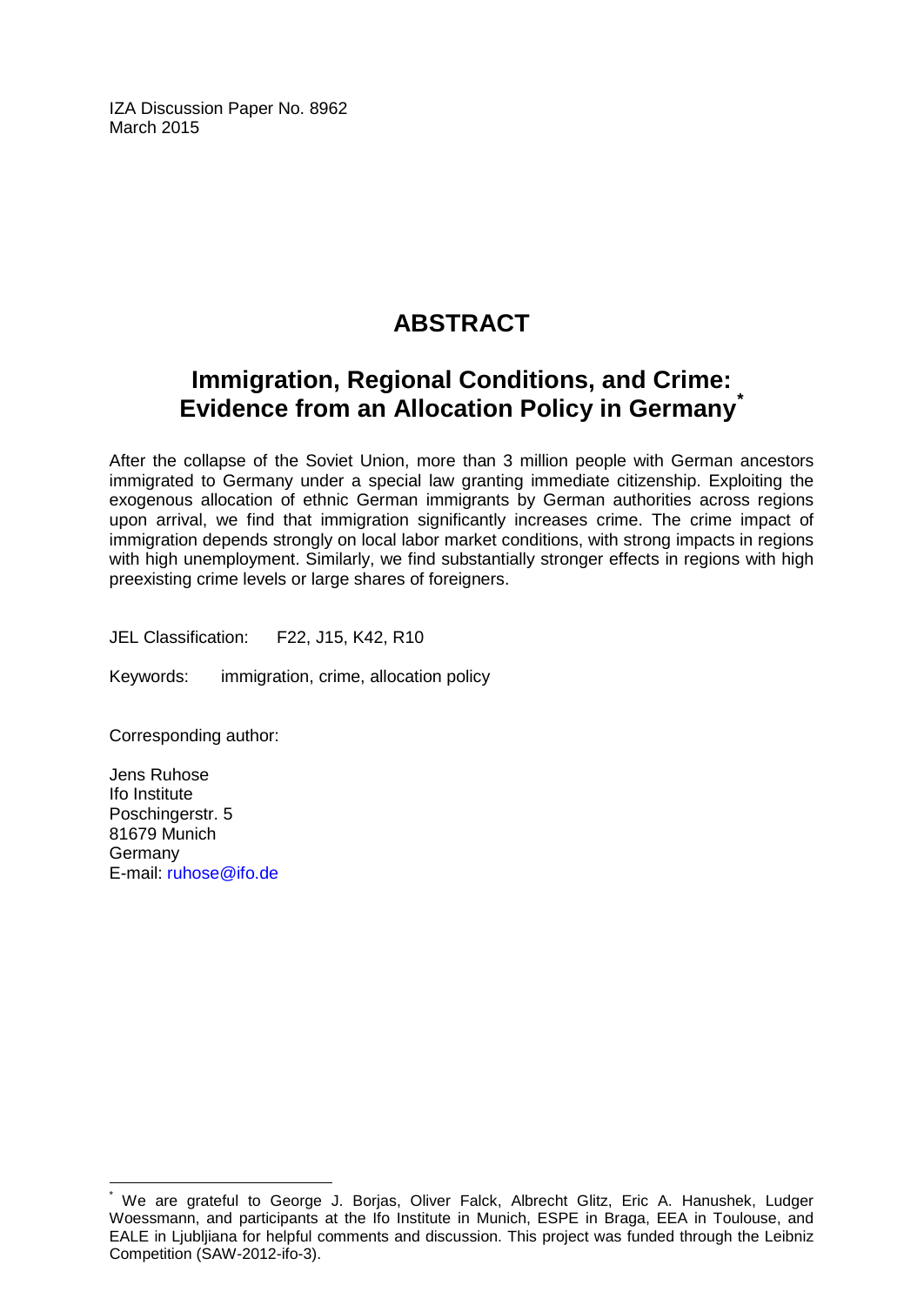### 1 Introduction

Criminal behavior of immigrants is a huge concern in many countries. In Europe, the majority of native residents is worried about immigrants increasing crime, whereas only a minority is worried about immigrants taking jobs away (Fitzgerald et al., 2012). The widespread concern about crime might therefore play a greater role in shaping immigration policies than do labor market concerns (Card et al., 2012). While the literature on the labor market effects of immigration is huge (see Friedberg and Hunt, 1995; Borjas, 1999; Card, 2009, for overviews), the crime effects of immigration has been explored much less.

Existing research on the crime impact of immigration tends to find zero or small effects. Bianchi et al. (2012) exploit the increase in the immigrant population in Italy in the 1990s that was mainly driven by the collapse of the Soviet Union and the Balkan Wars, finding strong effects on robberies, but a negligible effect on total crime. Bell et al. (2013) study the impact on crime of two different immigration waves to the United Kingdom: migrant laborers from eight European countries that joined the EU in 2004 and asylum seekers. The authors find an effect only for asylum seekers, and only on property crime. For the United States, Butcher and Piehl (1998, 2007) find no significant relationship between immigration and crime at the state level, and Chalfin (2013), using data at the metropolitan area level, finds no evidence that Mexican immigrants increase crime. Spenkuch (2013) uses county data and finds effects on property crime, but not on violent crime.

We contribute to this literature by investigating the crime impact of a particular group of low-educated immigrants to Germany who were allocated across regions by German authorities upon arrival. We find that these immigrants increased crime substantially. In particular, crime effects are much stronger in regions with adverse conditions such as high unemployment and high preexisting crime levels.

The group of immigrants we focus on in this study are ethnic Germans who lived in Eastern Europe and the former Soviet Union before migrating to Germany after the fall of the Berlin Wall. Between 1988 and 2005, more than 3 million ethnic Germans immigrated, increasing Germany's population by about 5%. Immediately after immigrating, ethnic German immigrants were granted German citizenship, were allowed to work, and were eligible to social security assistance (like German natives). Despite legally being Germans, ethnic German immigrants have considerably lower education levels, worse labor market outcomes, and lower incomes than native Germans (see Table A-2). Based on these characteristics, however, ethnic German immigrants are similar to other immigrants in Germany.

Upon arrival in Germany, ethnic German immigrants are allocated across counties by state authorities. We exploit this allocation policy to identify the causal effect of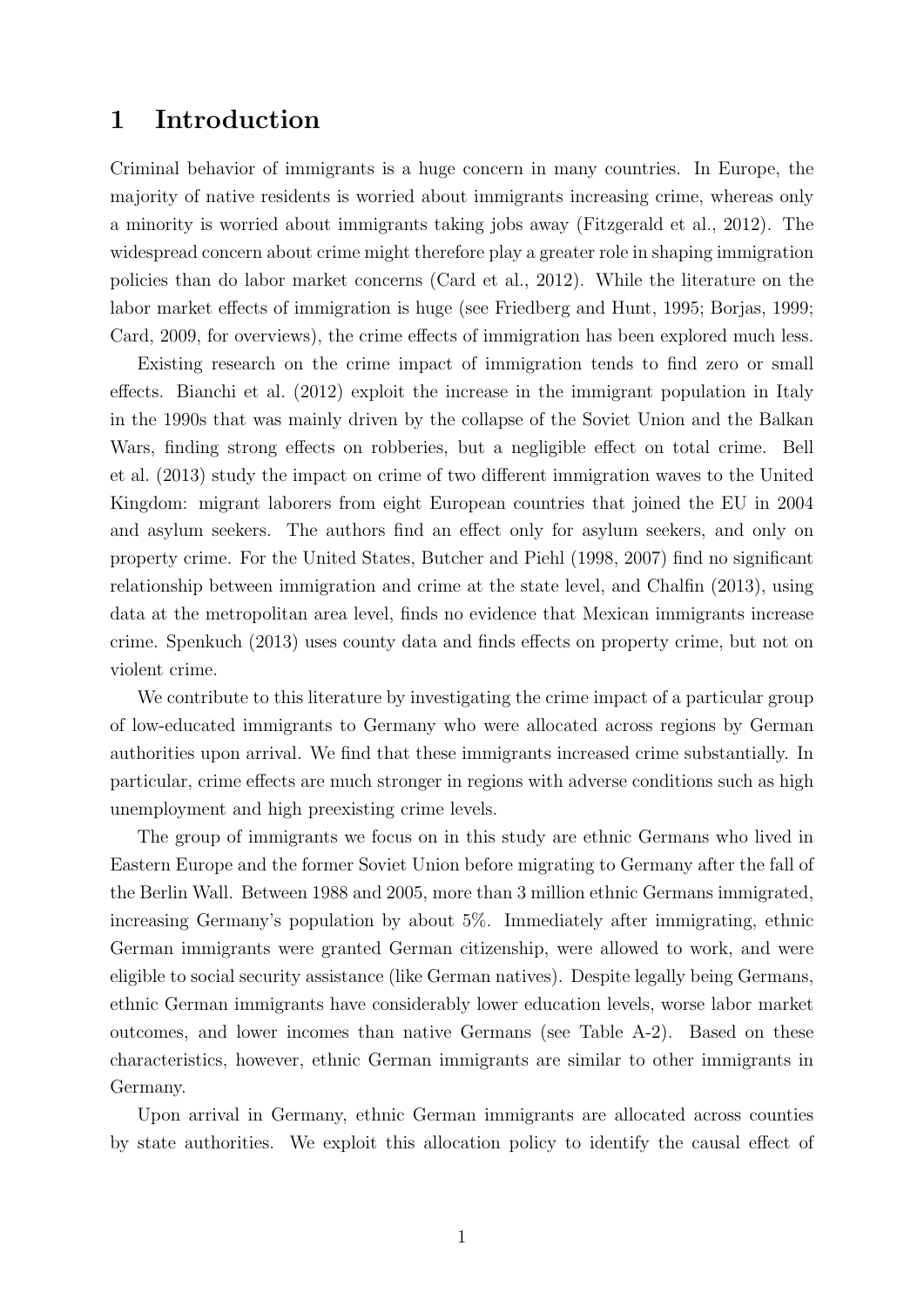ethnic German immigrants on crime.<sup>1</sup> The number of migrants allocated to a particular county is set by policymakers and depends largely on the number of residents, economic conditions, and other factors such as housing capacities. While German authorities determine the number of ethnic German immigrants allocated to a particular county, each immigrant can express preferences to live in the county where her relatives are already living. If the county quota is not already exhausted, authorities try to meet these family preferences.<sup>2</sup> Therefore, the specific county of residence where a newly arriving ethnic German immigrant is allocated to, depends mostly on family ties. Noncompliance with the residence allocation, which is binding for three years, is severely sanctioned with the withdrawal of all social benefits, implying that self-selection into regions is highly restricted. Since the residence of family members is the main allocation criterion and labor market skills do not play any role (Glitz, 2012, p. 180), the allocation is likely exogenous with respect to regional crime and labor market conditions. This allocation, therefore, provides a unique quasi-experimental setting for studying the effects of immigration on crime. Furthermore, as the allocation policy has likely led to similar skill and age distributions of ethnic German immigrants across regions, we are able to assess the importance of regional conditions for the crime impact.<sup>3</sup>

We combine annual county-specific inflows of ethnic German immigrants with annual county-specific crime rates. We merge information on labor market conditions and demographics of the counties to investigate whether regional conditions influence the impact of immigration on crime. We focus on West Germany (excluding Berlin) from 1996 until 2005, the period during which newly arriving ethnic German immigrants were allocated across regions by German authorities. Thus, our sample includes 185 counties over a 10-year period.

The results indicate that ethnic German immigrants increase crime rates substantially. An immigrant inflow of one ethnic German per 1,000 inhabitants increases total crime by about 0.9%, which amounts to an elasticity of approximately 0.5. Effects vary by type of crime, with strong impacts on burglary, property damage, and battery, but no effect on street-related types of crime. We also find evidence that regional labor market conditions are crucial. While immigration has no effect on crime in regions with low unemployment,

<sup>&</sup>lt;sup>1</sup>Glitz (2012) exploits the same allocation policy to estimate the impact of immigrants on skill-specific employment rates and wages of natives, finding a displacement but no wage effect. Other studies exploiting allocation policies (typically involving refugees) include, for example, Edin et al. (2003); Damm (2009); Damm and Dustmann (2014).

<sup>&</sup>lt;sup>2</sup>Note that although the majority of individual residence choices depended on family ties, the variation in the size of immigrant flows across regions is not based on networks as in the shift-share approach (Card, 2001). Indeed, in our case, the regional distribution of resident immigrants cannot be used as an instrument for the allocation of new immigrants across regions.

<sup>3</sup>Hjalmarsson and Lindquist (2012) find that children of criminal fathers are much more likely of having a criminal conviction than those with noncriminal fathers. We argue in Section 4 that intergenerational correlation in crime is likely not an issue in our setting.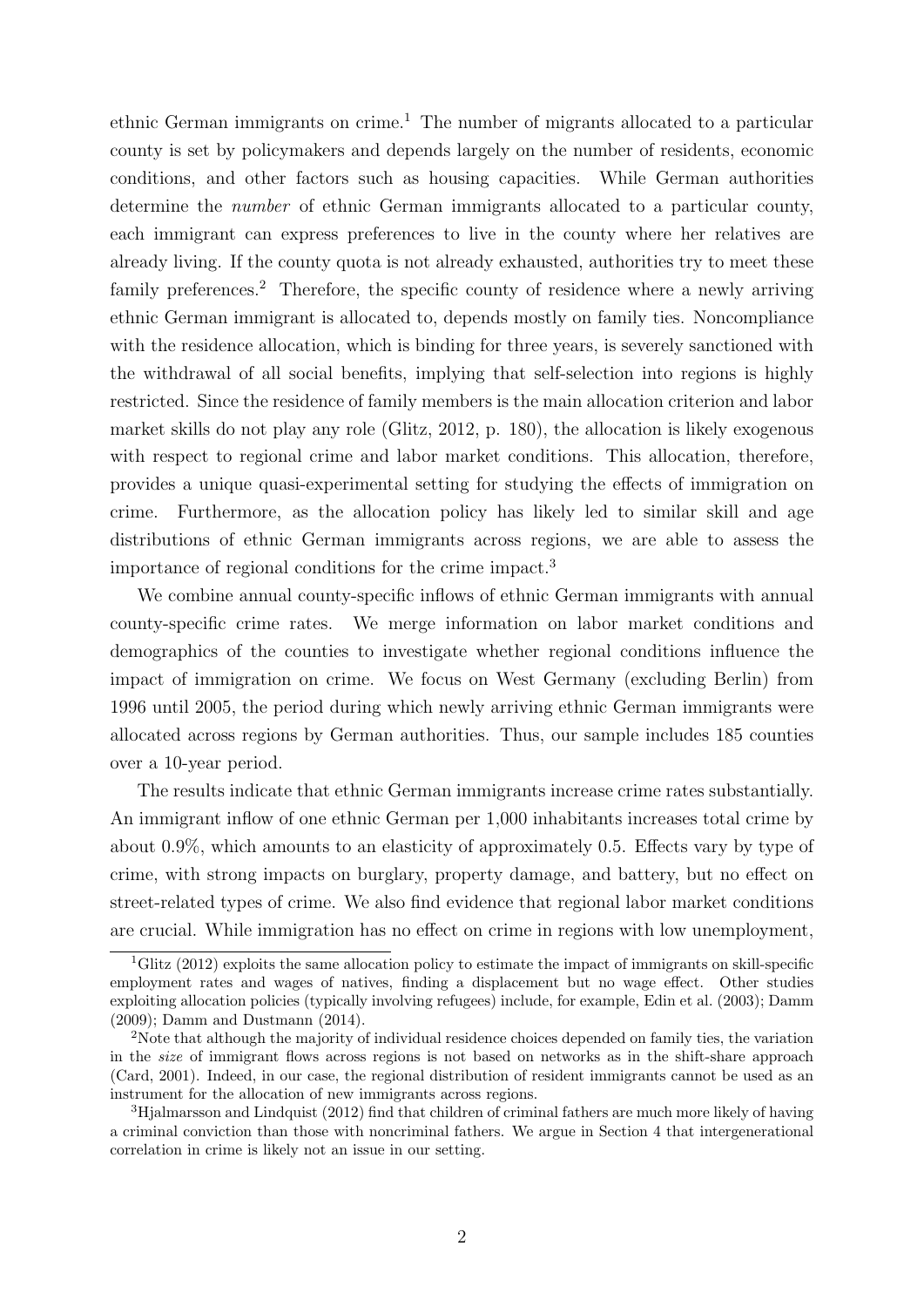crime effects are strong in regions with high unemployment. Furthermore, we find much stronger impacts in regions with high preexisting crime levels.

In their economic theory of crime, Becker (1968) and Ehrlich (1973) argue that the propensity for committing a crime decreases with legitimate earnings opportunities, the probability of being convicted, and the cost of conviction. The cost of conviction is particularly interesting since it might differ between immigration groups. Because citizenship reduces the cost of conviction by eliminating the threat of deportation (Spenkuch, 2013), this might be one explanation why the crime effects we find are larger than those found in other studies, given that ethnic Germans are granted German citizenship immediately upon arrival.<sup>4</sup>

We contribute to the literature by providing the first assessment of the importance of local labor market conditions for the crime impact of immigration. Existing studies either investigate the impact of local labor market conditions on crime in general (without focusing on immigrants) or study the impact of immigrants on crime without considering the potentially important role of local labor market conditions. Assessing the importance of local labor market conditions is feasible in this setting since the allocation policy led to similar skill and age distributions of newly arriving ethnic German immigrants across counties. In contrast, immigrants studied elsewhere could always choose their region of residence without any restrictions (with the exception of refugees). Furthermore, we estimate short-run effects of immigration on crime by exploiting annual immigration inflows. Based on changes in immigrant stocks over time, existing studies, in contrast, estimate medium- or long-run effects. If immigrants are more likely to commit crimes in the first years after arrival, for example, because integration into the new society takes some time, then we are able to detect crime effects that have been missed in previous studies.

The remainder of the paper proceeds as follows. Section 2 provides some background of ethnic German immigrants and describes the allocation process. Section 3 presents the data, and Section 4 lays out the empirical model. Section 5 reports the main results, robustness checks, and effect heterogeneities with respect to regional conditions. Section 6 concludes.

# 2 Ethnic German Immigrants and the Allocation Policy

Ethnic German immigrants are descendants of German colonists who had migrated to Russia and other East European countries in the 18th and 19th century (Bade, 1990). During World War II, many ethnic Germans—considered potential collaborators with

<sup>&</sup>lt;sup>4</sup>In the United States, for example, 816,000 criminal immigrants were removed from the country between 1998 and 2007 because of a criminal charge or conviction (Camarota and Vaughan, 2009, p. 2).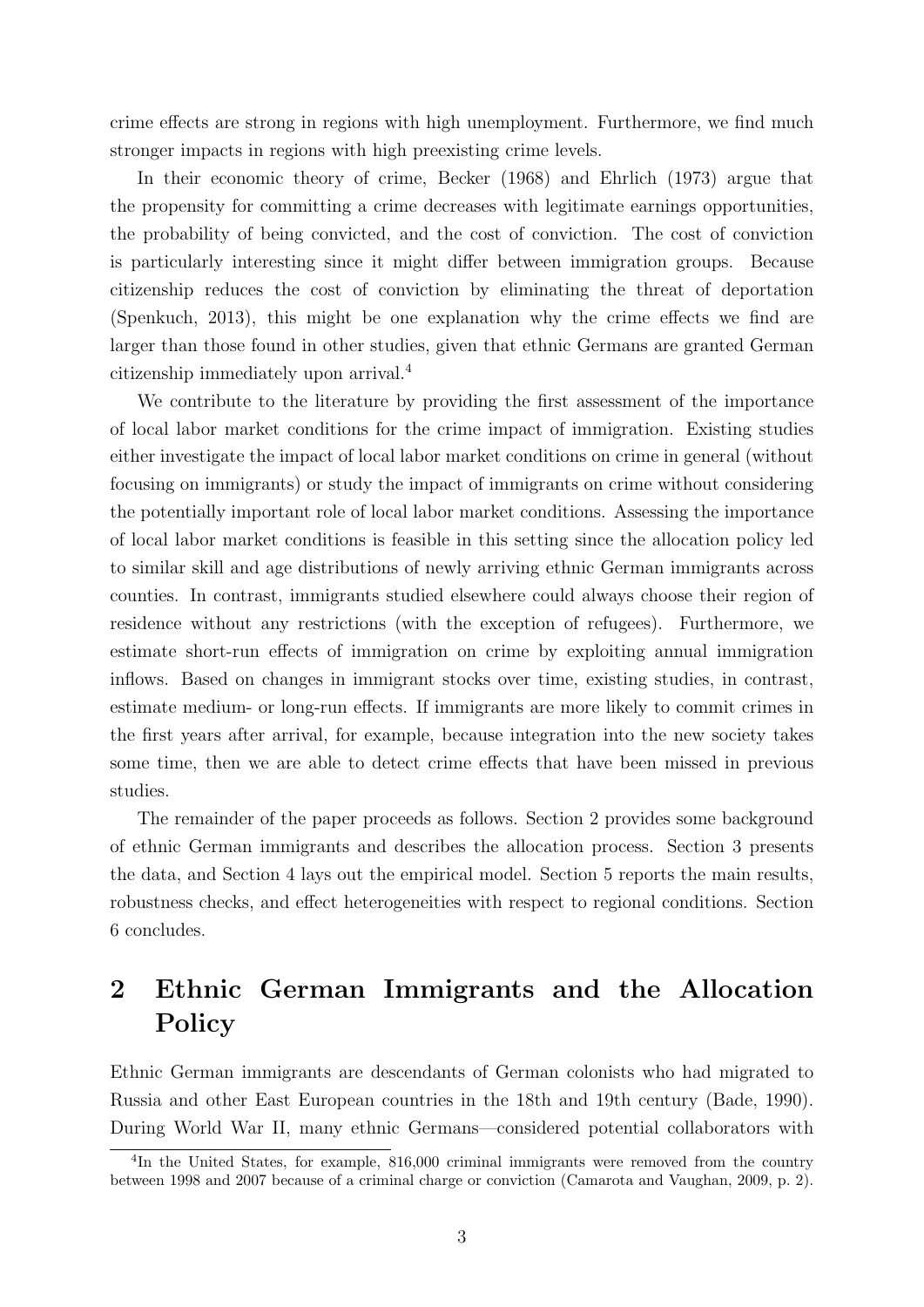the Nazi regime—were forced to leave their original settlements and to move eastward to Siberia, Kazakhstan, and to regions in Middle Asia where they lived in special settlements.

During the Cold War, only few ethnic Germans were allowed to emigrate (see Figure 1). Toward the end of the communist regime, restrictions were alleviated, leading to a massive emigration wave driven by bad economic and political conditions in the Soviet Union (Bade and Oltmer, 2003). Since the end of the 1980s, more than 3 million ethnic German immigrants have arrived in Germany. There was a heavy inflow of ethnic German immigrants in the late 1980s and early 1990s, with a peak of 397,000 individuals in 1990. Due to this huge immigration, a yearly quota of about 225,000 individuals was introduced in 1993 and further reduced to about 100,000 individuals per year in 2000. Due to these quotas, and because the stock of German descendants in the former Soviet Union was becoming smaller, the number of immigrating ethnic Germans decreased over time.<sup>5</sup> The collapse of the Soviet Union changed the composition of countries where ethnic German immigrants were coming from. Between 1950 and 1987, only about 7% of ethnic German immigrants came from countries of the former Soviet Union. In contrast, since the mid-1990s, almost all ethnic German immigrants have come from former Soviet Union countries, especially Kazakhstan, Kirgisistan, Usbekistan, Ukraine, and the Russian Federation (see Figure 1).

The immigration of ethnic Germans was administered centrally by the Federal Office of Administration (Bundesverwaltungsamt). First, all ethnic Germans had to apply for a visa at the German embassy in their country of residence. To be recognized as an ethnic German, an applicant had to fulfill all requirements of the Federal Refugees Act. Legally, individuals are considered members of German minorities if they meet the following three requirements (Peters, 2003). They (1) have to be descendants of at least one parent or grandparent with German nationality; (2) must have declared "confession to German ethnicity" before leaving the settlement area, typically by possessing the German nationality, sending their children to a German school, or through being a member in a German association; and (3) are able to conduct a simple conversation in German. Due to assimilation pressures in their settlement areas, ethnic German immigrants had rather low German language proficiency, however. Therefore, language requirements were kept at a low level. To maintain the unity of the family, ethnic Germans were allowed to immigrate together with their spouses and all offsprings, given that the marriage had existed for at least three years. Ethnic Germans and all relatives migrating with them were granted German nationality immediately upon arrival.<sup>6</sup>

All arriving ethnic German immigrants had to pass through a central admission center. If ethnic German immigrants did not have a job or another source of income—which was

<sup>5</sup>Ethnic German immigrants do not include East Germans who moved to West Germany after the fall of the Berlin Wall.

<sup>&</sup>lt;sup>6</sup>In the remainder of the paper, the term *ethnic German immigrants* includes both persons of own German descent as well as their spouses and children.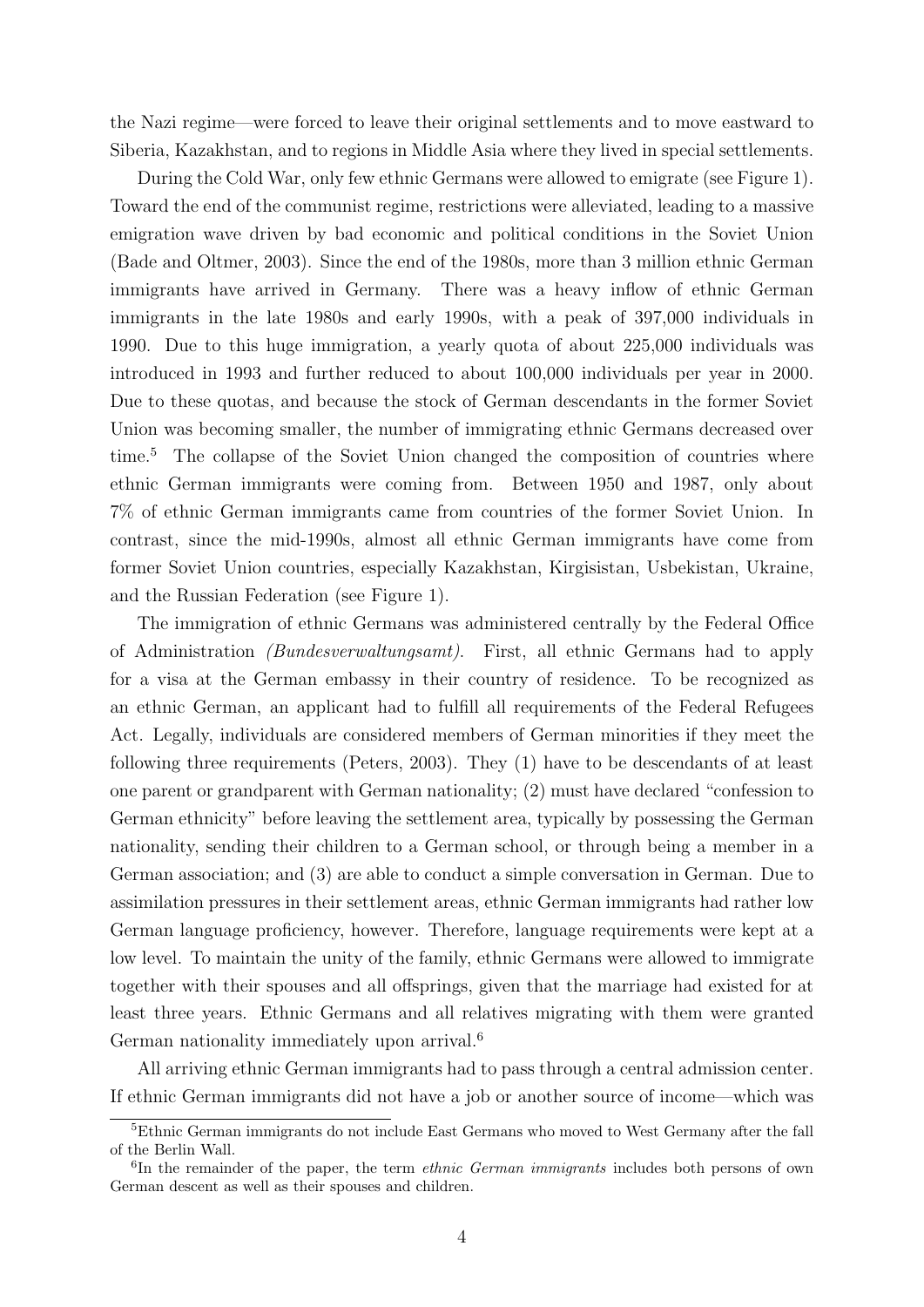the case for the vast majority (see below)—they were allocated to one of the 16 German states according to predefined quotas *(Königsteiner Schlüssel)*. These quotas, which have been adjusted every year, are based on the tax revenues (weight of two thirds) and the population size (one third) of each state.

Based on the Place of Residence Allocation Act (Wohnortzuweisungsgesetz), which has been established in 1989 due to the large inflow, most states subsequently allocated ethnic German immigrants across counties. The goal of the allocation across counties was a socially acceptable integration of these immigrants. Because ethnic German immigrants preferred to live close to their relatives, and because noncompliance with the assignment did not have any consequences at the beginning of the 1990s, many ethnic Germans left their assigned county and moved to other counties. This led to a strong inflow of ethnic German immigrants into some regions (Swiaczny and Mammey, 2001). Because municipalities were responsible for the housing of ethnic German immigrants and for the payment of social assistance, this implied great financial burdens for municipalities with high shares of ethnic Germans. Furthermore, high concentrations of ethnic German immigrants increased the necessity of integration measures and lowered the acceptance among native Germans (Haug and Sauer, 2006). Seven counties which were particularly hit by massive inflows of ethnic German immigrants therefore signed the so-called "Gifhorn Declaration for the Integration of Ethnic German immigrants" in March 1995, demanding a more solidary distribution of the burdens between states and municipalities (Niedersächsische Landeszentrale für Politische Bildung, 2002, p. 10).<sup>7</sup> This declaration led to an important amendment to the Place of Residence Allocation Act that mandated that ethnic German immigrants were bound to their assigned county during the first three years after immigration. Most importantly, the amendment introduced severe sanctions: Ethnic German immigrants would lose all social benefits and any type of public assistance in case of noncompliance with the allocation decision. Only ethnic Germans who could prove both a job and housing in their preferred county were exempt from this rule. However, survey evidence (presented below) indicates that only a minority of arriving ethnic German immigrants was able to freely choose their county of residence. Most West German states implemented the new law in March 1996, while Hesse adopted the law in January 2002, and two states (Bavaria and Rhineland-Palatine) did not adopt it at all.<sup>8</sup>

The allocation of ethnic German immigrants across counties was not handled uniformly by the states. Typically, the number of ethnic German immigrants allocated to the counties was based on quotas that partly depended on the size of the resident population.

<sup>7</sup>These counties were Wolfsburg, Salzgitter, Gifhorn, Nienburg/Weser, Cloppenburg, Emsland, and Osnabrück. Dropping these counties from the analysis does not affect the results.

<sup>8</sup>The amendment which introduced sanctions for leaving the assigned county was indeed effective. For example, the counties of the Gifhorn Declaration received only few ethnic German immigrants after the law was adapted in March 1996 (Wenzel, 1999). Glitz (2012, p. 181) furthermore notes that the perception at the Ministry of the Interior and the Association of German Cities and Towns was that the sanctions were effective and ensured high compliance with the initial allocation decision.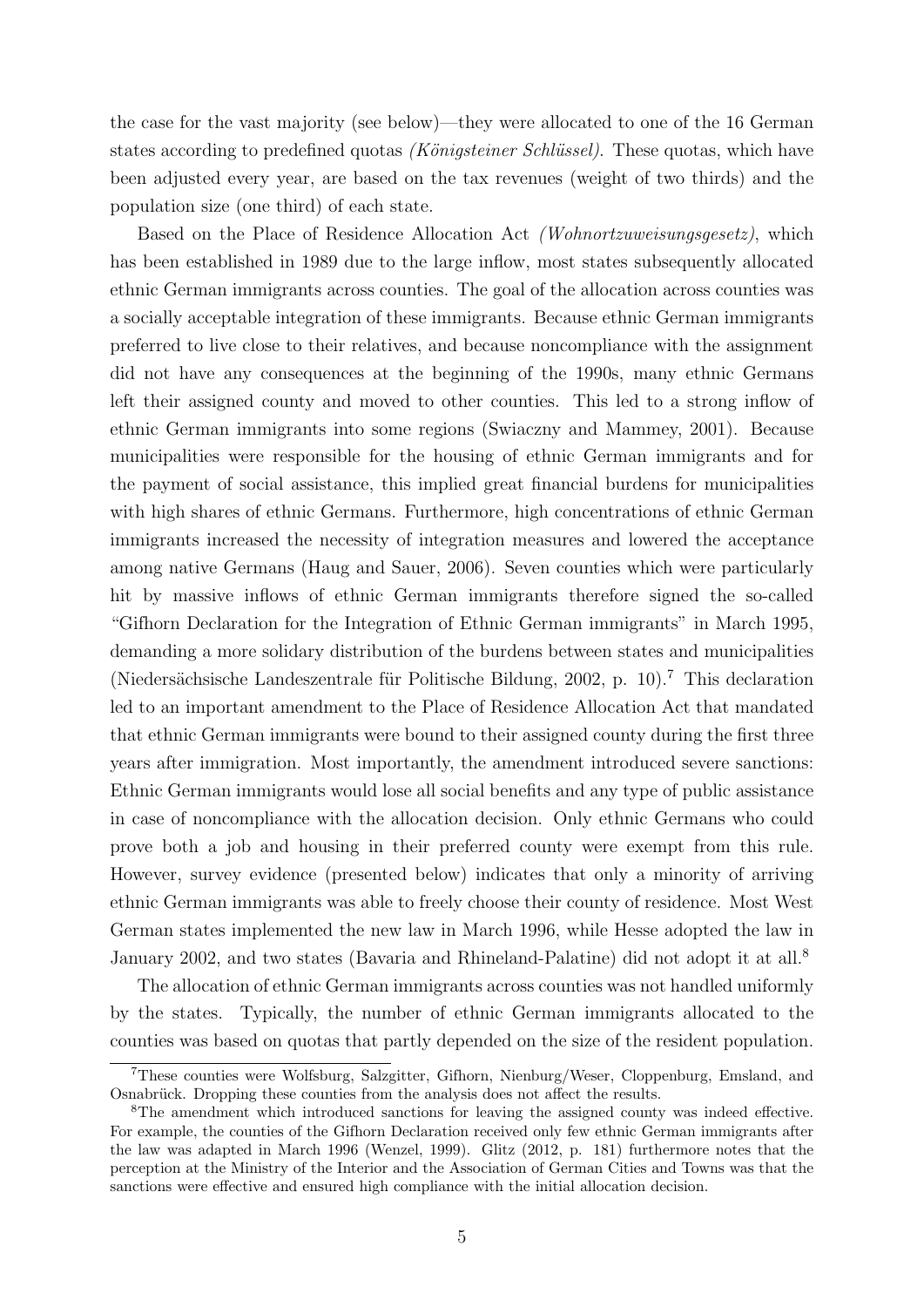The allocation also depended on other factors, such as intake capacities or the size of the county area in some states (e.g. North Rhine-Westphalia). Some states adjusted their quotas to changes in the counties' population size, while other states did not. Table A-1 in the Appendix indicates that ethnic Germans were indeed allocated according to these official criteria. Counties with larger populations and counties with higher GDP per capita (although statistically insignificant) received more ethnic Germans. Because previous inflows reflect time-persistent county characteristics that are not captured by the other covariates, the compound inflow in the previous three years is a predictor of the current inflow.<sup>9</sup>

The actual county of residence of new ethnic German immigrants was largely determined by family ties. While German authorities determined the number of ethnic German immigrants allocated to a particular county in a given year, each new immigrant could express her preferences to live in the county were her relatives were already living. If the quota for the desired county was not already exhausted, the authorities tried to meet the immigrant's preferences. The Ministry of the Interior estimates that the presence of family members was the decisive factor for the allocation decision in about 90% of all cases. The presence of health and care facilities and the infrastructure for single parents were additional factors. Most importantly, however, the skill level or the previous crime history of ethnic German immigrants did not play any role in the allocation process (Glitz, 2012, p. 180).

Even though official data are lacking<sup>10</sup>, there is strong evidence that the vast majority of ethnic German immigrants stayed in their assigned county of residence during the period of retention, that is, during the first three years after immigration. First, the vast majority of ethnic German immigrants depended on social welfare, thus rendering departure from the assigned county very costly. In a survey among 1,554 ethnic German immigrants, only 11% reported that they did not receive any type of social benefit or state assistance during the first three years after arrival (Haug and Sauer, 2007, p. 101). Furthermore, only 36% of ethnic Germans worked at some point during the first three years after arrival (Haug and Sauer, 2007, p. 120). Second, ethnic German immigrants were likely to comply with the assignment because they depended on state-financed housing. After arriving in Germany, about 80% of ethnic German immigrants lived in temporary residential homes or admission centers (Seifert, 1996), staying on average about two years in the temporary

<sup>9</sup>One potential issue—frequently discussed in the migration literature (Borjas, 1994)—is that residents move to other counties in response to immigrant inflows. In our case, potential outflows of residents would be problematic if individuals with high (low) crime propensities would move, thus leading to an underestimation (overestimation) of the true crime effect. In line with findings that Germany has a rather inflexible labor market (Pischke and Velling 1997), Glitz (2012) has shown that there is no systematic outflow of residents in response to the inflow of ethnic Germans.

<sup>&</sup>lt;sup>10</sup>Because ethnic German immigrants cannot be identified in the registration offices of the municipalities due to their German citizenship, the number of ethnic German immigrants residing in a given county is unknown.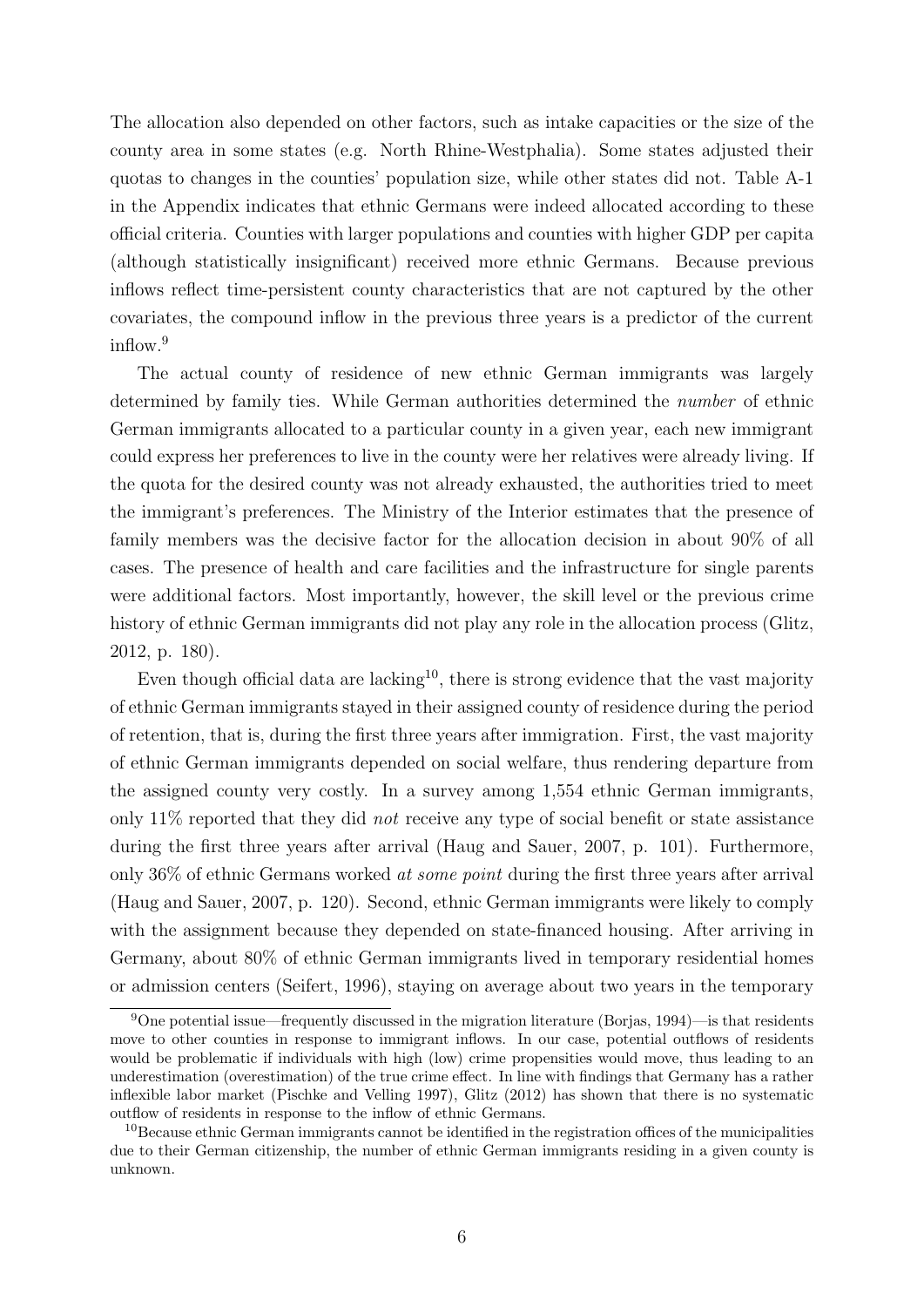residential homes (Mammey, 1999). Adolescent ethnic German immigrants are also very likely (about 51%) to live in residential establishments or in social housing, compared to 10% of native Germans (Dietz, 1999, Table 12).

Concerning socioeconomic characteristics, ethnic German immigrants have worse outcomes than native Germans. One reason is that the share of ethnic German immigrants of own German descent was only 47.7% in 1996 and declined even further to only 21.5% in 2005 (Haug and Sauer, 2006, p. 417). Accordingly, the German language proficiency of ethnic Germans is rather low. Another factor is that ethnic Germans had to assimilate in their home countries, thereby losing German language skills. Even among ethnic German immigrants who immigrated in the early 1990s—when the majority was of own German descent—self-assessed German language proficiency at the end of the 1990s was not better than the language proficiency of other immigrants who immigrated in the same years, and was even worse than the language proficiency of second-generation immigrants in Germany  $(Haug, 2005).<sup>11</sup>$ 

Young ethnic German immigrants also tend to have low education. Administrative school data from the largest German state, North Rhine-Westphalia, for the school year 1996/1997 show that children from ethnic Germans are highly overrepresented in the least academic secondary school track (Hauptschule) (Dietz, 1999, Table 9). The occupational composition of newly arriving ethnic German immigrants also indicates a rather loweducated immigrant group. Ethnic German immigrants are highly overrepresented in low-skill occupations such as farmers, laborers, transport workers, operatives, and craft workers (see Glitz 2012, p. 188f.).

Statistics based on the German Mircocensus 2008, the first large-scale survey that allows identifying ethnic German immigrants unambiguously, shows that ethnic German immigrants have much worse socioeconomic outcomes than native Germans, but similar outcomes than other immigrants in Germany (see Table A-2 in the Appendix). Both ethnic German immigrants and other immigrants are heavily overrepresented in the two lowest education categories (Panel B). While ethnic German immigrants have somewhat better employment outcomes than other immigrants, both groups have substantially worse outcomes than native Germans, in particular much higher unemployment rates and higher incidences of temporary employment (Panel C). Ethnic German immigrants and other immigrants have lower incomes than native Germans (Panel D). Finally, ethnic German immigrants and other immigrants are much more likely to receive social assistance (Hartz IV) and unemployment benefits (ALG I) than natives.

In sum, although ethnic German immigrants are of German descent, they have much poorer socioeconomic characteristics and worse employment outcomes than native

<sup>&</sup>lt;sup>11</sup>The low German language proficiency might partly be due to the fact that only few ethnic Germans had native Germans as friends (Dietz, 1999). One reason for the lack of friendships might be the negative attitude of native Germans toward ethnic Germans, which was sometimes more negative than toward foreigners (Fertig and Schmidt, 2001).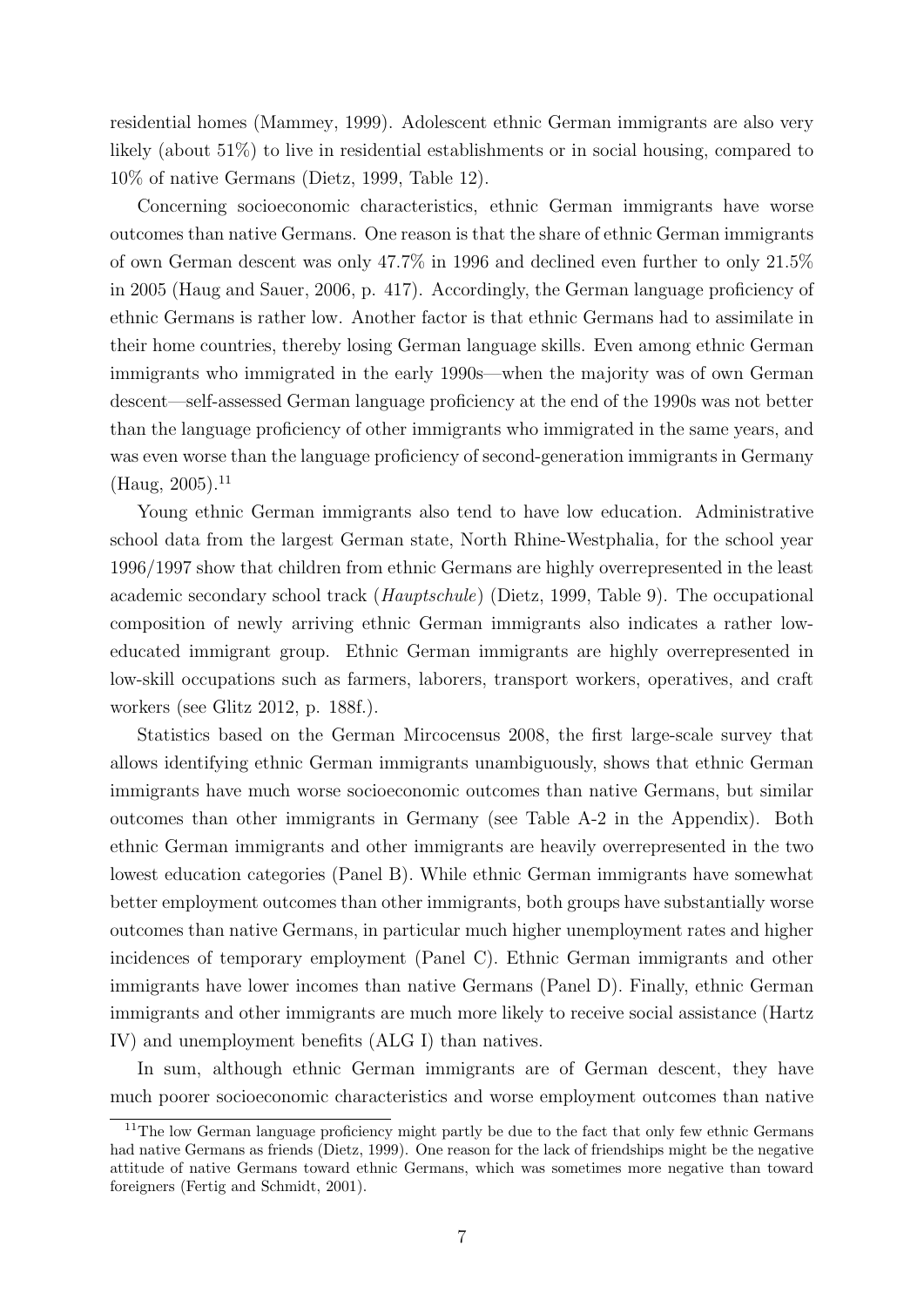Germans. Employment outcomes of ethnic German immigrants and other immigrant groups in Germany, however, are rather similar.

### 3 Data

We have collected administrative data on reported crime at the county level (NUTS-3) from the State Offices of Criminal Investigation (Landeskriminalämter) for the years 1997– 2002 and from the Federal Criminal Police Office (Bundeskriminalamt) for the years 2003– 2006. We were able to collect data on total crime and several important subcategories: battery, drug offense, property damage, burglary, and street crime.<sup>12</sup>

Table A-3 in the Appendix reports the states used in the analysis along with county-byyear observation numbers for the different crime categories. We include all West German states that allocated ethnic German immigrants across counties.<sup>13</sup> The first year in our sample is 1996 because the allocation was not binding before, and the last year is 2005 since ethnic German inflows into Germany were rather small afterwards (see Figure 1).<sup>14</sup>

Table 1 reports summary statistics of the county-by-year data. Panel A reports the crime rates for total crime and the five subcategories. Crime rates are defined as the number of crimes reported to the police per 100,000 inhabitants:

$$
Crime\ rate_t = \frac{reported\ crime_{st} \times 100,000}{population_{t-1}}
$$
\n<sup>(1)</sup>

The average total crime rate in our sample is 6,883 crimes per 100,000 inhabitants. Compared to the mean, the standard deviation of 2,661 crimes is large, which is mainly driven by large differences between counties. After taking out permanent differences between counties and yearly fluctuations within states by regressing the crime rate on county and year-by-state fixed effects, the variations in crime rates decrease substantially (see Adj. SD).

 $12 Total crime contains any type of crime reported to the police. *Battery* includes, among others, bodily$ harm with fatal consequences, grievous and serious bodily harm, and bodily injury caused by negligence. Drug offense contains all crimes associated with general violations of the narcotics law, drugs trafficking, and illegal importation of drugs. Property damage covers all crimes that involve destroying, damaging or making useless another person's property. Burglary contains all crimes that include housebreaking for committing theft. *Street crime* is a mixed category that includes various street-related crimes, for example, theft of, in, and out of cars and robberies. Crime categories can be reviewed in the List of Crimes (Straftatenkatalog) from the Federal Criminal Police Office.

<sup>&</sup>lt;sup>13</sup>The two states Bavaria and Rhineland-Palatinate did not allocate ethnic German immigrants across counties. We focus on West Germany (excluding Berlin) because crime data at the county level are not available for East German states for the years 1997–2002.

<sup>&</sup>lt;sup>14</sup>Hamburg starts only in 1999 due to missing information on ethnic German immigrant inflows, and Hesse starts only in 2003 because the allocation across counties started only in 2002. Observation numbers vary by crime category due to missing data. Furthermore, crime data for North Rhine-Westphalia were only provided at the level of police administration areas. While in most cases police administration areas are identical with the borders of counties, we had to aggregate 14 counties (8.3%) into 6 police administration areas.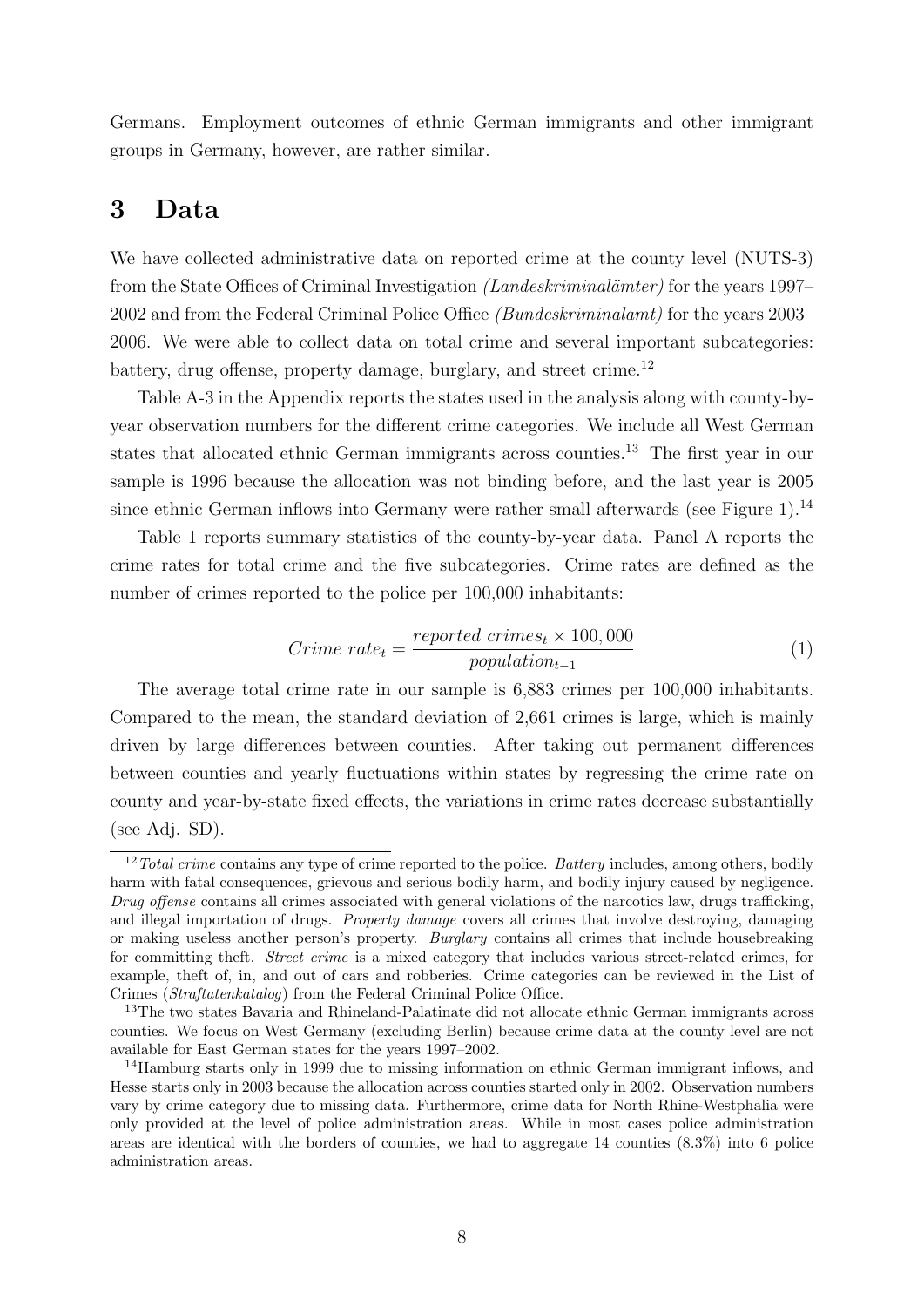The relative importance of each crime category can be expressed by the number of crimes in the respective category as a percentage of total crime. The largest crime category is street crime covering 27.1% of all reported crimes. The second biggest category is property damage with  $11.0\%$ , followed by battery  $(7.2\%)$ , drug offense  $(4.2\%)$ , and burglary (1.9%). Taken together, these five crime categories account for 51.4% of all reported crimes.

Annual county-level data on the inflows of ethnic German immigrants come from two sources. Inflow data from 1996 to 2001 is taken from Glitz (2012) which originally come from the admission centers in each state. Inflow data from 2002 to 2006 come from the Bundesarbeitsgemeinschaft Ev. Jugendsozialarbeit e.V., Jugendmigrationsdienste which is a church initiative that takes care of underprivileged youths. This initiative collected the data directly from the state Ministries of the Interior. We checked the comparability of the two different data sources by comparing the data for the overlapping years (1998–2001), finding a very high degree of consistency.

Summary statistics of ethnic German immigrant inflows across counties are reported in Panel B of Table 1. The average yearly inflow between 1996 and 2005 was 293 ethnic German immigrants per county, with a minimum of 0 and a maximum of 2,393 immigrants. There is substantial variation across counties, with a standard deviation of 270 ethnic German immigrants. Taking out time-invariant county differences and year-by-state fluctuations, the adjusted standard deviation (Adj. SD) is 93 ethnic German immigrants.

The main explanatory variable of interest is the *ethnic German inflow rate*. The inflow rate is defined as the number of ethnic German immigrants assigned to a particular county in year t divided by the population of that county at the end of year  $t - 1$ :<sup>15</sup>

$$
Ethnic German\ inflow\ rate_{t} = \frac{number\ of\ allocated\ ethnic\ German\ immigrants_{t}}{population_{t-1}}
$$
\n(2)

Across all counties and all years, the average inflow rate was about one ethnic German immigrant per 1,000 inhabitants. Over the entire sample period (1996–2005), the average inflow rate was 12 ethnic German immigrants per 1,000 inhabitants, that is, more than one percent of Germany's population. This inflow rate implies that the average county received 3,151 ethnic German immigrants between 1996 and 2005. Because quotas were not only based on population size, inflow rates do vary across counties. For example, combining all years in our sample period, the inflow rate varies between 2 ethnic German immigrants per 1,000 inhabitants and 22 ethnic German immigrants per 1,000 inhabitants.

<sup>15</sup>Alternatively defining the inflow rate as the number of assigned ethnic Germans divided by the county's population plus the number of assigned ethnic Germans yields very similar results. Using the absolute ethnic German inflow, that is, the number of assigned ethnic Germans, leads to very similar results (not reported).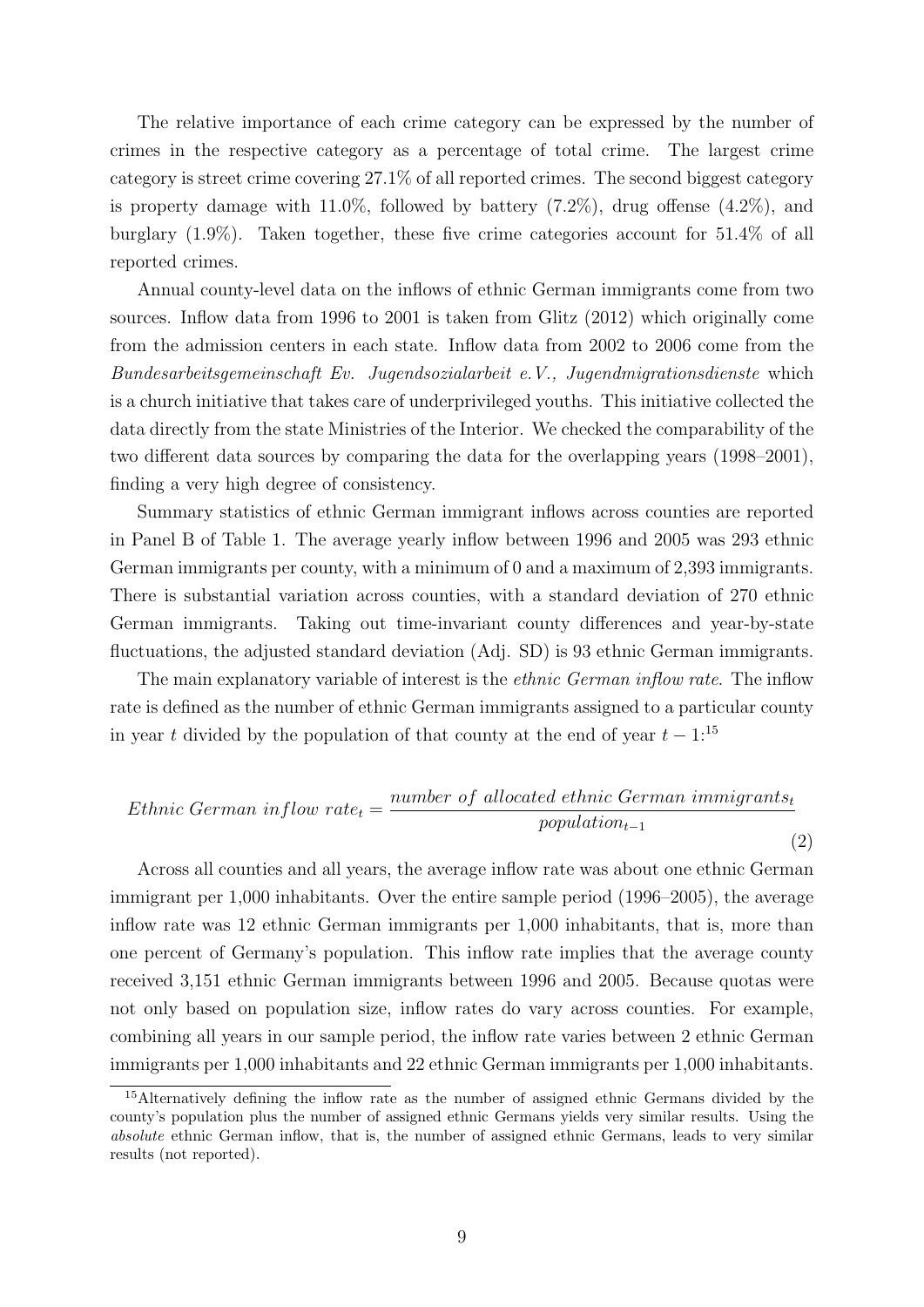Summary statistics of additional county characteristics are reported in Panel C of Table 1, including demographic information such as population, share of foreigners, and share of young male adults aged 15 to 39. Unemployment rate and GDP per capita reflect the regional labor market conditions. Finally, we use crime-specific clear-up rates as proxies for the probability of being arrested (see Panel D of Table 1), with the clear-up rate being defined as the number of crimes that are cleared times 100 and divided by the number of reported crimes.

# 4 Empirical Model

To investigate the effect of immigration on crime, we estimate the following model:

In  *crime rate*<sub>ist</sub> = 
$$
\alpha + \beta
$$
 *ethnic German inflow rate*<sub>ist-1</sub>+  

$$
\mathbf{X_{ist-1}}' \gamma + \mu_i + (\mu_t \times \mu_s) + \epsilon_{ist}
$$
(3)

where the logarithm of the crime rate in county i in state s in year t is regressed on the ethnic German inflow rate of the previous year. We control for county fixed effects  $(\mu_i)$ to eliminate any time-invariant determinants of crime across counties. Furthermore, we include year-by-state fixed effects  $(\mu_t \times \mu_s)$  to net out crime trends that are common to all counties within a state.<sup>16</sup>  $X_{ist-1}$  includes lagged time-varying county characteristics such as demographics and economic conditions.

It is a well-known problem in the crime literature that reported crimes underestimate the true (but unobserved) number of committed crimes (e.g., Bianchi et al., 2012). This may lead to biased estimates if the extent of underreporting is correlated with the determinants of crime. For this reason, crime studies use the logarithm of the crime rate and include region and year fixed effects in the regression model (Levitt, 1996; Gould et al., 2002; Oster and Agell, 2007; Fougère et al., 2009; Bianchi et al., 2012). Using the logarithm of the crime rate and including these fixed effects eliminates any measurement error that is constant within regions over time and any measurement error that is constant across regions in any time period. This arguably eliminates various important sources of underreporting, such as cultural differences across regions or changing crime-awareness over time (e.g. transported via national media).

 $16$ Note that this model is more demanding, but also more realistic, than a model that includes only year fixed effects. There are three reasons for including year-by-state fixed effects. First, each state decides how to allocate ethnic German immigrants across its counties. Therefore, changes in the state-specific allocation rule would affect all counties within the same state, but would not affect counties in other states. Second, states, not the federal level, have the authority over police issues. For example, each state decides about hiring new police officers and how to allocate police officers across counties. Third, states differ in the proximity to neighboring countries which might lead to different crime developments over time. Figure 2 presents the crime trends for six states in our sample, showing that state-specific crime rates develop differently over time. These differing crime trends are taken into account by including year-by-state fixed effects.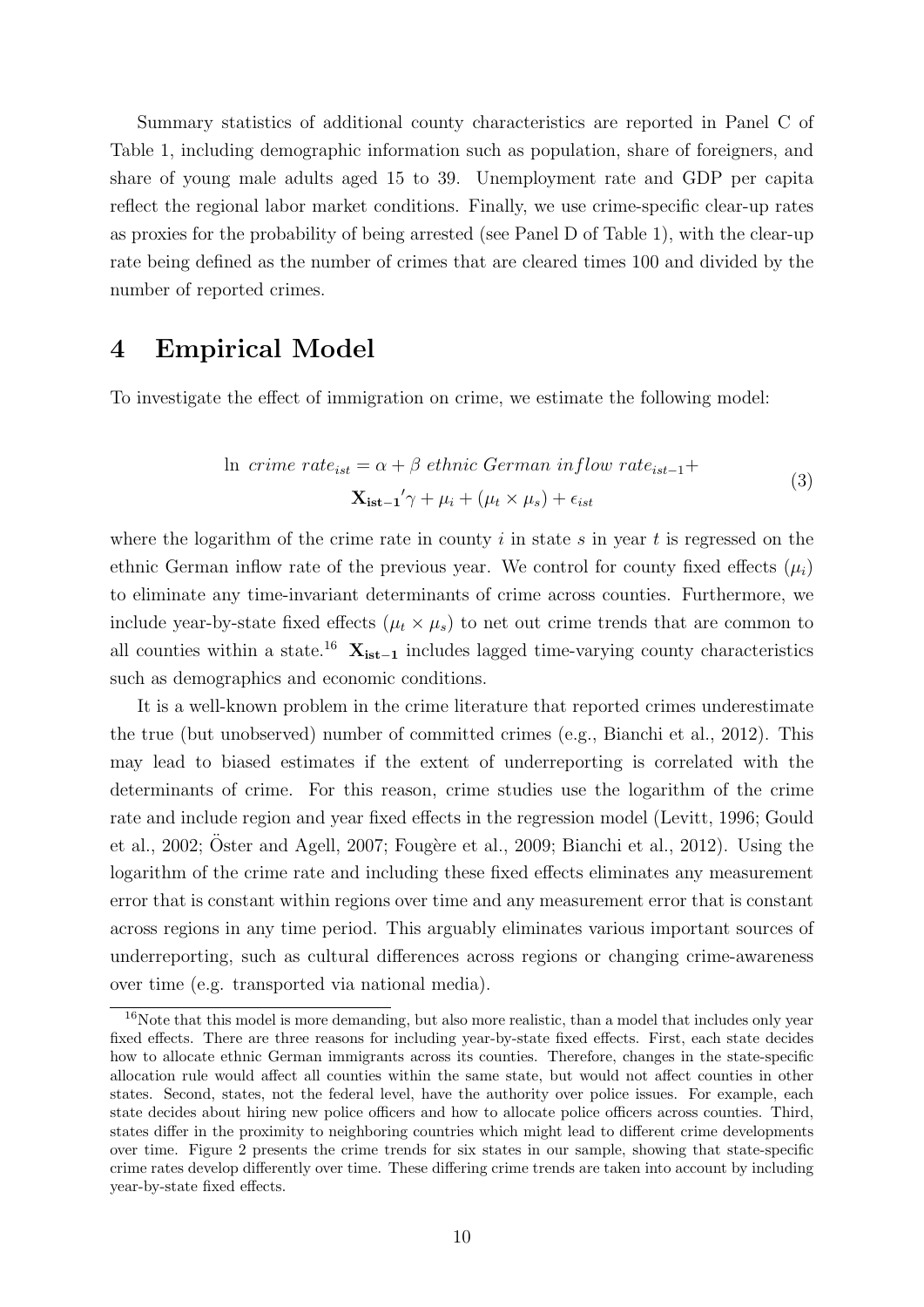We cluster standard errors at the level of the included fixed effects, that is, we assume the following error structure:  $\epsilon_{ist} = \theta_i + (\theta_t \times \theta_s) + \eta_{ist}$ . We allow the error term to be correlated within counties over time  $(\theta_i)$  and within year-by-state cells across counties  $(\theta_t \times \theta_s)$ . Clustering standard errors at the year-by-state level is motivated by the fact that states are responsible for allocating both ethnic German immigrants and police forces across counties. We use two-way clustered standard errors to account for the two dimensions of correlated standard errors.<sup>17</sup>

We control for several lagged county characteristics  $(X_{ist-1})$  that might affect crime rates. Demographic characteristics include the logarithm of the population<sup>18</sup>, the share of foreigners, and the share of young male adults (aged 15-39) since this population group is particularly likely to commit crimes (Freeman, 1999). We also include the logarithm of GDP per capita and the unemployment rate to control for labor market opportunities. Finally, we include the clear-up rate for the respective crime category as a proxy for the expected costs of crime (see Ehrlich, 1996). Note that all county characteristics are also lagged by one year since the inflow of ethnic German immigrants in year  $t-1$  might affect these characteristics in year  $t$ , thus rendering county characteristics in year  $t$  bad controls (Angrist and Pischke, 2009).<sup>19</sup>

Given that the allocation of ethnic German immigrants was binding for three years, we are able to identify the short-run impact of immigration on crime. Because we exploit annual inflow data—and because the stock of ethnic German immigrants is not available we cannot identify medium- to long-run effects.

By relating the crime rate in year t to the migrant inflow in the previous year  $(t-1)$ , the empirical model is set up to reflect this short-run perspective. Using the one-year lag of the inflow ensures that we do not erroneously attribute crimes committed at the beginning of year t to ethnic German immigrants who arrived at the end of year t. Depending on the exact date of arrival during year  $t - 1$ , the model captures any crime committed during the first or during the first two years after arrival. If immigrants have particularly poor labor market outcomes in the first years after arrival, for example, due to occupational downgrading, crime impacts might be stronger in the short run than in the long run.

The identification of a causal effect on crime depends on the exogeneity of the allocation with respect to transitory regional crime conditions. The exogeneity requirement is likely satisfied because the main allocation criterion, as pointed out by Glitz (2012, p. 193), was the proximity of family members and because labor market skills did not play a role in the allocation process. Glitz provides evidence that the allocation

<sup>&</sup>lt;sup>17</sup>See Cameron et al.  $(2011)$  and Thompson  $(2011)$  for theoretical derivations of the two-way clustering method and Acemoglu and Pischke (2003) for an application of two-way clustering. We use the Stata command IVREG2 for computing two-way clustered standard errors.

<sup>&</sup>lt;sup>18</sup>Since the model includes county fixed effects, population size also captures population density, which is one determinant of criminal behavior (Glaeser and Sacerdote, 1999).

<sup>19</sup>Results do not change if we use contemporaneous county characteristics instead.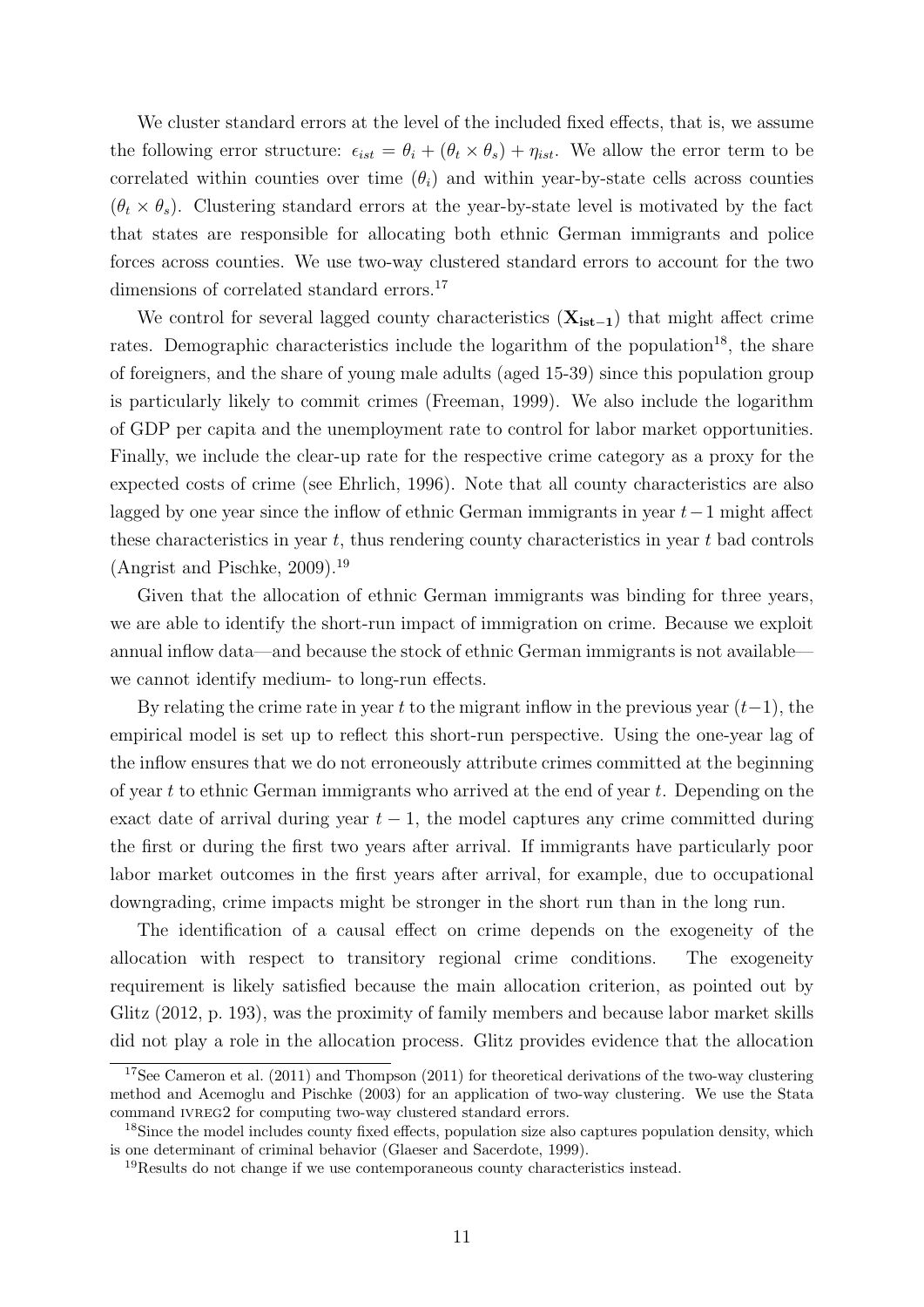across states was exogenous with respect to individual characteristics "as suggested by the overwhelming importance of family ties for the allocation decision." He finds that the age distributions of ethnic German immigrants across the West German states are very similar (with standard deviations being much smaller than the corresponding standard deviations of the overall population), which should be the case if immigrants were exogenously allocated with respect to individual characteristics. Glitz argues that this finding also indicates that the allocation within states was also exogenous since the allocation across counties followed similar administrative processes and decision criteria as the previous allocation to states. In sum, because both skills and age—two important determinants of crime—were no factors in the allocation process of ethnic German immigrants, the skill and age distributions of newly arriving ethnic German immigrants should be similar across counties.<sup>20</sup>

One potential issue is that children of criminal fathers are much more likely of being convicted than children with noncriminal fathers, with parents' background explaining the vast majority of this relationship (Hjalmarsson and Lindquist, 2012). For intergenerational correlation in crime to invalidate our identification strategy, the family members already living in Germany who are less criminal must have self-selected into regions with low unemployment or low crime rates. To the extent that county-specific labor market and crime conditions are persistent, we solve this issue by including county fixed effects in the model. The only remaining worry is that individuals with low crime propensities moved to regions with good conditions during our 9-year-sample period before their family members immigrated. In addition, the intergenerational correlation in crime between newly arriving ethnic German immigrants and their family members is likely to be zero or small in our case since these families were typically split up a long time ago (Glitz, 2012, p. 183), and therefore raised in very different environments (unlike the parents and their offsprings in other studies).

# 5 Results

We first present results on the impact of immigration on total crime and on the various subcategories (Section 5.1). We then provide evidence that the allocation of ethnic German immigrants was not affected by regional crime rates and robustness checks (Section 5.2). Finally, we assess whether crime effects depend on regional labor market conditions, preexisting crime levels, or on the share of foreigners (Section 5.3).

 $20$ Glitz (2012) correctly notes that this assumption may not hold if the skills between immigrants and their relatives are correlated. However, because family members were typically separated a long time ago and attended different education systems, the correlation in skills is likely to be small.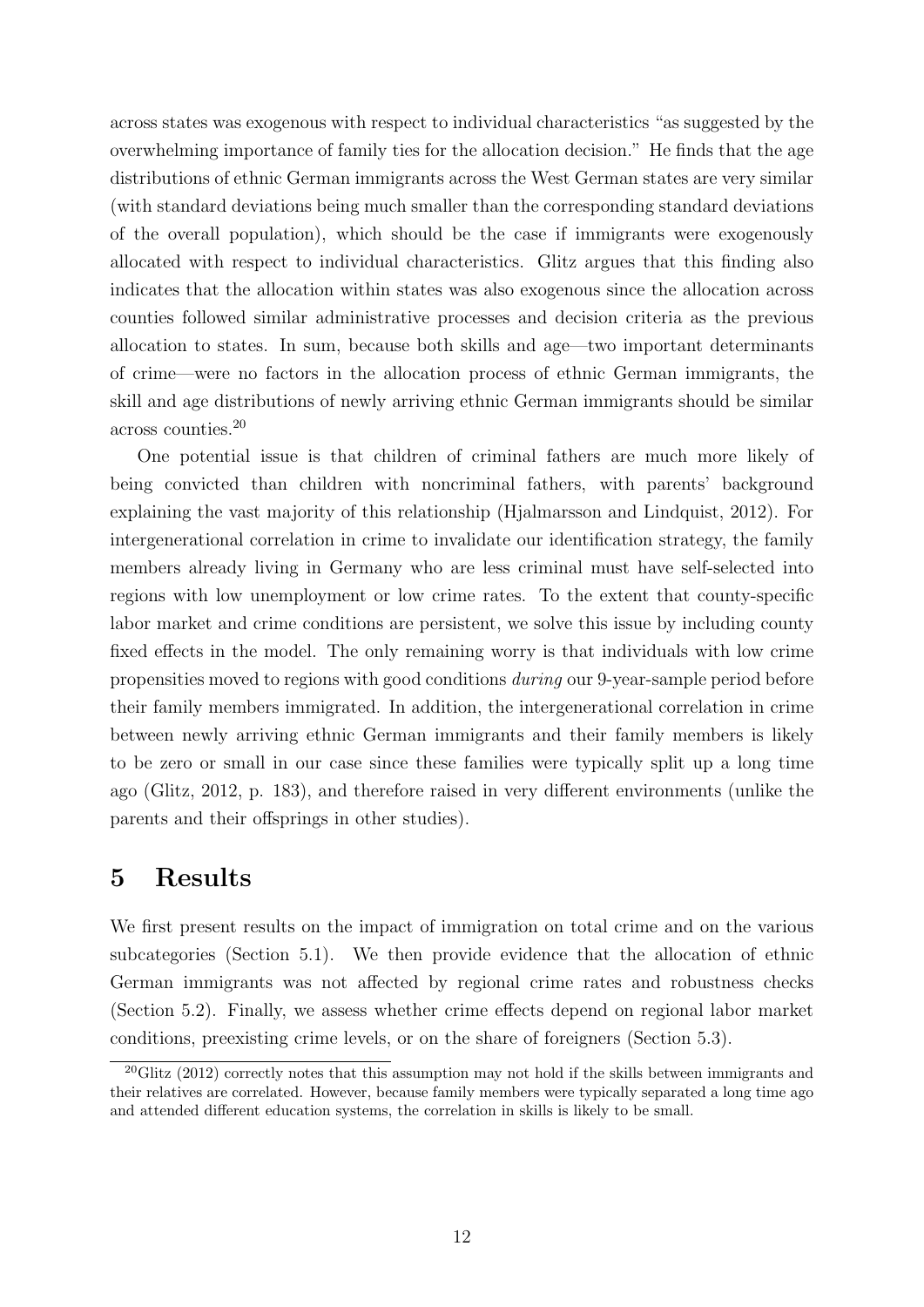#### 5.1 Main Results

Table 2 presents the impact of immigration on total crime. Controlling for county and year-by-state fixed effects, we find that larger inflows of immigrants raises total crime the following year (Column 1). Adding population size and GDP per capita–the two main factors in determining the allocating of ethnic German immigrants across counties–does not change the coefficient (Column 2). Given that county fixed effects are included, it is not surprising that the coefficients on population size and GDP per capita are close to zero. Adding unemployment rate, share of foreigners, share of young men, and clear-up rate decreases the coefficient of interest only slightly (Column 3). Again, the coefficients on these control variables are close to zero.

To interpret the coefficient on the inflow rate causally, one has to assume that the inflow rate is exogenous to local crime conditions, conditional on all covariates. In contrast, the effect of immigration on crime is not estimated consistently if there are factors that affect both the inflow rate and the crime rate (e.g. labor market conditions that are not perfectly captured by the included controls). The coefficient would be underestimated, for example, if states allocated more ethnic German immigrants to counties with falling crime rates.<sup>21</sup> Therefore, we add county-specific linear time trends to estimate the effect of immigration on crime that results from deviations of linear time trends. Adding linear time trends reduces the coefficient of interest only slightly, but inflates the standard error by more than 50% (Column 4). However, controlling for region-specific time trends is problematic because time trends likely pick up part of the treatment effects, and not just preexisting trends (Wolfers, 2006). This is especially problematic in this setting because our sample does not include any pre-treatment periods, that is, years without any inflow of ethnic German immigrants. For this reason, we consider the specification in Column (3) as the baseline model.

How large is the effect of immigration on crime? For expositional purposes, we compute the effect size for a doubling of the average ethnic German inflow rate, that is, an increase in the inflow by one immigrant per  $1,000$  inhabitants (or 293 immigrants per county).<sup>22</sup> Multiplying the increase in the inflow rate (0.001) with the estimated coefficient yields an increase in total crime by 0.8756%, or about 0.9%.

To compare this semi-elasticity with the crime elasticities reported in other studies, we need the stock of ethnic German immigrants in Germany. The Microcensus 2008 is the first large-scale administrative survey that allows identifying ethnic German immigrants (and their offsprings) unambiguously based on their self-reported status. In the eight states used in the analysis, the share of ethnic German immigrants (including offsprings) in the total population is 5.4%, or 54 ethnic German immigrants per 1,000 residents.

<sup>&</sup>lt;sup>21</sup>This seems, however, not to be the case as inflow rates are completely unrelated to the lagged crime rate (see Table 4).

<sup>&</sup>lt;sup>22</sup>Note that this increase is somewhat larger than the standard deviation of the inflow rate  $(0.0007)$ .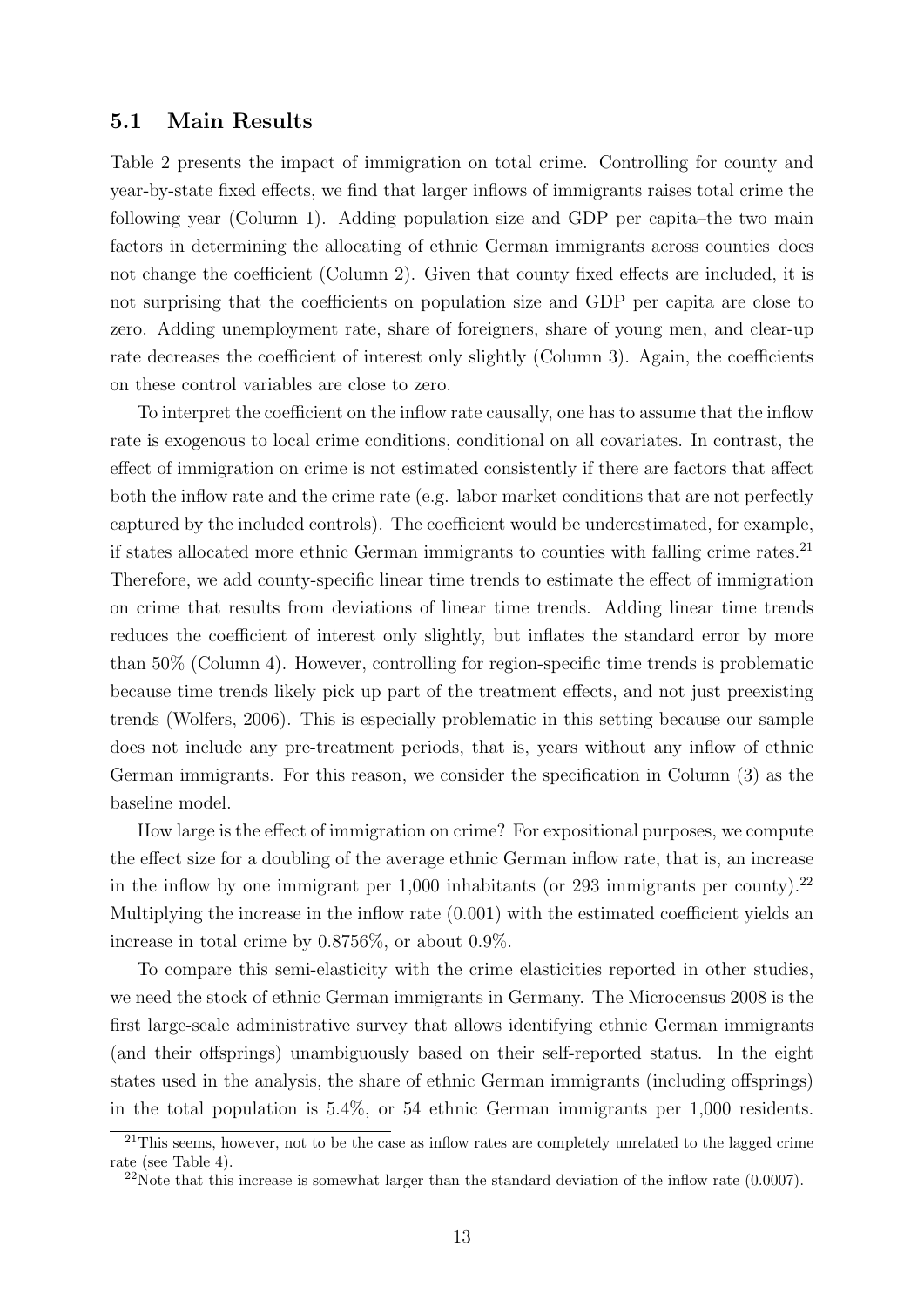Therefore, an increase in the inflow of one ethnic German immigrant per 1,000 residents increases the stock of ethnic German immigrants by about  $1.85\%$  (=1/54). This implies an elasticity for total crime of  $0.49$  (= $0.9\%/1.85\%$ ). Importantly, this elasticity is an upper bound of the true elasticity since the stock of ethnic German immigrants was somewhat lower during the analysis period (1996–2005). Assuming, for example, that the stock of ethnic German immigrants was on average one percentage point lower (that is,  $4.4\%$ )–consistent with the compound inflow rate of  $1\%$  during our analysis period–the crime elasticity would be 0.40.

The crime elasticity is considerably larger than those reported in previous studies. Bianchi et al. (2012) estimate a very low elasticity for total crime of about 0.03 for Italy, finding a statistically significant effect only for robberies (of elasticity 1). Bell et al. (2013) find an elasticity for total crime of about 0.16 for asylum seekers in England.

There are two potential explanations why we find stronger effects. The first explanation concerns a crucial difference between the immigrant groups: Ethnic German immigrants are granted German citizenship upon arrival, whereas immigrants studied elsewhere typically remain foreigners. This is an important difference because immigrants who possess the citizenship of the host country cannot be expelled from the country in case of conviction. This lowers the expected conviction costs which, in turn, are predicted to increase crime propensities (Becker, 1968; Spenkuch, 2013). In contrast, the immigrant groups studied in other papers face the potential risk of being deported in case of conviction.

A second potential explanation for the stronger crime impact in our study relates to the horizon over which crime effects are measured. We identify short-run effects on crime in the first two years after immigration. In contrast, other studies estimate crime impacts in the medium to long run. Recent research, however, shows that newly arriving immigrants suffer from occupational downgrading upon arrival, with labor market outcomes improving only gradually over time (e.g. Eckstein and Weiss (2004) and Dustmann et al. (2013)). Because opportunity costs of committing crimes increases with time spent in the destination country (due to having legitimate earnings opportunities), one would expect that immigrants are more criminal in the first years after arrival.

Immigrants may commit crimes themselves (direct effect) and/or immigration increases crime because residents respond to the inflow of immigrants (indirect effect). The indirect effect could arise, for example, if labor market outcomes of previous residents worsens due to the inflow of immigrants. Borjas et al. (2010), for example, show that U.S. natives, especially black males, committed more crimes in response to increased labor market competition with immigrants. This might also be one possible mechanism in our case as Glitz (2012) has shown that ethnic German immigrants displace native Germans in the labor market, with 3.1 resident workers becoming unemployed for every 10 migrants who find a job.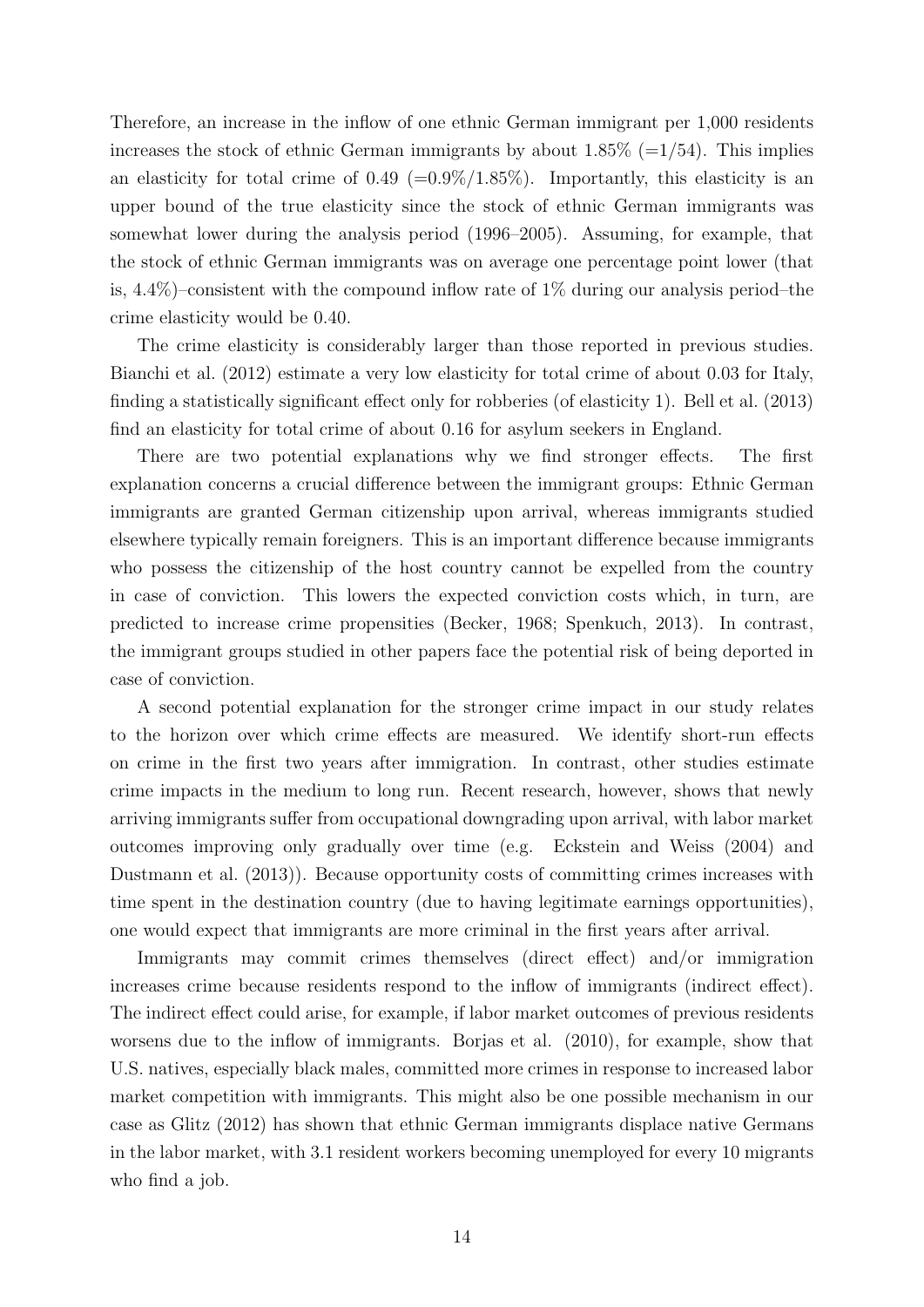Because ethnic Germans typically cannot be identified in official crime statistics due to their German nationality, we cannot directly assess whether (or how much) the increase in crime is due to a direct or indirect effect. However, a few small-scale evaluations—where the background of suspects or prison inmates has been recorded—indicate that ethnic Germans are (at least partly) directly responsible for the crime increase. Among inmates in 19 juvenile prisons in West Germany in 1998, for example, ethnic Germans are overrepresented by 100 percent relative to their population share (Pfeiffer and Dworschak, 1999). Official crime statistics of youth (under age 21) for one large state show that 18.6% of German suspects of violent crime have ethnic German background (Landeskriminalamt Baden-W¨urttemberg, 2007). For total crime, the fraction of ethnic German suspects is 11.6%. Finally, during the 1990s, when large waves of ethnic Germans immigrated, the share of ethnic Germans in juvenile prisons in Baden-Württemberg increased substantially: from 0.5% in 1993 to 19.1% in 2001 (Walter, 2002). In sum, the small-scale surveys indicate that ethnic Germans are overrepresented among suspects and prison inmates, suggesting that the increase in crime is at least partly due to a direct effect.<sup>23</sup>

Table 3 reports crime effects for the several subcategories. For comparison, Panel A replicates the effect on total crime. Overall, immigration raises crime rates in several categories. Furthermore, almost all effects are larger than the effect on total crime. This is possible because the five subcategories cover only half of all crimes. Based on the most restrictive specification in Column (3), immigration has the largest impact on burglary (Panel B). An increase in the inflow of one immigrant per 1,000 inhabitants, increases the crime rate by 5.59% (almost six times larger than for total crime). The coefficient for property damage (Panel C) and battery (Panel D) are three times larger than the effect on total crime. The coefficient on drug offense (Panel E) is also large, but statistically insignificant. For street crime (Panel F), we find a very small  $(0.3\%)$  and statistically insignificant effect.

#### 5.2 Robustness Checks

For our identification strategy to be valid, the allocation of ethnic German immigrants must not depend on regional crime rates. If regions with low crime rates, for example, would systematically receive more ethnic Germans the next year, we would underestimate the true impact of immigration on crime. To test whether this is an issue, we regress the ethnic German inflow rate in year t on the crime rate in the previous year  $t-1$ . Following the baseline model, we condition on county and year-by-state fixed effects. Throughout various specifications with different sets of control variables, the ethnic German inflow rate in the current year is completely unrelated to the crime level in the previous year

<sup>&</sup>lt;sup>23</sup>If the entire increase in crime was due to a direct effect, the average newly-immigrating ethnic German would raise total crime by 0.6 crimes (evaluated at the mean of 6,883 crimes per 100,000 inhabitants).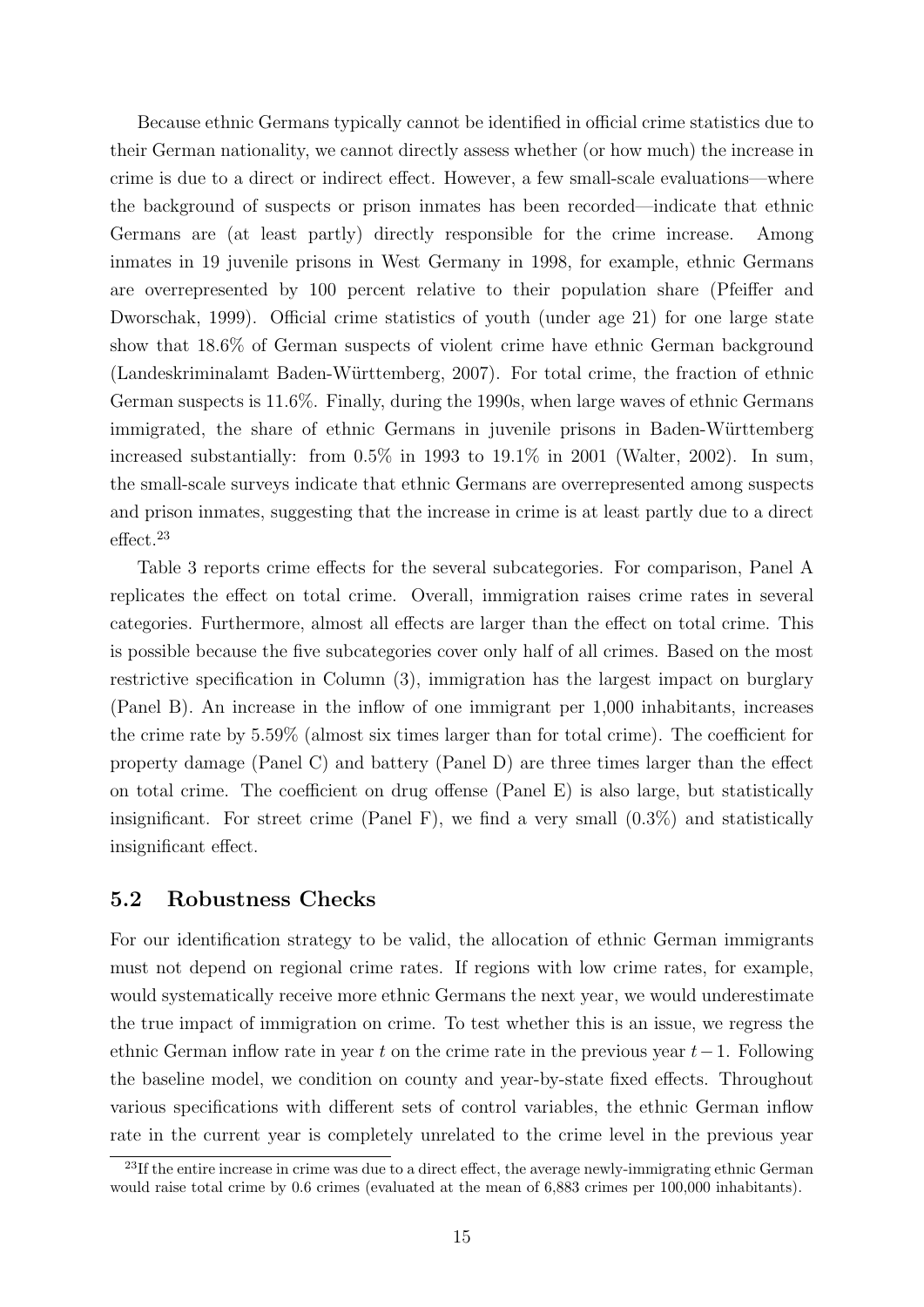(Table 4). This finding indicates that ethnic Germans have not been allocated on the basis of the crime level in a region.

Next, we show that the baseline results are robust to alternative specifications (Table 5). The baseline model is replicated in Column (1) for comparison. As a first robustness check, we weight each county-year observation with the current population size, thus giving more weight to counties with more inhabitants (Column 2). Using population weights does not change the coefficient of interest.

Crime rates within counties are persistent because of county-specific factors that change only slowly over time (e.g., criminal gangs living there). If these (unobserved) factors also influence the allocation of ethnic German immigrants, this would lead to biased estimates. To control for this potential confound directly, we add the lagged crime rate to the baseline model. Column (3) shows that controlling for the lagged crime rate does not change the results. This is consistent with the results in Table 4, which suggest that the allocation of ethnic Germans does not depend on the lagged crime rate.

Instead of controlling for the lagged crime rate and including county fixed effects, one can also exploit within-county variation in the crime rate by using a first-differenced model:

$$
\Delta \ln \text{ crime rate}_{ist} = \alpha + \beta \text{ ethnic German inflow rate}_{ist-1} + \Delta X'_{ist} \gamma + (\mu_t \times \mu_s) + \epsilon_{ist}
$$
\n
$$
\tag{4}
$$

The dependent variable is the change in crime rates across two consecutive years. Control variables are also in first differences. This model is more restrictive than the model in Column (3) because the coefficient on the lagged crime rate is restricted to be equal to one. However, the first-differenced model yields a coefficient very similar to the baseline model. Standard errors, however, increase since the model explains much less of the variation in the *first-differenced* outcome variable (Column 4).<sup>24</sup>

Finally, we assess whether results are robust to aggregating inflows of ethnic Germans, rather than exploiting more volatile yearly inflows. First, we aggregate the inflow rates of the previous three years, that is, over the period the assignment to a particular county was binding.<sup>25</sup> This specification mitigates idiosyncratic shocks in the lagged inflow rate. It turns out that the coefficient on the three-year ethnic German inflow rate is very similar to the baseline estimate (Column 5).

Furthermore, we aggregate inflows by using two-year averages of all variables. Specifically, we compute mean crime rates for 1997/1998, 1999/2000, 2001/2002,

 $^{24}$ A further disadvantage of the first-differenced model is that the lagged ethnic German inflow rate is, by construction, correlated with current population and all other control variables because the covariates are based either on current or lagged population in the denominator. Therefore, the differenced control variables are to some extent bad controls since they are measured after the ethnic German inflow.

<sup>&</sup>lt;sup>25</sup>The variable is constructed by summing the total ethnic German inflow of the previous three years  $((t-1)+(t-2)+(t-3))$  and dividing the sum by population in year  $t-4$ . Note that using the inflows in the previous three years means that observations of the first two sample years (1997 and 1998) have to be dropped.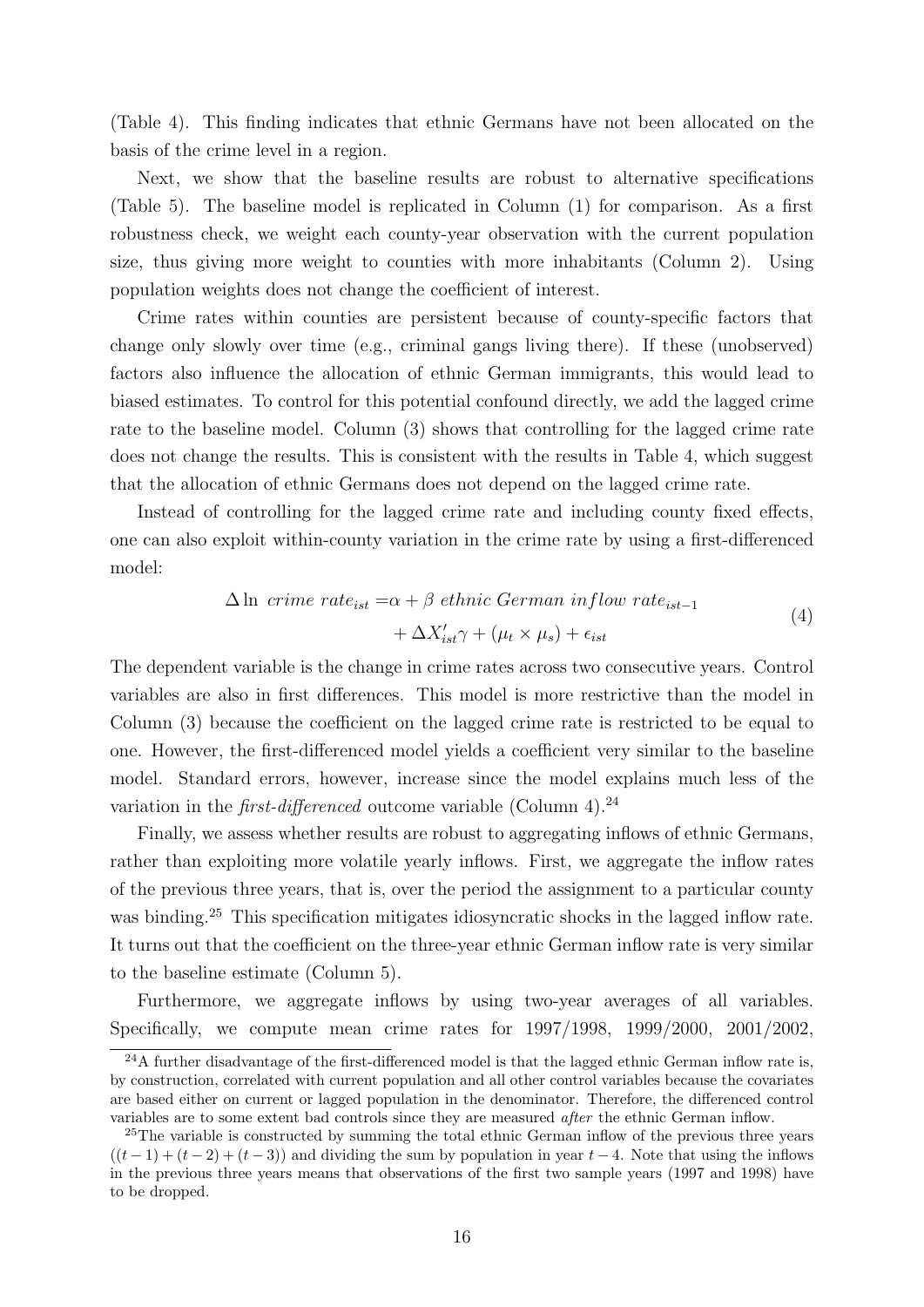2003/2004, and 2005/2006. Similarly, all control variables are averaged in the prior years (with the first observation starting in 1996/1997). This procedure should reduce measurement error in the relationship between the ethnic German inflow rate and the crime rate because it purges out idiosyncratic shocks of both variables. Column (6) shows that the coefficient of interest increases slightly, suggesting that measurement error might be only a minor issue. Because the number of observations is reduced by half, standard errors increase substantially, rendering the coefficient (marginally) statistically insignificant.

Another worry might be that counties with conservative political majorities are strongly opposed to receiving ethnic German immigrants. Accordingly, conservative counties might lobby the state government for reducing the number of ethnic Germans assigned to them. Since each county ultimately decides how their police resources are actually used (potentially affecting crime detection probabilities), the political majority in a county is a potential confounding factor. As we include county fixed effects in the analyses, only changes in political majorities over time are potentially problematic. We address this issue by adding several distinct measures of political majorities in our main model, e.g. by adding a dummy whether the same party has the majority in a county and the state. The results in Table A-4 indicate that the party majority in a county does not affect our baseline estimates.

One further issue might be that immigrants commit crimes in other counties than their county of residence. We use spatial lags to control for these potential regional spillovers (see Bianchi et al., 2012; Gibbons, 2004; Zenou, 2003). Spatial lags are distance-weighted averages of crime rates in neighboring regions, thus allowing for the dependence of crime rates between counties. More precisely, the spatial lag is the log of the sum of the total crime rate in all other counties, weighted by the inverse of the Euclidean geographic distance between county centroids in kilometers (distance km) and the travel time distance between county capitals in car minutes (*travel distance min*), respectively. Each regression controls for the full set of control variables of the baseline specification. Including spatial lags does not change the results (see Table A-5). The coefficients on both versions of spatial lags are small and statistically insignificant.<sup>26</sup> This is consistent with official statistics on criminal youth in one large German state (Baden-Württemberg), which suggest that ethnic German immigrants are more likely to commit crime in their county of residence than native Germans or foreigners (Landeskriminalamt Baden-Württemberg, 2007, p. 28).<sup>27</sup>

<sup>&</sup>lt;sup>26</sup>Of course, we cannot use crime rates of neighboring counties that did not provide crime rates at the county level. Thus, for computing spatial lags, we are not using counties in Bavaria, Rhineland-Palatinate, Berlin or East Germany. For these regions, we have to impose the assumption that there are no spillover effects. However, we observe county-level crime rates of neighboring counties for the vast majority of counties in our sample.

<sup>&</sup>lt;sup>27</sup>In general, crimes in Germany are committed to a large extent in the county of residence. For example, the Federal Criminal Police Office (Bundeskriminalamt) reports that about 75 percent of all crimes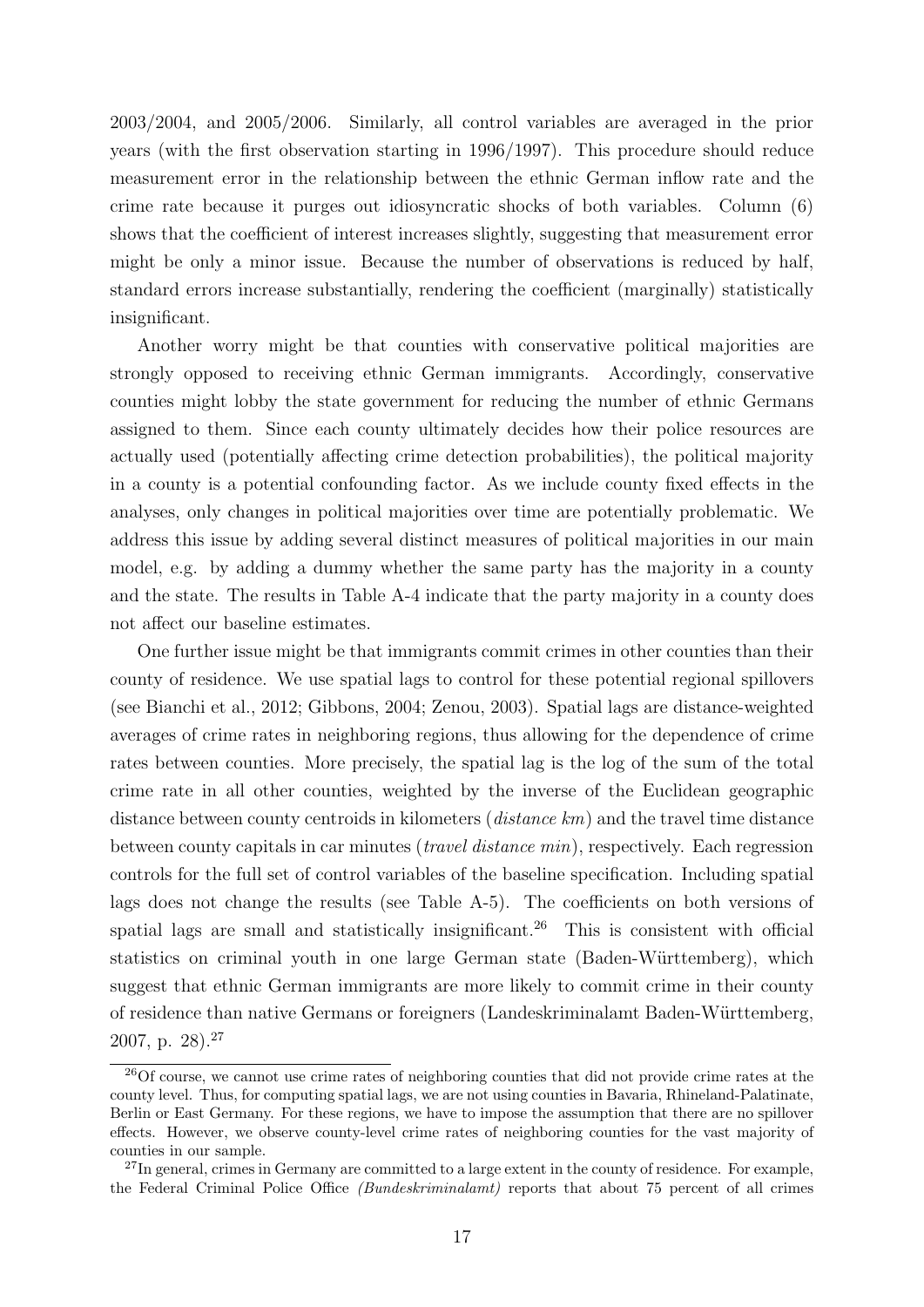#### 5.3 Effect Heterogeneity

So far, we have estimated at the average impact of immigration on crime across all counties. Given that the allocation of ethnic German immigrants across counties was likely homogenous with respect to individual characteristics (see Section 2), heterogeneous crime effects across regions can therefore be attributed to differences across counties (rather than to differences between ethnic German immigrants). We can therefore exploit this allocation policy to assess whether the impact of immigration on crime depends on the characteristics of the region.

We first investigate the importance of local labor market conditions. According to the economic model of crime, we expect that the effect of immigration on crime is smaller in regions with better labor market conditions because better legitimate employment opportunities increase the opportunity costs of crime.

To start with, we investigate whether the effect of immigration on crime differs between regions with different unemployment levels. To do so, we characterize counties by quartiles in the county-level unemployment rate distribution separately for each year. Counties with an unemployment rate below the 25<sup>th</sup> percentile in year  $t-1$ , for example, are indicated by I(unemployment rate<sub>t-1</sub>  $\leq 25^{th}$  percentile).

Panel A in Table 6 indicates that counties with low levels of unemployment (below  $25^{th}$ ) percentile) experience no crime increase with increasing immigrant inflows (Column 1). In contrast, the crime impact of immigrants in counties with high unemployment (above  $75<sup>th</sup>$  percentile) is 1.5% (sum of the coefficients 6.1+9.3). This effect is almost twice as large as the average effect on crime (0.9%). These results indicate that immigration does not increase crime in regions with low unemployment levels, but only increases crime in regions with higher unemployment rates.

The crime-enhancing effect of bad labor market conditions is consistent with the predictions of the economic model of crime (see Becker, 1968; Ehrlich, 1973): crime impacts are stronger in regions where legitimate earnings opportunities are scarce. The results are also in line with empirical studies showing that improvements in regional labor market conditions reduce crime rates. For example, Gould et al. (2002) and Raphael and Winter-Ebmer (2001) provide evidence for the U.S. that lower unemployment rates in local labor markets decrease the incidence of crimes, especially among less educated men. Oster and Agell (2007) find for Sweden that a decrease of municipality-level unemployment decreases crime rates. Fougère et al. (2009) provide region-level evidence for France that increases in youth unemployment increases crime.

In further analysis (available upon request), we find no evidence that crime effects differ across counties with different levels of GDP per capita. One interpretation is that GDP per capita is a poor proxy for employment opportunities. Consistent with this

reported in 2006 were committed in the county of the residence of the suspects (Bundeskriminalamt, 2006, Table 21).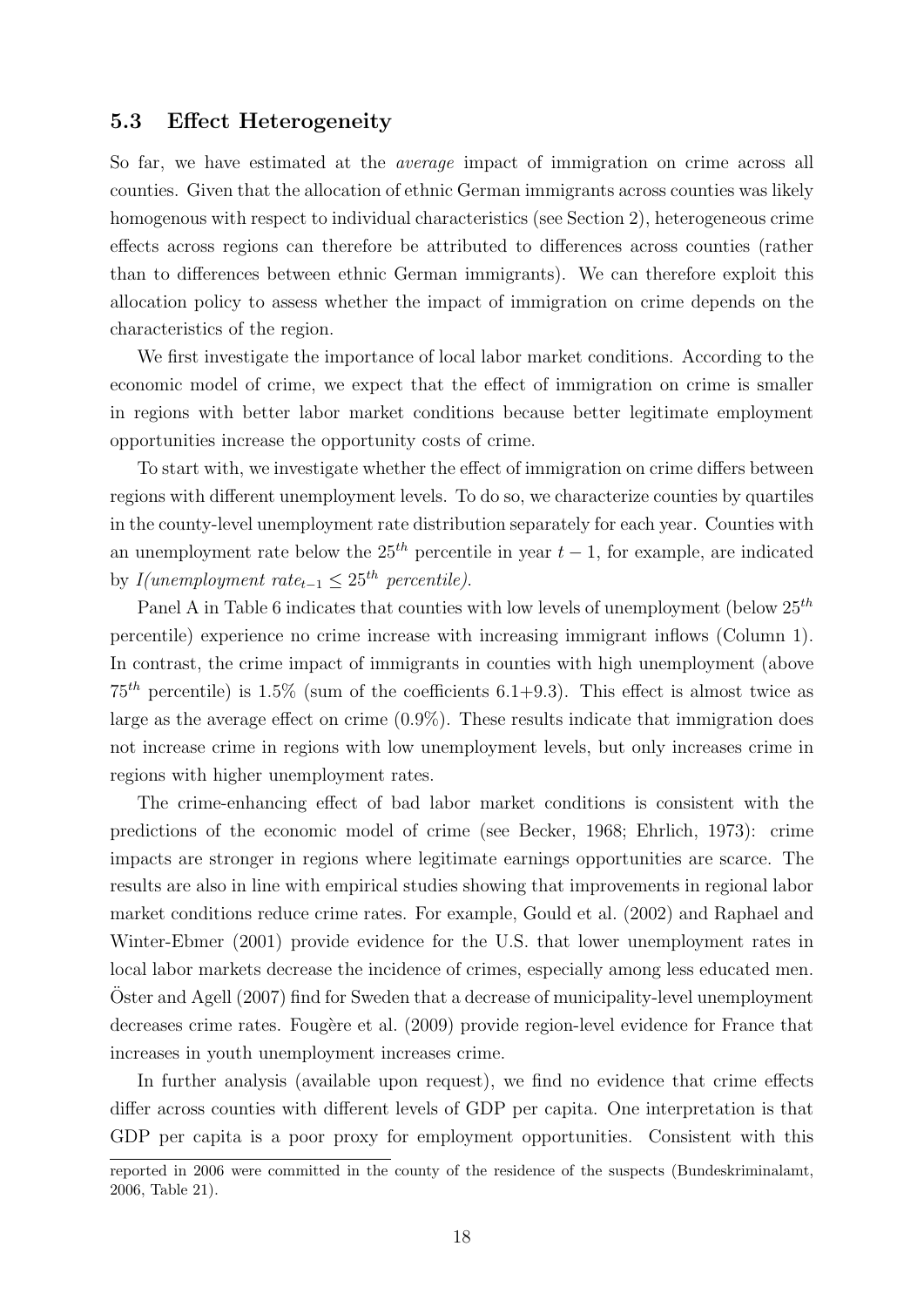interpretation, the cross-county correlation between GDP per capita and unemployment is very low in our sample, likely because unemployment is much more volatile than GDP per capita.

To assess whether the crime impact is stronger in regions with preexisting high crime levels, we interact the immigration inflow with an indicator for whether the county has low or high crime levels. Column (1) in Panel B suggests that the crime impact of immigration is rather small in counties with low crime levels. In contrast, crime effects are strong in regions with very high crime levels (Column 3).

The stronger crime impact in regions with high crime levels is consistent with social interactions. Existing research indicates that social interactions is an important explanation for criminal behavior. Damm and Dustmann (2014), for example, find that early exposure to neighborhood crime, as measured by the share of young people convicted for crimes, increases convictions of male adolescents. Similarly, juvenile offenders who serve time in the same correctional facility affect each others criminal activities upon release (Bayer et al., 2009). Glaeser et al. (1996) provide evidence that the large cross-city variance in crime rates in the U.S. can likely not be explained by differences in costs and benefits of crime, but that social interactions have to be considerable, especially for petty and moderate crimes. Furthermore, Zenou (2003) shows that individuals are more likely to commit crimes if their peers are criminal. Given this evidence, interactions between newly arriving ethnic Germans and criminal residents might explain why crime effects are stronger in regions with higher preexisting crime levels.

Finally, we investigate whether crime effects differ across regions with different shares of foreigners. This analysis is motivated by the observation that foreigners are more likely to commit crimes than natives (Bundeskriminalamt, 2006).<sup>28</sup> The pattern is similar to that of preexisting crime levels (Panel C): Crime effects are much larger in regions with larger shares of foreigners. Given that foreigners are on average more criminal than natives, social interactions might also drive this pattern.

# 6 Conclusion

The criminal behavior of immigrants is a huge concern among residents in many industrialized countries. Despite this fact, little is known about the impact of immigration on crime. This paper contributes to this literature, with a focus on the importance of regional labor market conditions.

We investigate the crime effect of ethnic German immigrants who were allocated across regions by German authorities upon arrival. Because this allocation was based on the presence of family members, and because noncompliance was strongly sanctioned,

<sup>28</sup>Although crime rates of natives are not directly comparable to those of foreigners (Bundeskriminalamt, 2006, p. 76), foreigners are highly overrepresented among suspects.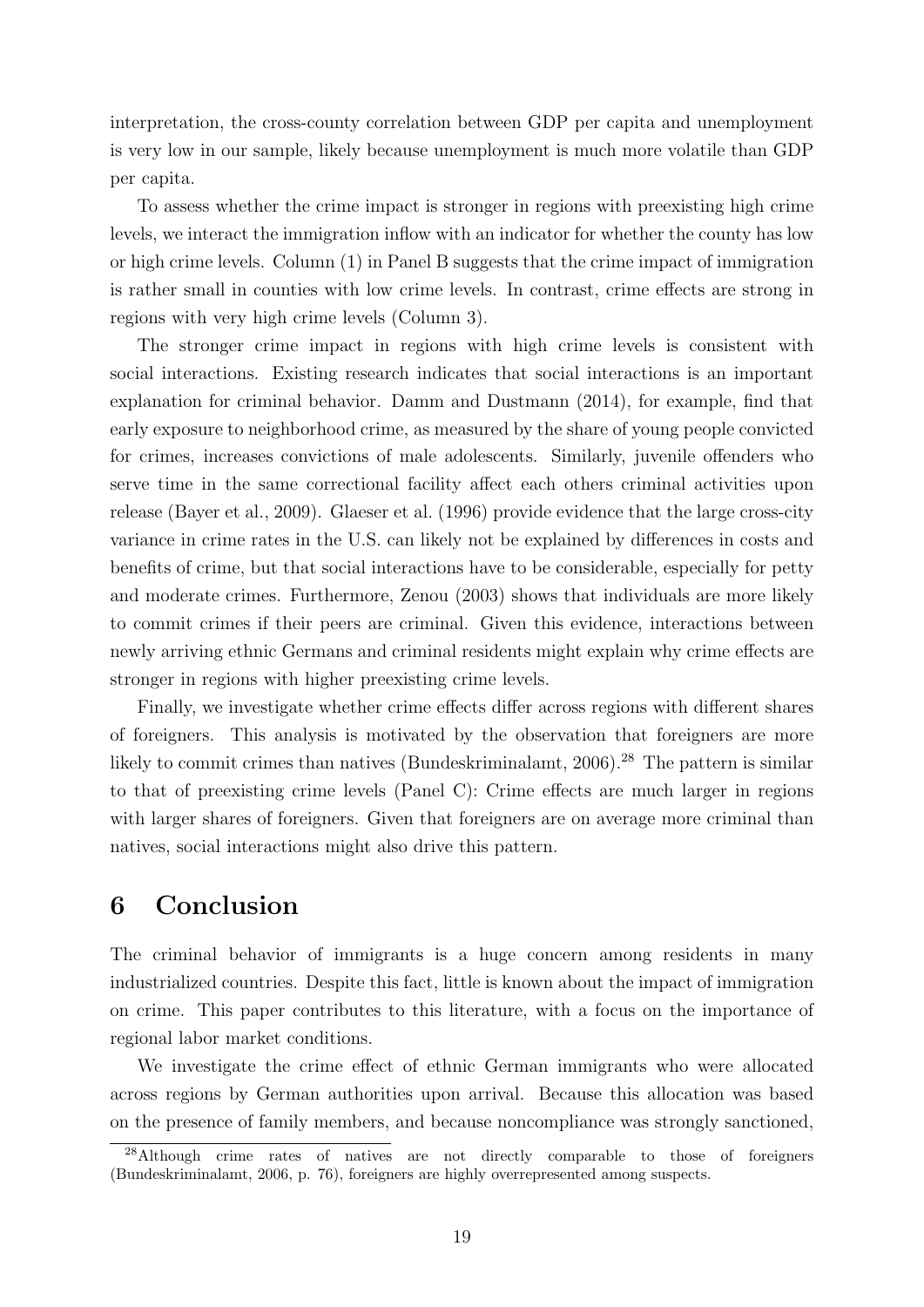the possibility of self-selection into regions was severely limited. Therefore, inflows into regions were likely not driven by local crime or local labor market conditions. The allocation policy thus provides a unique quasi-experimental setting for studying the effects of immigration on crime.

We find that the inflow of ethnic German immigrants strongly increased crime rates. Importantly, we find that the crime impact depends heavily on the labor market condition in a region: In regions with low unemployment, immigration does not increase crime. In contrast, in regions with high unemployment, immigration raises crime rates substantially. The crime-enhancing effect of bad labor market conditions is consistent both with the economic theory of crime and with empirical studies finding that improvements in local labor market conditions reduce crime. Furthermore, the impact of immigration on crime seems particularly strong in regions with high preexisting crime levels and in regions with large foreigner shares—findings that point toward social interactions.

Existing studies tend to find zero or small effects of immigration on crime. In contrast, this study finds large effects, suggesting that characteristics of immigrant groups are crucial for crime effects. In particular, immigrants in this study were not threatened with deportation in case of conviction. Furthermore, the findings suggest that poorly educated migrants with deficiencies in the host country language are particularly vulnerable in economically disadvantaged regions. Our study therefore cautions about comparing crime effects across countries since both labor market conditions and immigrant characteristics might differ substantially. Our results furthermore indicate that a successful integration of immigrants into the labor market immediately after arrival seems crucial for crime prevention.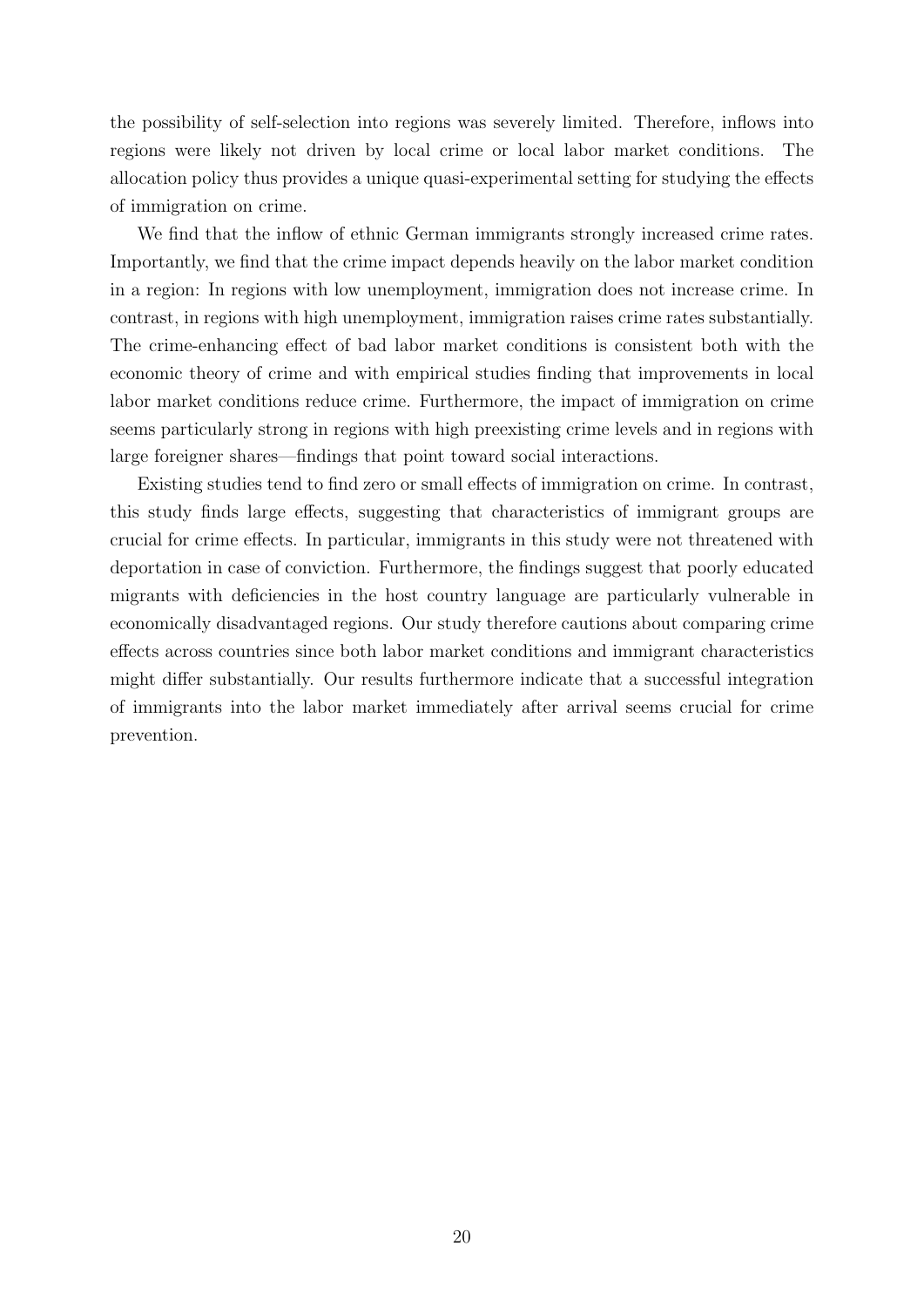# References

- Acemoglu, D. and Pischke, J.-S. (2003). Minimum Wages and On-the-job Training. Research in Labor Economics, 22:159–202.
- Angrist, J. D. and Pischke, J.-S. (2009). Mostly Harmless Econometrics: An Empiricist's Companion. Princeton University Press.
- Bade, K. J. (1990). Aussiedler Rückwanderer über Generationen hinweg. In Neue Heimat im Westen. Vertriebene. Flüchtlinge. Aussiedler, pages 128–149. Westfälischer Heimatbund, Münster.
- Bade, K. J. and Oltmer, J. (2003). Aussiedler: deutsche Einwanderer aus Osteuropa. In Einführung: Aussiedlerzuwanderung und Aussiedlerintegration. Historische Entwicklung und aktuelle Probleme, pages 9–51. IMIS-Schriften 8, Göttingen.
- Bayer, P., Hjalmarsson, R., and Pozen, D. (2009). Building Criminal Capital behind Bars: Peer Effects in Juvenile Corrections. Quarterly Journal of Economics, 124(1):105–147.
- Becker, G. (1968). Crime and Punishment: An Economic Approach. Journal of Political Economy,  $76(2):169-217$ .
- Bell, B., Fasani, F., and Machin, S. (2013). Crime and Immigration: Evidence from Large Immigrant Waves. Review of Economics and Statistics, 95(4):1278–1290.
- Bianchi, M., Buonanno, P., and Pinotti, P. (2012). Do Immigrants Cause Crime? Journal of the European Economic Association, 10(6):1318–1347.
- Borjas, G. (1994). The Economics of Immigration. Journal of Economic Literature, 32(4):1667–1717.
- Borjas, G. J. (1999). The Economic Analysis of Immigration. In Handbook of Labor Economics, volume 3A, edited by Orley C. Ashenfelter and David Card, chapter 28, pages 1697–1760. Elsevier, North-Holland, Amsterdam.
- Bundeskriminalamt (2006). Polizeiliche Kriminalstatistik 2006.
- Butcher, K. and Piehl, A. M. (1998). Recent Immigrants: Unexpected Implications for Crime and Incarceration. Industrial and Labor Relations Review, 51(4):654–679.
- Butcher, K. and Piehl, A. M. (2007). Why are Immigrants' Incarceration Rates so Low? Evidence on Selective Immigration, Deterrence, and Deportation. NBER Working Paper No. 13229.
- Camarota, S. and Vaughan, J. (2009). Immigration and Crime: Assessing a Conflicted Issue. Washington, DC: Center for Immigration Studies.
- Cameron, A. C., Gelbach, J. B., and Miller, D. L. (2011). Robust Inference with Multiway Clustering. Journal of Business & Economic Statistics,  $29(2)$ :  $238-249$ .
- Card, D. (2001). Immigrant Inflows, Native Outflows, and the Local Labor Market Impacts of Higher Immigration. Journal of Labor Economics, 19(1):22–64.
- Card, D. (2009). How Immigration Affects U.S. Cities. In Making Cities Work: Prospects and Policies for Urban America, edited by Robert P. Inman, chapter 6, pages 158–200. Princeton University Press, Princeton.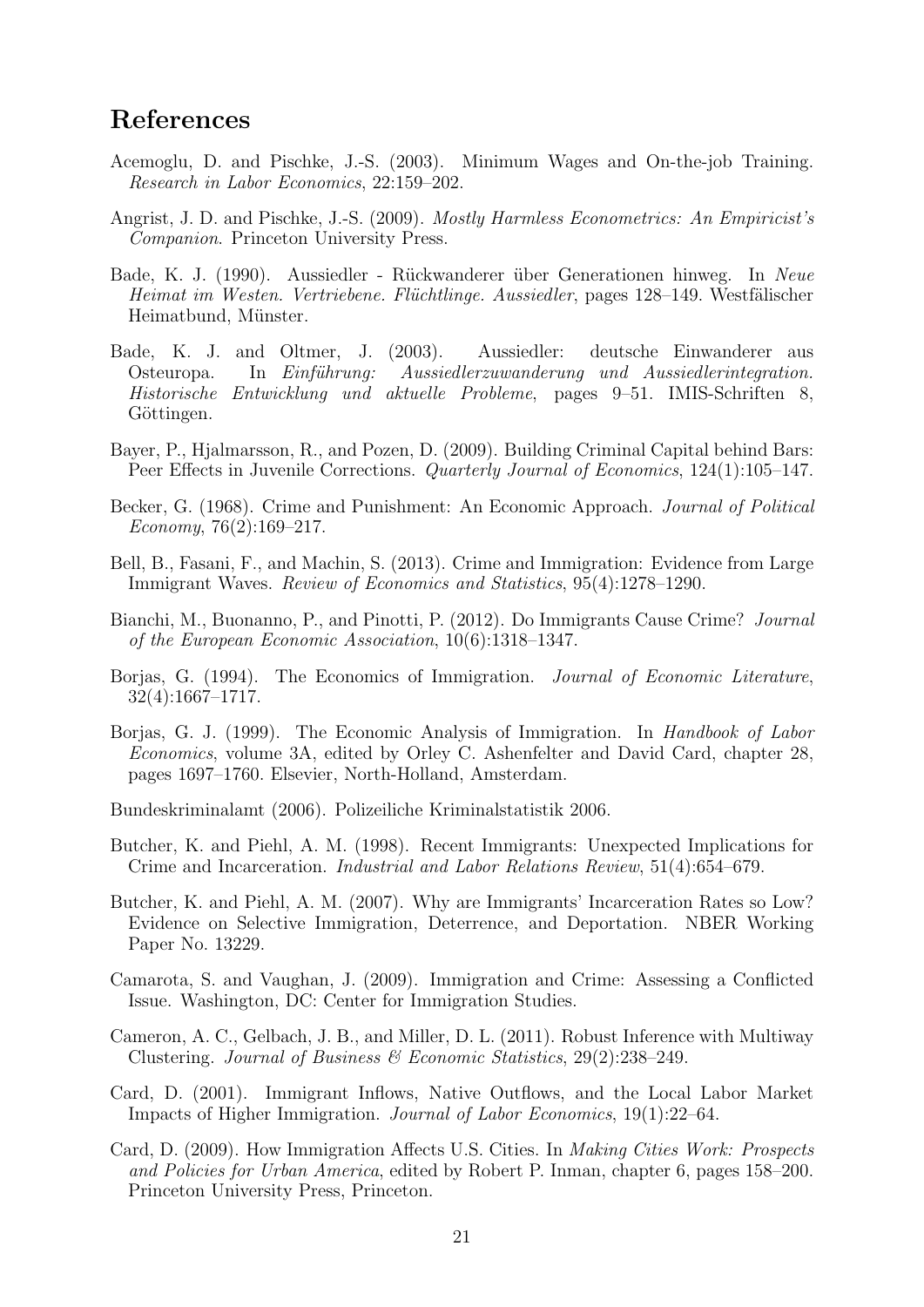- Card, D., Dustmann, C., and Preston, I. (2012). Immigration, Wages, and Compositional Amenities. Journal of the European Economic Association, 10(1):78–119.
- Chalfin, A. (2013). What is the Contribution of Mexican Immigration to U.S. Crime Rates? Evidence from Rainfall Shocks in Mexico. American Law and Economics Review, 16(1):220–268.
- Damm, A. P. (2009). Ethnic Enclaves and Immigrant Labor Market Outcomes: Quasi-Experimental Evidence. Journal of Labor Economics, 27(2):281–314.
- Damm, A. P. and Dustmann, C. (2014). Does Growing Up in a High Crime Neighborhood Affect Youth Criminal Behavior? American Economic Review, 104(6):1806–1832.
- Dietz, B. (1999). Jugendliche Aussiedler in Deutschland: Risiken und Chancen der Integration. In Bade, K. J. and Oltmer, J., editors, Aussiedler: Deutsche Einwanderer aus Osteuropa, pages 153–176. IMIS-Schriften 8, Göttingen.
- Dustmann, C., Frattini, T., and Preston, I. (2013). The Effect of Immigration along the Distribution of Wages. Review of Economic Studies, 80(1):145–173.
- Eckstein, Z. and Weiss, Y. (2004). On the Wage Growth of Immigrants: Israel, 1990-2000. Journal of the European Economic Association, 2(4):665–695.
- Edin, P.-A., Fredriksson, P., and Åslund, O. (2003). Ethnic Enclaves and the Economic Success of Immigrants – Evidence from a Natural Experiment. Quarterly Journal of Economics, 118(1):329–357.
- Ehrlich, I. (1973). Participation in Illegitimate Activities: A Theoretical and Empirical Investigation. Journal of Political Economy, 81(3):521–565.
- Ehrlich, I. (1996). Crime, Punishment, and the Market for Offenses. Journal of Economic Perspectives, 10(1):43–67.
- Fertig, M. and Schmidt, C. M. (2001). First- and Second-Generation Migrants in Germany - What Do We Know and What Do People Think. IZA Discussion Paper No. 286.
- Fitzgerald, J., Curtis, K. A., and Corliss, C. L. (2012). Anxious Publics: Worries about Crime and Immigration. Comparative Political Studies, 45(4):477–506.
- Fougère, D., Kramarz, F., and Pouget, J. (2009). Youth Unemployment and Crime in France. Journal of the European Economic Association, 7(5):909–938.
- Freeman, R. (1999). The Economics of Crime. In Handbook of Labor Economics, volume 3C, edited by Orley C. Ashenfelter and David Card, chapter 52, pages 3529–3571. Elsevier, North-Holland, Amsterdam.
- Friedberg, R. and Hunt, J. (1995). The Impact of Immigrants on Host Country Wages, Employment and Growth. Journal of Economic Perspectives, 9(2):23–44.
- Gibbons, S. (2004). The Costs of Urban Property Crime. Economic Journal, 114(499):F441–F463.
- Glaeser, E., Sacerdote, B., and Scheinkman, J. (1996). Crime and Social Interactions. Quarterly Journal of Economics, 111(2):507–548.
- Glaeser, E. L. and Sacerdote, B. (1999). Why Is there More Crime in Cities? Journal of Political Economy, 107(S6):S225–S258.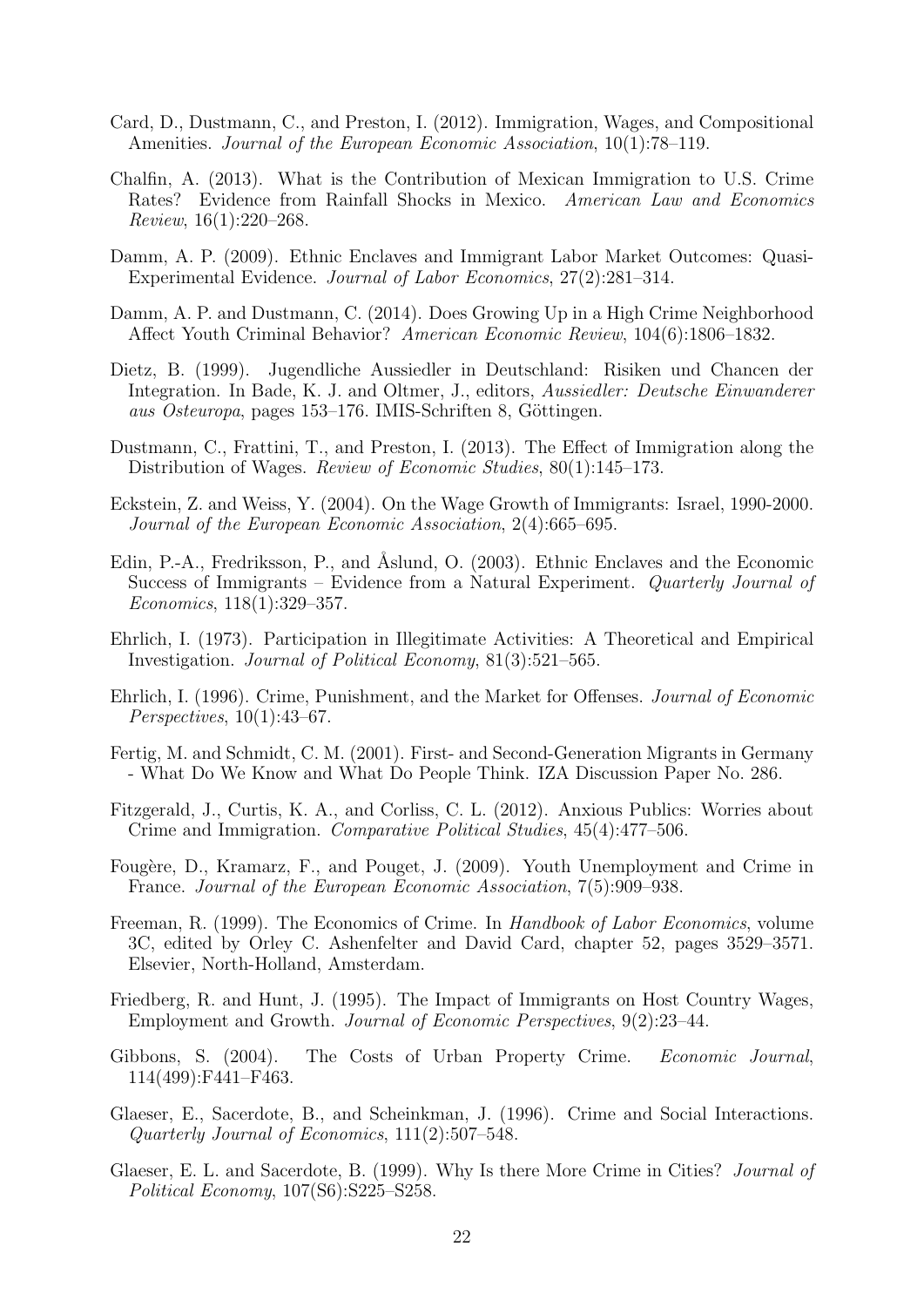- Glitz, A. (2012). The Labor Market Impact of Immigration: A Quasi-Experiement Exploiting Immigrant Location Rules in Germany. Journal of Labor Economics, 30(1):175–213.
- Gould, E. D., Weinberg, B. A., and Mustard, D. B. (2002). Crime Rates and Local Labor Market Opportunities in the United States: 1979-1997. Review of Economics and Statistics, 84(1):45–61.
- Haug, S. (2005). Zum Verlauf des Zweitspracherwerbs im Migrationskontext. Zeitschrift für Erziehungswissenschaft,  $8(2):263-284$ .
- Haug, S. and Sauer, L. (2006). Zuwanderung und räumliche Verteilung von Aussiedlern und Spätaussiedlern in Deutschland. Zeitschrift für Bevölkerungswissenschaft, 31(3-4):413–442.
- Haug, S. and Sauer, L. (2007). Zuwanderung und Integration von (Spät-) Aussiedlern - Ermittlung und Bewertung der Auswirkungen des Wohnortzuweisungsgesetzes. Forschungsbericht 3, Bundesamt für Migration und Flüchtlinge, Nürnberg.
- Hjalmarsson, R. and Lindquist, M. J. (2012). Like Godfather, Like Son: Exploring the Intergenerational Nature of Crime. Journal of Human Resources, 47(2):550–582.
- Landeskriminalamt Baden-Württemberg (2007). Jugendkriminalität und Jugendgefährdung in Baden Württemberg. Jahresbericht 2006, Landeskriminalamt Baden-Württemberg, Stuttgart.
- Levitt, S. (1996). The Effect of Prison Population Size on Crime Rates: Evidence from Prison Overcrowding Litigation. Quarterly Journal of Economics, 111(2):319–351.
- Mammey, U. (1999). Segregation, regionale Mobilitat und soziale Integration von Aussiedlern. In Bade, K. J. and Oltmer, J., editors, Aussiedler: deutsche Einwanderer aus Osteuropa, pages 107–126. IMIS-Schriften 8, Göttingen.
- Niedersächsische Landeszentrale für Politische Bildung (2002). Hier geblieben. Zuwanderung und Integration in Niedersachen 1945 bis heute. http://www.politischebildung.de/niedersachsen/hiergeblieben zuwanderung.pdf. Date Accessed: 12.07.2006.
- Oster, A. and Agell, J. (2007). Crime and Unemployment in Turbulent Times. Journal of the European Economic Association, 5(4):752–775.
- Peters, W. (2003). Aussiedlerzuzug: Entwicklung und Perspektiven. Zeitschrift für Ausländerrecht und Ausländerpolitik, 23(5/6):193-197.
- Pfeiffer, C. and Dworschak, B. (1999). Die ethnische Vielfalt in den Jugendstrafvollzugsanstalten. Ergebnisse einer Umfrage aus dem Sommer 1998. DVJJ-Journal, 2:184–188.
- Raphael, S. and Winter-Ebmer, R. (2001). Identifying the Effect of Unemployment on Crime. Journal of Law and Economics, 44(1):259–283.
- Seifert, W. (1996). Neue Zuwanderergruppen auf dem westdeutschen Arbeitsmarkt: eine Analyse der Arbeitsmarktchancen von Aussiedlern, ausländischen Zuwanderern und ostdeutschen Ubersiedlern. Soziale Welt, 2:180-201.
- Spenkuch, J. L. (2013). Understanding the Impact of Immigration on Crime. American Law and Economics Review, 16(1):177–219.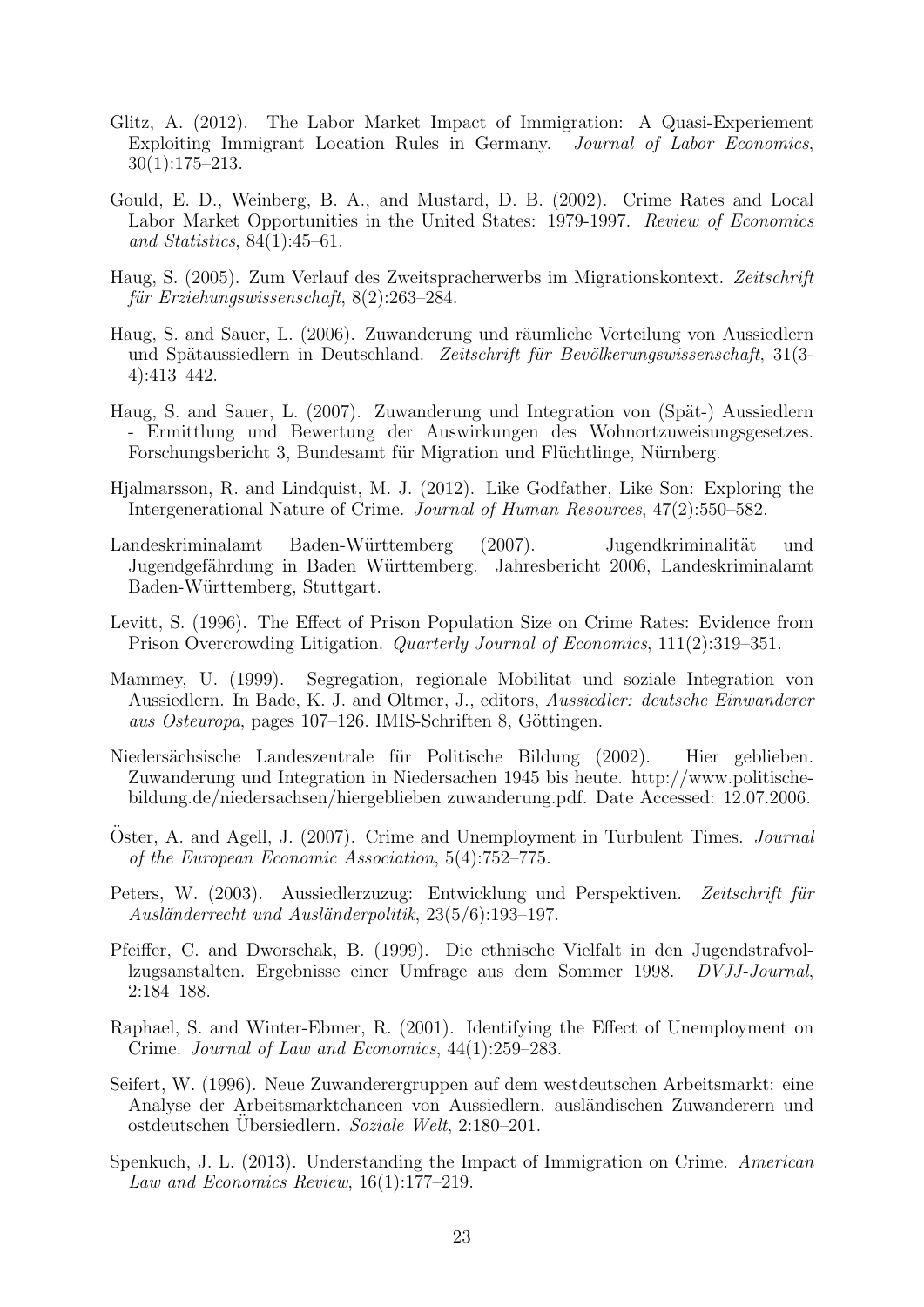- Swiaczny, F. and Mammey, U. (2001). Aussiedler. In Gans, P. and Kemper, F.-J., editors, Nationalatlas Bundesrepublik Deutschland, Band 4: Bevölkerung, pages 132– 135. Spektrum, Leipzig/Heidelberg.
- Thompson, S. B. (2011). Simple Formulas for Standard Errors that Cluster by Both Firm and Time. Journal of Financial Economics, 99(1):1–10.
- Walter, J. (2002). Jugendvollzug in der Krise? DVJJ- Journal, 5:127–143.
- Wenzel, H.-J. (1999). Aussiedlerzuwanderung als Strukturproblem in ländlichen Räumen. In Bade, K. J. and Oltmer, J., editors, Aussiedler: deutsche Einwanderer aus Osteuropa, pages 265–281. IMIS-Schriften Band 8, Göttingen.
- Wolfers, J. (2006). Did Unilateral Divorce Raise Divorce Rates? A Reconciliation and New Results. American Economic Review, 96(5):1802–1820.
- Zenou, Y. (2003). The Spatial Aspects of Crime. Journal of the European Economic Association, 1(2-3):459–467.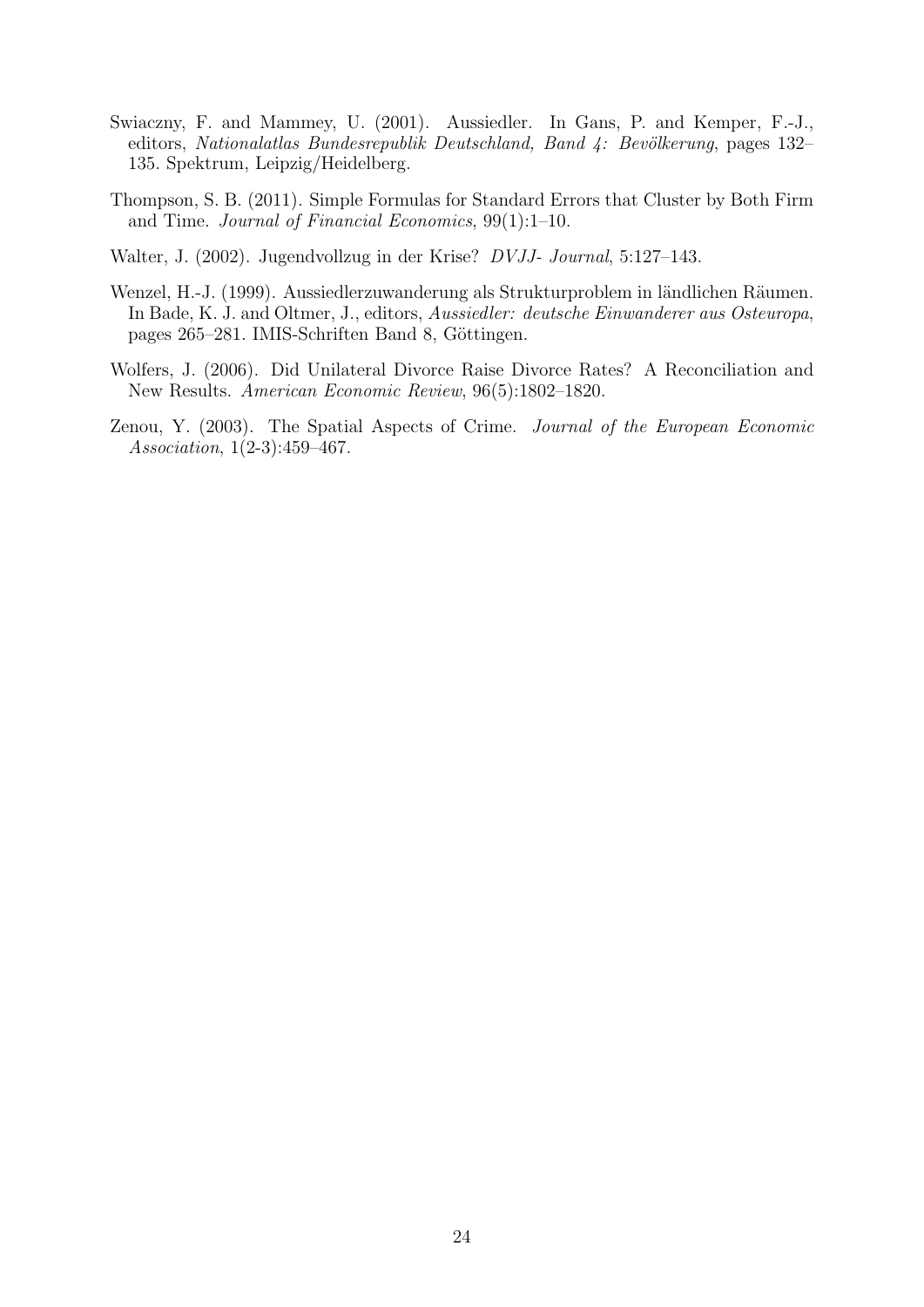# Figures and Tables



Figure 1: Annual Inflow of Ethnic German Immigrants to Germany

Notes: The figure shows the annual inflow of ethnic German immigrants to Germany by source country. The gray-shaded area between 1996 and 2005 highlights the period used in the analysis. Source: Federal Office of Administration (Bundesverwaltungsamt).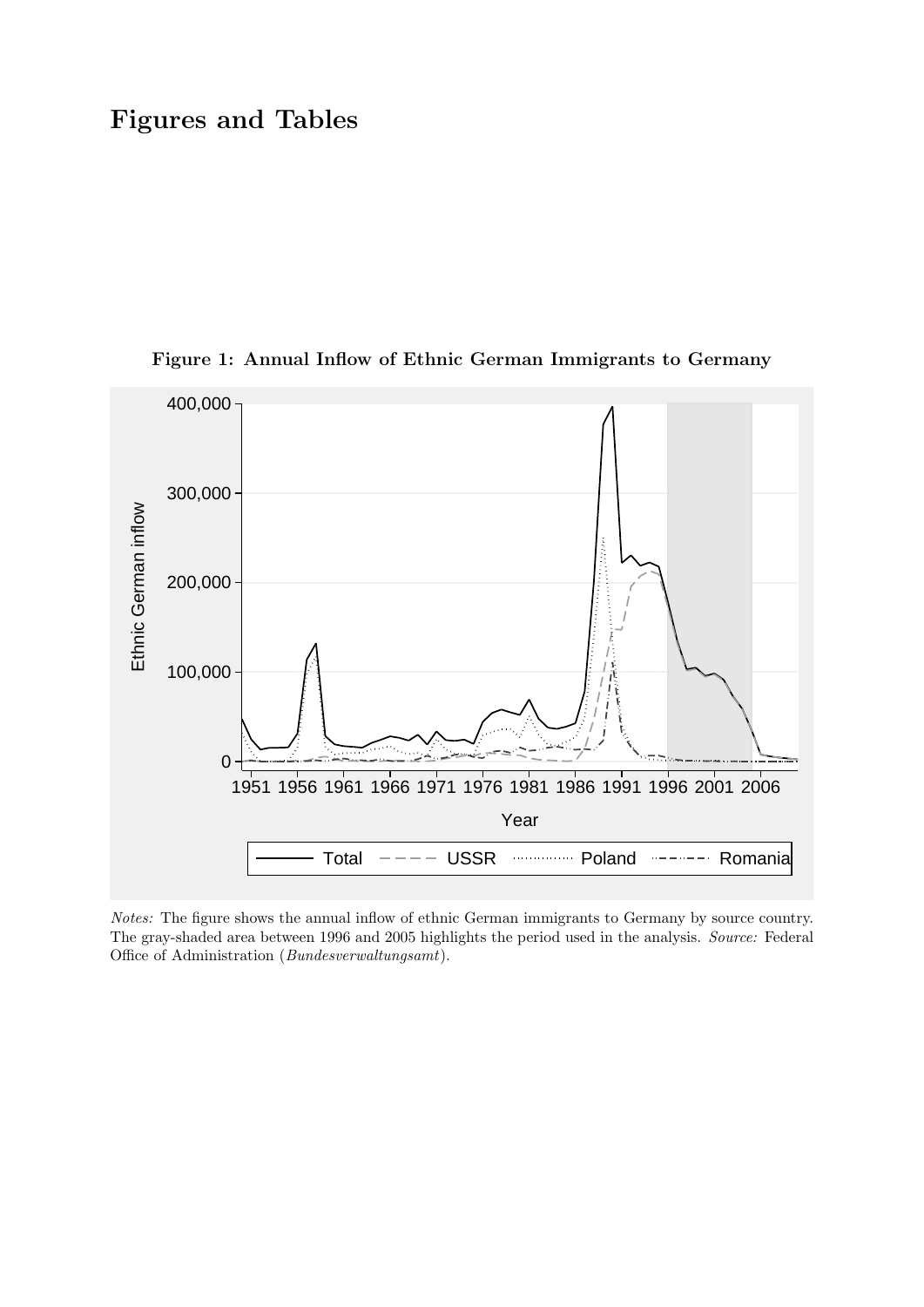

Figure 2: Crime Trends by State

Notes: The figure shows crime rates per 100,000 residents by crime category and state. Battery includes only grievous and serious bodily harm and aggravated battery. The city states Hamburg and Bremen are excluded from the figure for expositional reasons because both states have much higher crime levels. Source: Federal Criminal Office: Police Criminal Statistics (Polizeiliche Kriminalstatistik ), 1997–2006.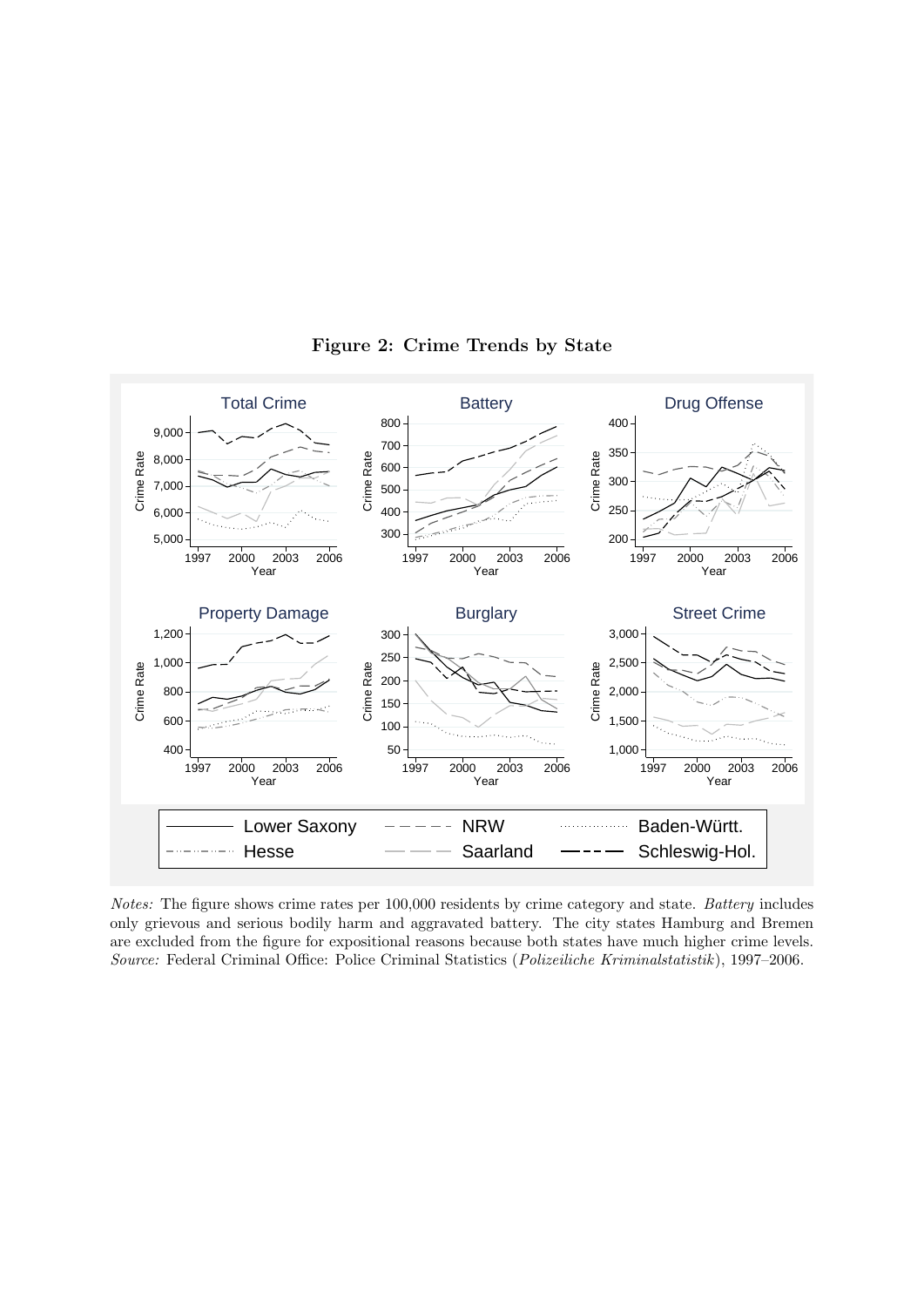| Variable                    | Mean                              | Min                     | Max       | <b>SD</b> | Adj. SD | Obs   |  |  |  |  |
|-----------------------------|-----------------------------------|-------------------------|-----------|-----------|---------|-------|--|--|--|--|
| Panel A: Crime Rates        |                                   |                         |           |           |         |       |  |  |  |  |
| Total crime                 | 6,883                             | 620                     | 18,569    | 2,661     | 516     | 1,687 |  |  |  |  |
| <b>Battery</b>              | 493<br>1,727<br>222<br>58<br>46   |                         |           |           |         |       |  |  |  |  |
| Drug                        | 291                               | 35                      | 1,730     | 176       | 65      | 1,687 |  |  |  |  |
| Property damage             | 760                               | 254                     | 2,375     | 282       | 79      | 1,358 |  |  |  |  |
| Burglary                    | 133                               | 15                      | 593       | 83        | 26      | 1,365 |  |  |  |  |
| Street crime                | 1,862                             | 466                     | 5,404     | 967       | 159     | 1,358 |  |  |  |  |
|                             | Panel B: Ethnic German Immigrants |                         |           |           |         |       |  |  |  |  |
| Ethnic German inflow        | 293                               | $\overline{0}$          | 2,393     | 270       | 93      | 1,687 |  |  |  |  |
| Ethnic German inflow rate   | 0.0011                            | $\theta$                | 0.0049    | 0.0007    | 0.0004  | 1,687 |  |  |  |  |
|                             | Panel C: County Characteristics   |                         |           |           |         |       |  |  |  |  |
| Population                  | 262,615                           | 50,878                  | 1,754,182 | 203,034   | 3,274   | 1,687 |  |  |  |  |
| Foreign population share    | 8.94                              | 2.67                    | 26.28     | 4.16      | 0.29    | 1,687 |  |  |  |  |
| Young male population share | 16.76                             | 13.09                   | 21.41     | 1.33      | 0.17    | 1,687 |  |  |  |  |
| Unemployment rate           | 10.1                              | $\overline{4}$          | 25.2      | 3.12      | 0.58    | 1,687 |  |  |  |  |
| GDP per capita              | 25,376                            | 12,634                  | 77,318    | 8,724     | 1,076   | 1,687 |  |  |  |  |
|                             |                                   | Panel D: Clear-up Rates |           |           |         |       |  |  |  |  |
| Total crime                 | 53.4                              | 34.8                    | 75.9      | 6.9       | 2.4     | 1,687 |  |  |  |  |
| <b>Battery</b>              | 90.8                              | 80.4                    | 99.7      | 2.9       | 1.3     | 1,358 |  |  |  |  |
| Drug                        | 96                                | 50.9                    | 104.2     | 3.3       | 2.0     | 1,687 |  |  |  |  |
| Property damage             | 26.2                              | 12.5                    | 70.5      | 6         | 4.1     | 1,358 |  |  |  |  |
| Burglary                    | 28.2                              | $\overline{2}$          | 91.3      | 15.2      | 7.5     | 1,365 |  |  |  |  |
| Street crime                | 16.8                              | 6.6                     | 43.8      | 5         | 2.8     | 1,358 |  |  |  |  |

Table 1: Summary Statistics

Notes: Crime rates in Panel A refer to years 1997–2006. All variables in Panels B–D refer to years 1996–2005. Crime rate is defined as the number of crimes reported to the police in year t per 100,000 inhabitants in year  $t - 1$ . Ethnic German inflow rate is defined as the number of allocated ethnic German immigrants in year  $t$  divided by the total population in year  $t-1$ . Summary statistics in Panels B–D are computed for counties with data on total crime (see Table A-3). Young male population share is the share of 15–39 year old adults in the total population. Young male population share, foreign population share, and unemployment rate are reported in percent. The adjusted standard deviation  $(Adj. SD)$  is the standard deviation of the residuals obtained in a regression of the indicated variable on county and year-by-state fixed effects. Data sources: Panel  $A+D$ : State Offices of Criminal Investigation (Landeskriminalämter) for the years 1997–2002 and Federal Criminal Police Office (Bundeskriminalamt) for the years 2003–2006. Panel B: Inflow data for 1996–2001 is taken from Glitz (2012); inflow data for 2002–2006 come from the Bundesarbeitsgemeinschaft Evangelische Jugendsozialarbeit e.V., Jugendmigrationsdienste. Panel C: Population data and GDP per capita come from the Federal Statistical Office (Regionalstatistik) and unemployment rates from the Federal Employment Agency ( $Bundesagentur für'Arbeit$ ).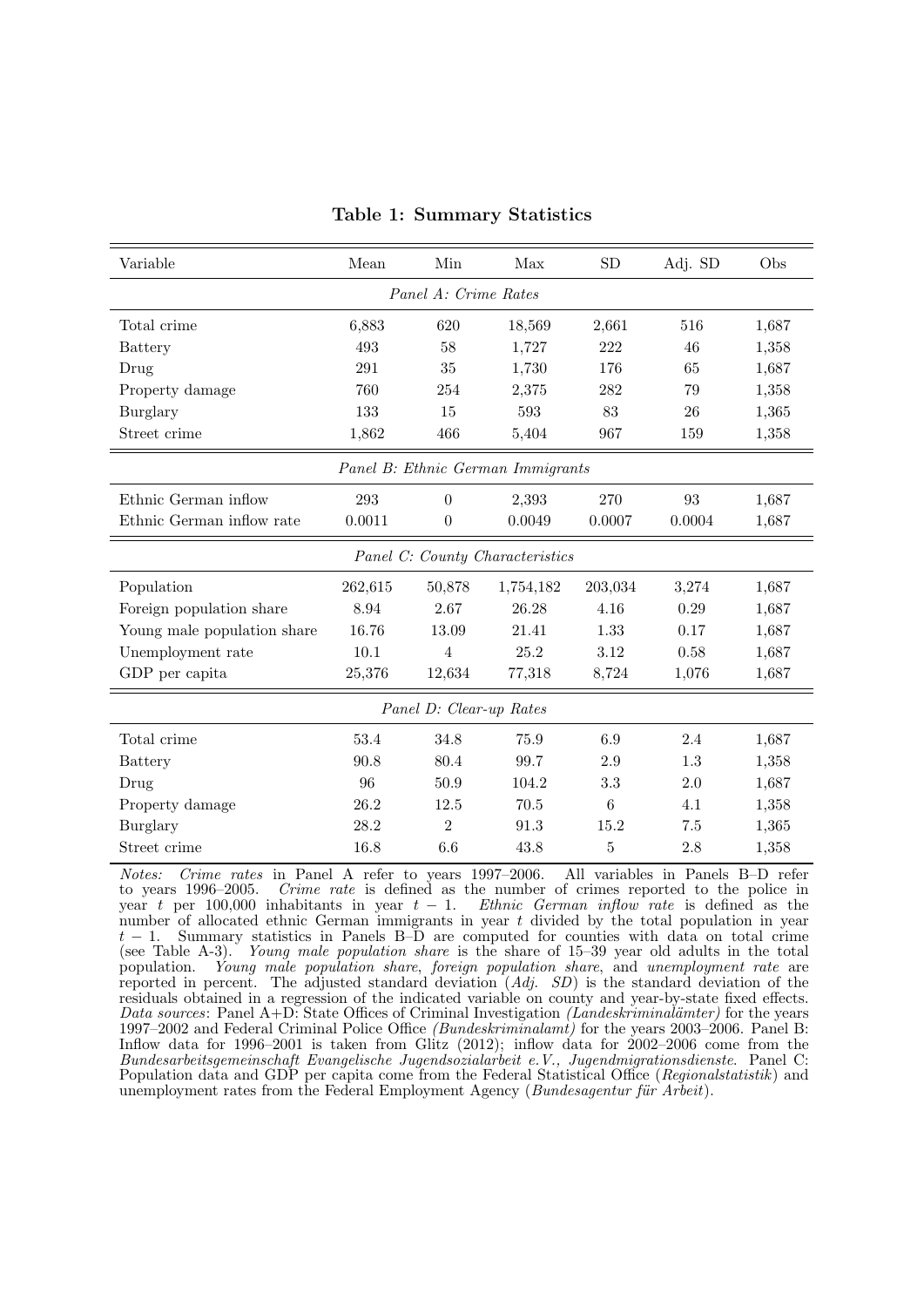|                                      | (1)                                                   | (2)         | (3)         | (4)         |  |  |  |
|--------------------------------------|-------------------------------------------------------|-------------|-------------|-------------|--|--|--|
|                                      | Dependent variable: log total crime rate <sub>t</sub> |             |             |             |  |  |  |
| Ethnic German inflow rate $_{t-1}$   | $9.303**$                                             | $9.455**$   | $8.756**$   | 7.324       |  |  |  |
|                                      | (4.591)                                               | (4.599)     | (4.196)     | (6.422)     |  |  |  |
| Log population $_{t-1}$              |                                                       | 0.045       | $-0.031$    | $-0.086$    |  |  |  |
|                                      |                                                       | (0.282)     | (0.306)     | (0.433)     |  |  |  |
| Log GDP per capita $_{t-1}$          |                                                       | 0.016       | $-0.010$    | 0.102       |  |  |  |
|                                      |                                                       | (0.061)     | (0.061)     | (0.086)     |  |  |  |
| Unemployment rate $_{t-1}$           |                                                       |             | $-0.006$    | $-0.013$    |  |  |  |
|                                      |                                                       |             | (0.005)     | (0.010)     |  |  |  |
| Foreign population share $_{t-1}$    |                                                       |             | 0.003       | 0.002       |  |  |  |
|                                      |                                                       |             | (0.004)     | (0.003)     |  |  |  |
| Young male population share $_{t-1}$ |                                                       |             | $-0.021$    | $-0.045$    |  |  |  |
|                                      |                                                       |             | (0.020)     | (0.052)     |  |  |  |
| Clear-up rate $_{t-1}$               |                                                       |             | $-0.002$    | $-0.002*$   |  |  |  |
|                                      |                                                       |             | (0.001)     | (0.001)     |  |  |  |
| County fixed effects                 | $\mathbf x$                                           | X           | $\mathbf x$ | $\mathbf x$ |  |  |  |
| Year-by-state fixed effects          | X                                                     | $\mathbf X$ | $\mathbf X$ | X           |  |  |  |
| County-specific linear time trends   |                                                       |             |             | $\mathbf x$ |  |  |  |
| R-squared                            | 0.916                                                 | 0.916       | 0.916       | 0.928       |  |  |  |
| Observations                         | 1,687                                                 | 1,687       | 1,687       | 1,687       |  |  |  |

### Table 2: Effect of Ethnic German Immigrants on Total Crime

*Notes: Ethnic German inflow rate*<sub> $t-1$ </sub> is defined as the number of allocated ethnic German immigrants in year  $t-1$  divided by the population in year  $t-2$ . Robust standard errors in parentheses are two-way clustered at the county and year-by-state level. Significance levels: \*\*\*  $p<0.01$ , \*\*  $p<0.05$ , \*  $p<0.1$ .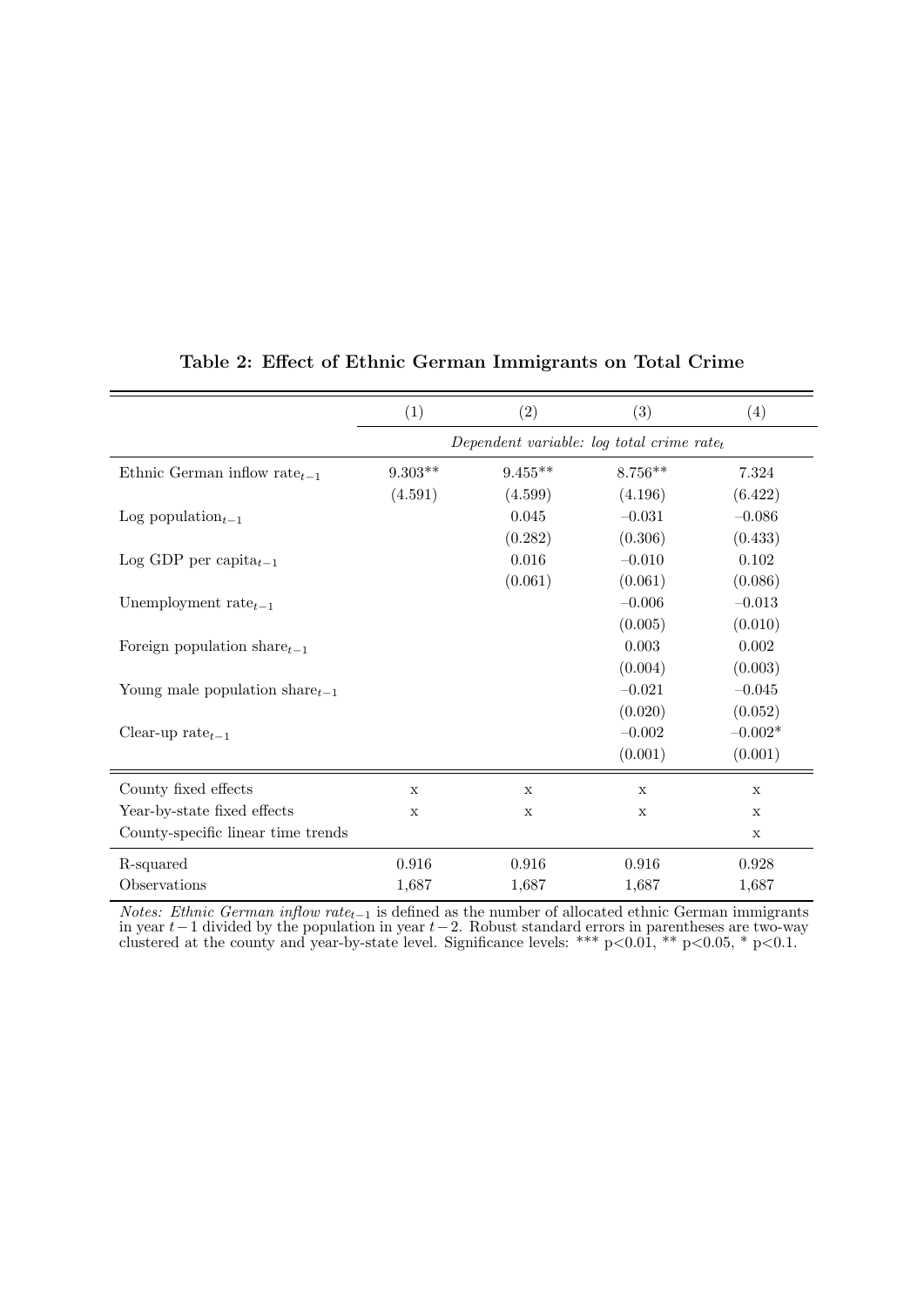|                                    | (1)                                           | (2)         | (3)         |
|------------------------------------|-----------------------------------------------|-------------|-------------|
|                                    | Panel A: log total crime rate <sub>t</sub>    |             |             |
| Ethnic German inflow rate $_{t-1}$ | $9.303**$                                     | $9.455**$   | $8.756**$   |
|                                    | (4.591)                                       | (4.599)     | (4.196)     |
| R-squared                          | 0.916                                         | 0.916       | 0.916       |
| Observations                       | 1,687                                         | 1,687       | 1,687       |
|                                    | Panel B: log burglary crime rate <sub>t</sub> |             |             |
| Ethnic German inflow rate $_{t-1}$ | 42.146*                                       | 53.779***   | $55.852***$ |
|                                    | (23.259)                                      | (20.477)    | (20.635)    |
| R-squared                          | 0.895                                         | 0.898       | 0.898       |
| Observations                       | 1,365                                         | 1,365       | 1,365       |
|                                    | Panel C: log property damage crime $rate_t$   |             |             |
| Ethnic German inflow rate $_{t-1}$ | 23.648**                                      | $27.553***$ | $27.968***$ |
|                                    | (9.935)                                       | (9.755)     | (9.217)     |
| R-squared                          | 0.926                                         | 0.926       | 0.927       |
| Observations                       | 1,358                                         | 1,358       | 1,358       |
|                                    | Panel D: log battery crime rate <sub>t</sub>  |             |             |
| Ethnic German inflow rate $_{t-1}$ | 20.228                                        | $24.656*$   | 26.786**    |
|                                    | (13.036)                                      | (12.715)    | (11.766)    |
| R-squared                          | 0.945                                         | 0.946       | 0.946       |
| Observations                       | 1,358                                         | 1,358       | 1,358       |
|                                    | Panel E: log drug offense crime $rate_t$      |             |             |
| Ethnic German inflow rate $_{t-1}$ | 9.355                                         | 16.683      | 19.807      |
|                                    | (20.311)                                      | (20.109)    | (20.215)    |
| R-squared                          | 0.831                                         | 0.832       | 0.833       |
| Observations                       | 1,687                                         | 1,687       | 1,687       |
|                                    | Panel F: log street crime rate <sub>t</sub>   |             |             |
| Ethnic German inflow rate $_{t-1}$ | 5.213                                         | 5.362       | 3.303       |
|                                    | (7.950)                                       | (7.990)     | (7.934)     |
| R-squared                          | 0.978                                         | 0.978       | 0.979       |
| Observations                       | 1,358                                         | 1,358       | 1,358       |
| Control variables-Set 1            |                                               | $\mathbf X$ | $\mathbf X$ |
| Control variables-Set 2            |                                               |             | $\mathbf X$ |
| County fixed effects               | $\mathbf X$                                   | х           | х           |
| Year-by-state fixed effects        | $\mathbf X$                                   | $\mathbf X$ | $\mathbf X$ |

#### Table 3: Effect of Ethnic German Immigrants on Crime Subcategories

*Notes: Ethnic German inflow rate<sub>t−1</sub>* is defined as the number of allocated ethnic German immigrants in year  $t-1$  divided by the population in year  $t-2$ . Control variables–Set 1 contains log population<sub>t-1</sub> and log GDP per capita<sub>t−1</sub>. Control variables–Set 2 contains unemployment rate<sub>t−1</sub>, foreign population  $\text{share}_{t-1}$ , young male population share $_{t-1}$ , and crime-specific clear-up rates $_{t-1}$ . Robust standard errors in parentheses are two-way clustered at the county and year-by-state level. Significance levels: \*\*\*  $p<0.01$ , \*\*  $p<0.05$ , \*  $p<0.1$ .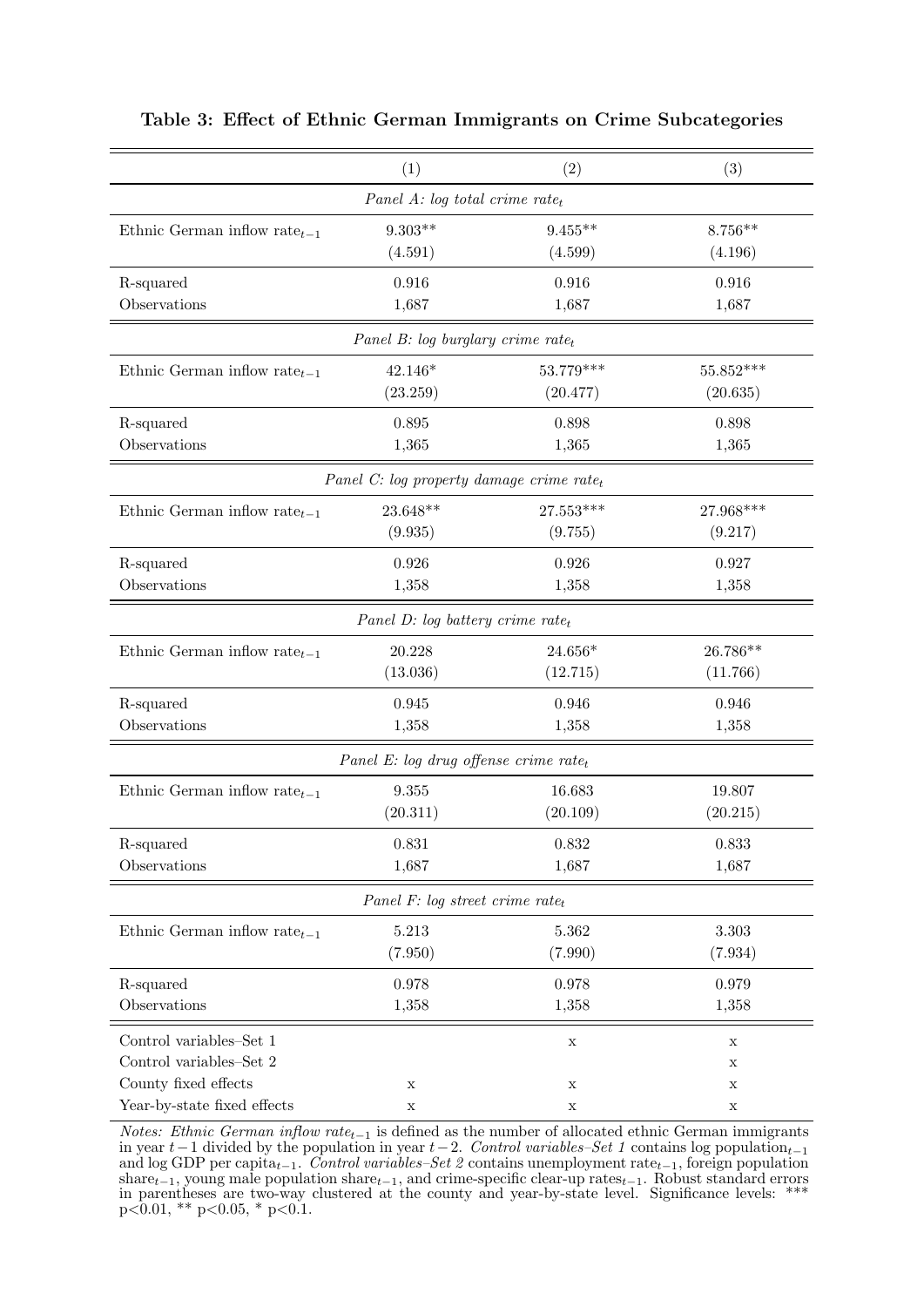|  |  | Table 4: Testing for the Effect of Lagged Crime Rates on Current Ethnic |  |  |  |
|--|--|-------------------------------------------------------------------------|--|--|--|
|  |  | <b>German Inflow Rates</b>                                              |  |  |  |

|                                                  | (1)                                               | (2)          | $\left( 3\right)$        | (4)                       |  |  |  |  |
|--------------------------------------------------|---------------------------------------------------|--------------|--------------------------|---------------------------|--|--|--|--|
|                                                  | Dependent variable: ethnic German inflow $rate_t$ |              |                          |                           |  |  |  |  |
| Log total crime rate $_{t-1}$                    | 0.00005                                           | 0.00006      | 0.00005                  | 0.00006                   |  |  |  |  |
|                                                  | (0.00005)                                         | (0.00005)    | (0.00005)                | (0.00005)                 |  |  |  |  |
| Log population <sub><math>t-1</math></sub>       |                                                   | $-0.0048***$ | $-0.0045***$             | $-0.0041***$              |  |  |  |  |
|                                                  |                                                   | (0.0017)     | (0.0017)                 | (0.0015)                  |  |  |  |  |
| Log GDP per capita $_{t-1}$                      |                                                   | $0.0012***$  | $0.0007**$               | $0.0008***$               |  |  |  |  |
|                                                  |                                                   | (0.0004)     | (0.0003)<br>$-0.0001***$ | (0.0003)                  |  |  |  |  |
| Unemployment rate $_{t-1}$                       |                                                   |              | (0.00003)                | $-0.0001***$<br>(0.00003) |  |  |  |  |
| Foreign population share $_{t-1} \times 10^{-3}$ |                                                   |              | 0.0004                   | $-0.0005$                 |  |  |  |  |
|                                                  |                                                   |              | (0.0108)                 | (0.0099)                  |  |  |  |  |
| Ethnic German inflow rate                        |                                                   |              |                          | 0.0177                    |  |  |  |  |
| of previous 3 years $_{t-1}$                     |                                                   |              |                          | (0.0265)                  |  |  |  |  |
| County fixed effects                             | $\mathbf x$                                       | X            | $\mathbf x$              | X                         |  |  |  |  |
| Year-by-state fixed effects                      | X                                                 | X            | X                        | X                         |  |  |  |  |
| R-squared                                        | 0.708                                             | 0.721        | 0.727                    | 0.729                     |  |  |  |  |
| Observations                                     | 1,660                                             | 1,660        | 1,660                    | 1,660                     |  |  |  |  |

*Notes:* Ethnic German inflow rate of previous 3 years $_{t-1}$  = ethnic German inflow rate $_{t-1}$  + ethnic German inflow rate<sub>t−2</sub> + ethnic German inflow rate<sub>t−3</sub>. Robust standard errors in parentheses are two-way clustered at the county and year-by-state level. Significance levels: \*\*\*  $p<0.01$ , \*\*  $p<0.05$ , \*  $p<0.1$ .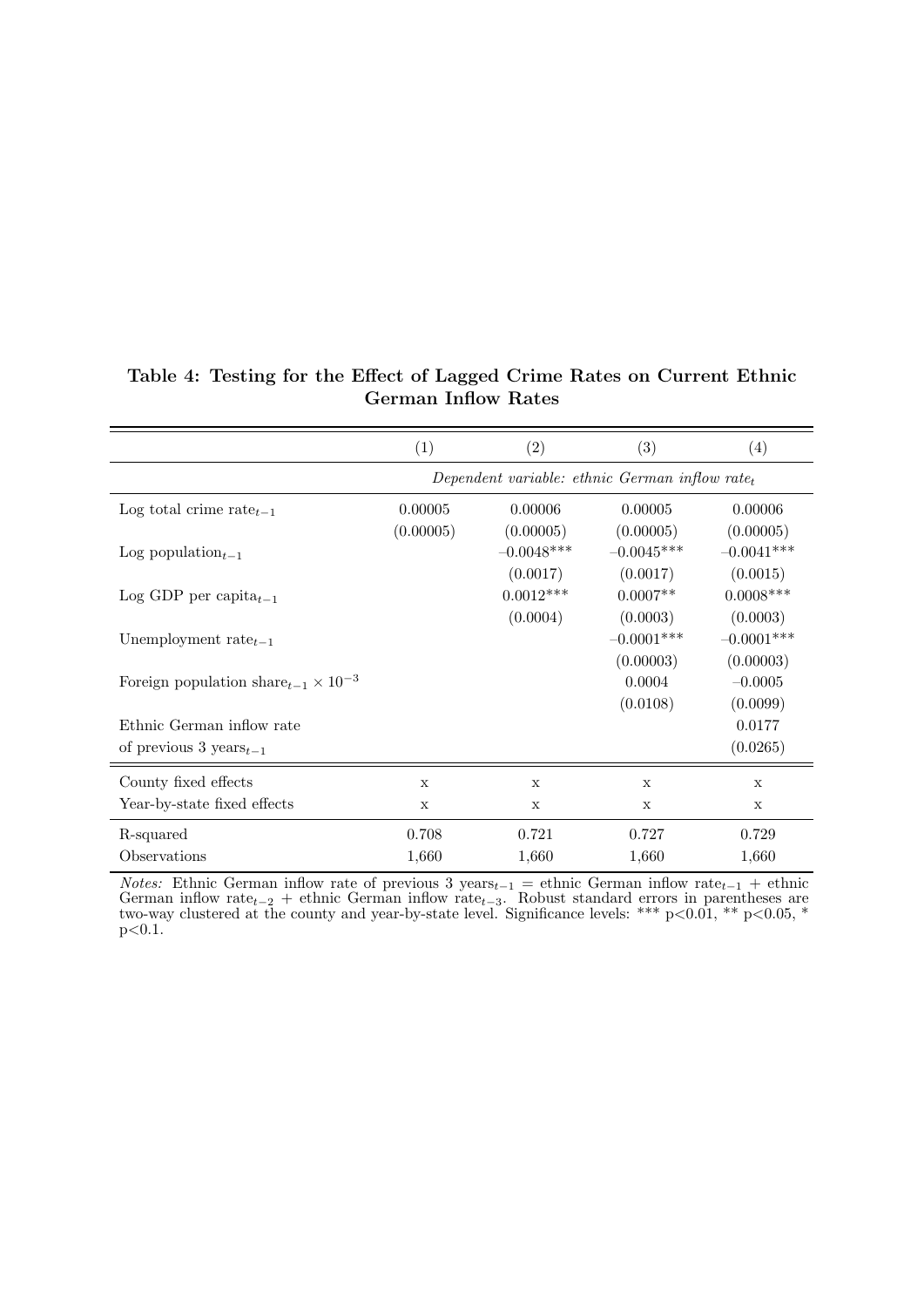|                                                  | (1)             | (2)                                 | (3)         | (4)                                           | (5)                         | (6)                                             |
|--------------------------------------------------|-----------------|-------------------------------------|-------------|-----------------------------------------------|-----------------------------|-------------------------------------------------|
|                                                  | <b>Baseline</b> | Weighted                            | Lag         | First-diff                                    | 3-year sum                  | 2-year average                                  |
| Dependent variables:                             |                 | $log$ total crime rate <sub>t</sub> |             | $\Delta$ log total<br>$\emph{crine rate}_{t}$ | log total crime<br>$rate_t$ | Average log<br>$total \, \, crime \, \, rate_t$ |
| Ethnic German inflow rate $_{t-1}$               | $8.756**$       | $8.518**$                           | $8.543**$   | 8.202                                         |                             |                                                 |
|                                                  | (4.196)         | (4.080)                             | (4.347)     | (5.343)                                       |                             |                                                 |
| Log total crime rate $_{t-1}$                    |                 |                                     | $-0.020$    |                                               |                             |                                                 |
|                                                  |                 |                                     | (0.093)     |                                               |                             |                                                 |
| Three-year ethnic German inflow rate $_{t-1}$    |                 |                                     |             |                                               | $8.638*$                    |                                                 |
|                                                  |                 |                                     |             |                                               | (4.740)                     |                                                 |
| Two-year avg. ethnic German inflow rate $_{t-1}$ |                 |                                     |             |                                               |                             | 9.395                                           |
|                                                  |                 |                                     |             |                                               |                             | (6.454)                                         |
| Control variables                                | X               | $\mathbf X$                         | $\mathbf X$ | $\mathbf X$                                   | $\mathbf x$                 | $\mathbf X$                                     |
| County fixed effects                             | X               | $\mathbf x$                         | X           |                                               | $\mathbf x$                 | $\mathbf X$                                     |
| Year-by-state fixed effects                      | X               | $\mathbf x$                         | X           | $\mathbf X$                                   | $\mathbf x$                 | $\mathbf X$                                     |
| R-squared                                        | 0.916           | 0.922                               | 0.916       | 0.103                                         | 0.907                       | 0.958                                           |
| Observations                                     | 1,687           | 1,687                               | 1,687       | 1,687                                         | 1,369                       | 844                                             |

#### Table 5: Alternative Model Specifications

*Notes:* The dependent variable in Columns  $(1)$ – $(3)$  and  $(5)$  is the log total crime rate<sub>t</sub>. In Column  $(2)$ , county observations are weighted with current population. In Column (4), the dependent variable is in first differences:  $\Delta$  log total crime rate<sub>t</sub> = log total crime rate<sub>t</sub> - log total crime rate<sub>t-1</sub>. All control variables are also in first differences. In Column (6), crime rates are averaged over two consecutive years (1997/1998, 1999/2000, 2001/2002, 2003/2004, and 2005/2006).Similarly, all control variables are averaged in the prior years (with the first observation starting in 1996/1997). Ethnic German inflow rate<sub>t-1</sub> is defined as the number of allocated ethnic German immigrants in year  $t-1$  divided by the population in year  $t-2$ . Three-year ethnic German inflow rate<sub>t-1</sub> equals ethnic German inflow rate  $t-1$  equals the simple average of the German inflow in year  $(t-1) + (t-2) + (t-3)$  over population in year  $t-4$ . Two-year average ethnic German inflow rate<sub>t-1</sub> equals the simple average of the strip average of the simple average of the simple average of the sim ethnic German inflow rate of two consecutive years, starting with the first observation in 1996/1997. Control variables include log population<sub>t−1</sub>, log GDP per capita<sub>t−1</sub>, unemployment rate<sub>t−1</sub>, foreign population share<sub>t−1</sub>, young male population share<sub>t</sub><sup>−1</sup>, and clear-up rate<sub>t−1</sub>. Robust standard errors in parentheses are two-way clustered at the county and year-by-state level. Significance levels: \*\*\* p<0.01, \*\* p<0.05, \* p<0.1.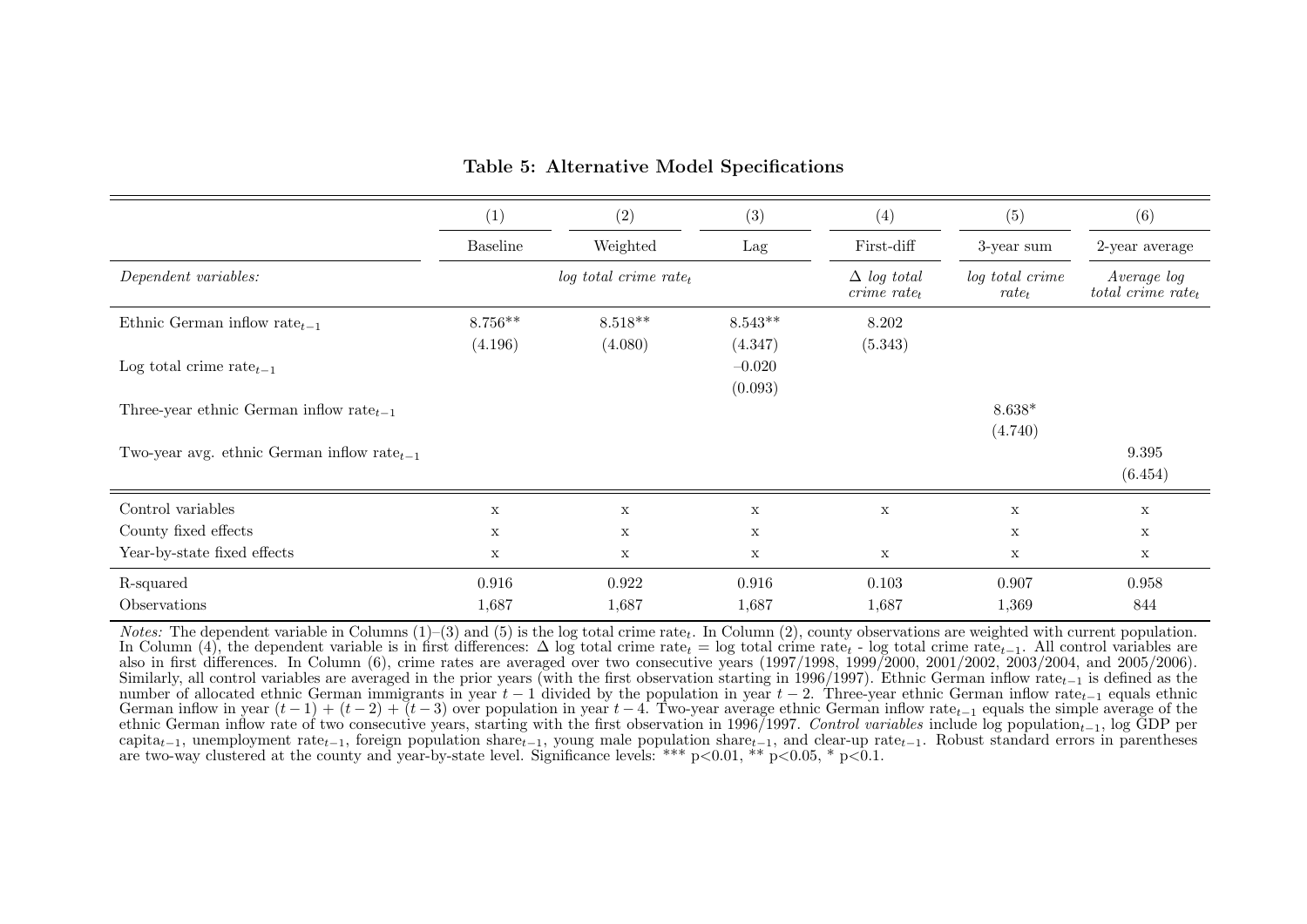|                                                                                                | (1)        | (2)                                                   | (3)         |
|------------------------------------------------------------------------------------------------|------------|-------------------------------------------------------|-------------|
|                                                                                                |            | Dependent variable: log total crime rate <sub>t</sub> |             |
| Panel A: Interaction with Unemployment Level                                                   |            |                                                       |             |
| Ethnic German inflow rate $_{t-1}$                                                             | $11.369**$ | 3.529                                                 | 6.110       |
|                                                                                                | (4.479)    | (5.838)                                               | (4.911)     |
| Inflow rate $\times$ I(unemployment rate <sub>t-1</sub> $\leq 25^{th}$ percentile)             | $-12.393*$ |                                                       |             |
|                                                                                                | (6.370)    |                                                       |             |
| Inflow rate $\times$ I(unemployment rate <sub>t-1</sub> $\geq$ 50 <sup>th</sup> percentile)    |            | $9.243*$                                              |             |
|                                                                                                |            | (5.119)                                               |             |
| Inflow rate $\times$ I(unemployment rate <sub>t-1</sub> $\geq$ 75 <sup>th</sup> percentile)    |            |                                                       | 9.303       |
|                                                                                                |            |                                                       | (7.056)     |
| Effect for counties in indicator function                                                      | $-1.024$   | $12.772***$                                           | $15.413**$  |
|                                                                                                | (7.109)    | (4.573)                                               | (6.515)     |
| Panel B: Interaction with Preexisting Crime Level                                              |            |                                                       |             |
| Ethnic German inflow rate $_{t-1}$                                                             | $9.868**$  | 7.238                                                 | 6.513       |
|                                                                                                | (4.346)    | (5.003)                                               | (4.432)     |
| Inflow rate $\times$ I(log total crime rate <sub>t-1</sub> $\leq 25^{th}$ percentile)          | $-4.637$   |                                                       |             |
|                                                                                                | (8.896)    |                                                       |             |
| Inflow rate $\times$ I(log total crime rate <sub>t-1</sub> $\geq$ 50 <sup>th</sup> percentile) |            | $3.392\,$                                             |             |
|                                                                                                |            | (4.824)                                               |             |
| Inflow rate $\times$ I(log total crime rate <sub>t-1</sub> $\geq$ 75 <sup>th</sup> percentile) |            |                                                       | $16.410**$  |
|                                                                                                |            |                                                       | (8.076)     |
| Effect for counties in indicator function                                                      | 5.231      | $10.629**$                                            | 22.922***   |
|                                                                                                | (8.604)    | (4.742)                                               | (8.136)     |
| Panel C: Interaction with Share of Foreigners                                                  |            |                                                       |             |
| Ethnic German inflow rate $_{t-1}$                                                             | $10.854**$ | $9.502*$                                              | $7.504*$    |
|                                                                                                | (4.491)    | (4.914)                                               | (4.227)     |
| Inflow rate $\times$ I(foreigner share <sub>t-1</sub> $\leq 25^{th}$ percentile)               | $-7.256$   |                                                       |             |
|                                                                                                | (10.286)   |                                                       |             |
| Inflow rate $\times$ I(foreigner share <sub>t-1</sub> $\geq 50^{th}$ percentile)               |            | $-2.491$                                              |             |
|                                                                                                |            | (8.998)                                               |             |
| Inflow rate $\times$ I(foreigner share <sub>t-1</sub> $\geq$ 75 <sup>th</sup> percentile)      |            |                                                       | 14.033      |
|                                                                                                |            |                                                       | (12.152)    |
| Effect for counties in indicator function                                                      | 3.598      | 7.010                                                 | $21.537*$   |
|                                                                                                | (9.236)    | (7.692)                                               | (12.163)    |
| Control variables                                                                              | X          | $\mathbf X$                                           | $\mathbf X$ |
| County fixed effects                                                                           | х          | X                                                     | X           |
| Year-by-state fixed effects                                                                    | Х          | X                                                     | X           |

#### Table 6: Effect Heterogeneity

Notes: Ethnic German inflow rate<sub>t-1</sub> is defined as the number of allocated ethnic German immigrants in year t−1 divided by the population in year t−2. Inflow rate denotes ethnic German inflow rate<sub>t−1</sub>.  $I(\cdot)$  denotes an indicator variable. Control variables: log GDP per capita<sub>t−1</sub>, unemployment rate<sub>t−1</sub>, log population<sub>t−1</sub>, foreign population share<sub>t−1</sub>, young male population share<sub>t−1</sub>, and clear-up rate<sub>t−1</sub>. R-squared (=0.916) and number of observations (1,687) are the same in each model. Robust standard errors in parentheses are two-way clustered at the county and year-by-state level. Significance levels: \*\*\* p<0.01, \*\* p<0.05, \* p<0.1.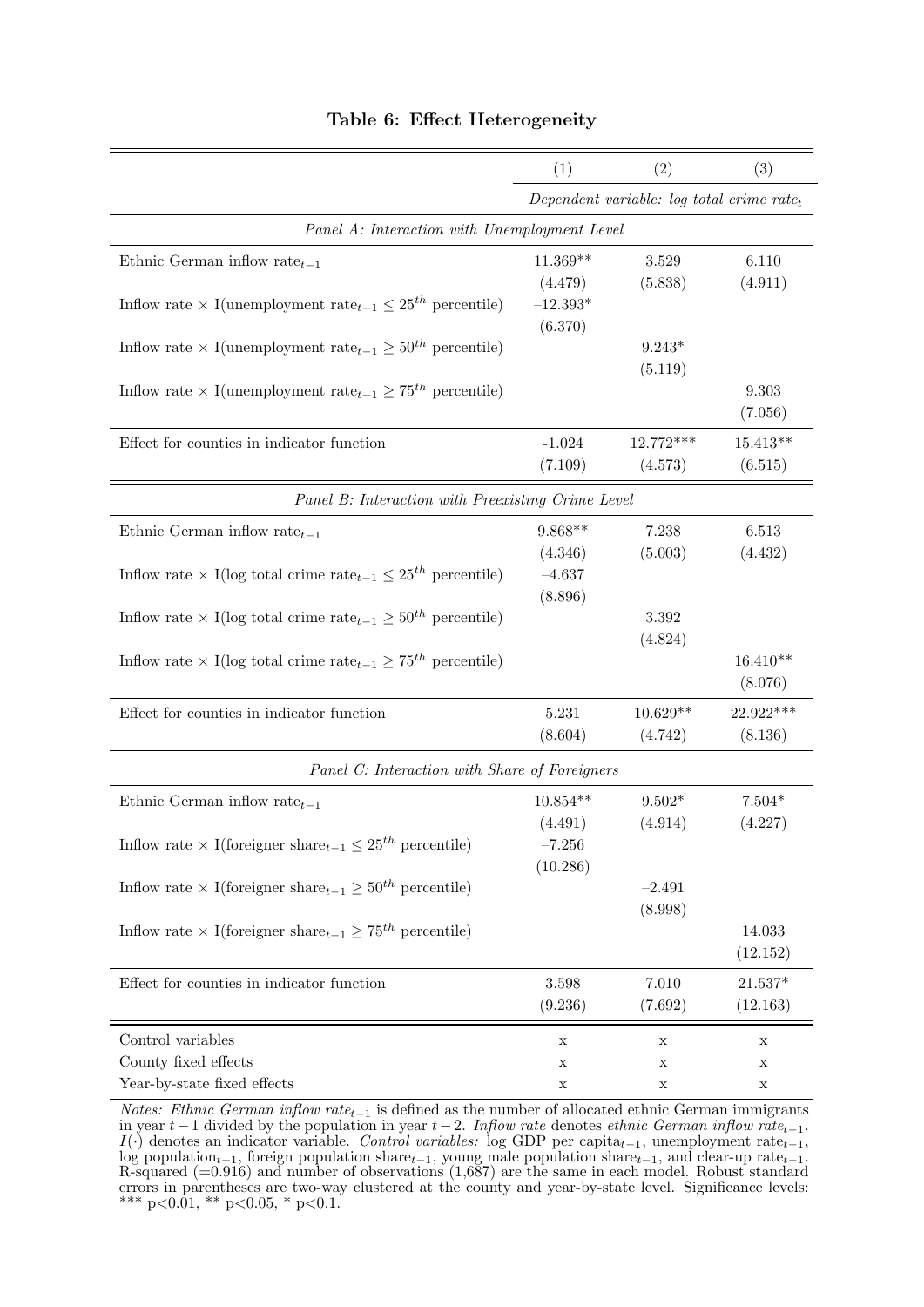|                                                   | (1)                                                   | (2)         | (3)         | (4)         | (5)         | (6)         | (7)         |
|---------------------------------------------------|-------------------------------------------------------|-------------|-------------|-------------|-------------|-------------|-------------|
|                                                   | Dependent variable: ethnic German inflow <sub>t</sub> |             |             |             |             |             |             |
| Log population <sub><math>t-1</math></sub>        | $306.33***$                                           |             |             |             | 329.12***   |             | $112.61***$ |
|                                                   | (32.54)                                               |             |             |             | (35.29)     |             | (28.95)     |
| Log GDP per capita $_{t-1}$                       |                                                       | 102.81      |             |             | 57.99       |             | 11.38       |
|                                                   |                                                       | (69.47)     |             |             | (43.47)     |             | (18.06)     |
| Unemployment rate $_{t-1}$                        |                                                       |             | $-6.28$     |             | 0.64        |             | 0.36        |
|                                                   |                                                       |             | (6.51)      |             | (3.42)      |             | (1.60)      |
| Foreign population share $_{t-1}$                 |                                                       |             |             | $13.03**$   | $-9.47***$  |             | $-1.57$     |
|                                                   |                                                       |             |             | (5.18)      | (3.31)      |             | (1.33)      |
| Ethnic German inflow of previous 3 years $_{t-1}$ |                                                       |             |             |             |             | $0.22***$   | $0.17***$   |
|                                                   |                                                       |             |             |             |             | (0.01)      | (0.02)      |
| Year fixed effects                                | $\mathbf X$                                           | $\mathbf x$ | $\mathbf X$ | $\mathbf x$ | $\mathbf x$ | $\mathbf X$ | $\mathbf x$ |
| R-squared                                         | 0.618                                                 | 0.147       | 0.140       | 0.177       | 0.630       | 0.767       | 0.795       |
| Observations                                      | 1,660                                                 | 1,660       | 1,660       | 1,660       | 1,660       | 1,660       | 1,660       |

#### Table A-1: Determinants of Ethnic German Immigrant Inflow into Counties

*Notes: Ethnic German inflow<sub>t</sub>* is the number of ethnic German immigrants allocated to a given county in year t. Robust standard errors in parentheses are two-way clustered at the county and year-by-state level. Signific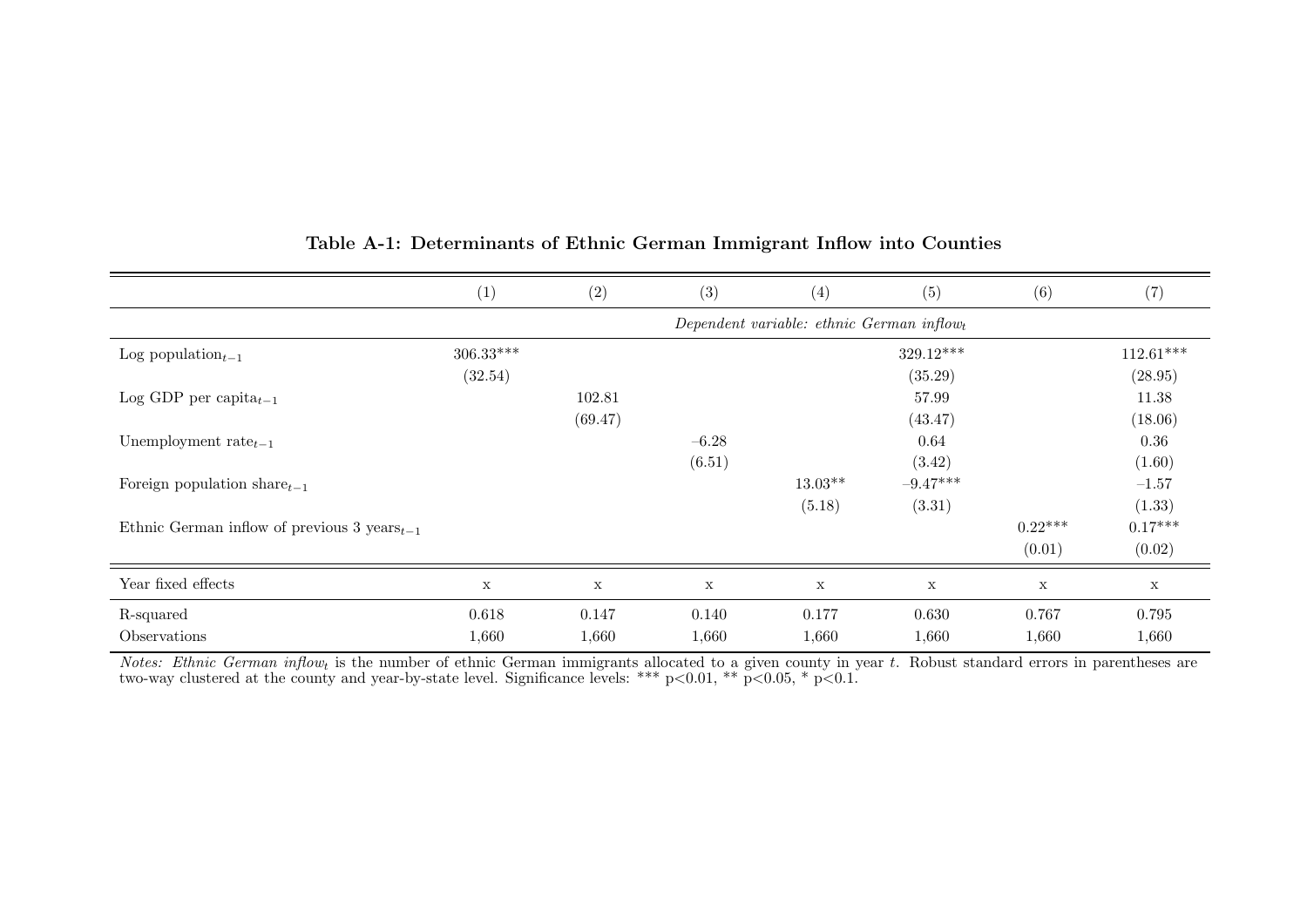|                       |                       |                            |                   | Ethnic Germans -                  |                        |  |  |  |  |  |
|-----------------------|-----------------------|----------------------------|-------------------|-----------------------------------|------------------------|--|--|--|--|--|
| Variable              | Ethnic<br>Germans     | Other<br>Immigrants        | Native<br>Germans | Other<br>Immigrants               | Native<br>Germans      |  |  |  |  |  |
| Panel A: Demographics |                       |                            |                   |                                   |                        |  |  |  |  |  |
| Age                   | 35.0                  | 33.1                       | 44.8              | $1.9***$                          | $-9.81***$             |  |  |  |  |  |
| Male                  | (22.3)<br>0.49        | (17.5)<br>0.46             | (11.3)<br>0.49    | [0.352]<br>$0.03***$              | [0.177]<br>0.00        |  |  |  |  |  |
|                       |                       |                            |                   | [0.008]                           | [0.001]                |  |  |  |  |  |
| Years since migration | 8.5                   | 7.4                        | n/a               | $1.1***$                          | n/a                    |  |  |  |  |  |
| German citizenship    | (4.6)<br>$\mathbf{1}$ | (3.9)<br>0.143             | $\mathbf{1}$      | [0.076]<br>$0.857***$<br>[0.0002] | $\boldsymbol{0}$       |  |  |  |  |  |
|                       |                       | Panel B: Education         |                   |                                   |                        |  |  |  |  |  |
| ISCED 1               | 0.107                 | 0.176                      | 0.017             | $-0.069***$                       | $0.087***$             |  |  |  |  |  |
| ISCED 2               | 0.298                 | 0.250                      | 0.172             | [0.009]<br>$0.048***$             | [0.003]<br>$0.126***$  |  |  |  |  |  |
|                       |                       |                            |                   | [0.01]                            | [0.006]                |  |  |  |  |  |
| ISCED <sub>3</sub>    | 0.439                 | 0.291                      | 0.528             | $0.148***$                        | $-0.089***$            |  |  |  |  |  |
| ISCED 4-6             | 0.156                 | 0.283                      | 0.284             | [0.011]<br>$-0.127***$            | [0.009]<br>$-0.128***$ |  |  |  |  |  |
|                       |                       |                            |                   | [0.013]                           | [0.010]                |  |  |  |  |  |
|                       |                       | Panel C: Employment        |                   |                                   |                        |  |  |  |  |  |
| Unemployment rate     | 0.127                 | 0.141                      | 0.047             | $-0.014$                          | $0.080***$             |  |  |  |  |  |
| Employment ratio      | 0.820                 | 0.779                      | 0.887             | [0.016]<br>$0.041**$              | [0.007]<br>$-0.067***$ |  |  |  |  |  |
|                       |                       |                            |                   | [0.017]                           | [0.009]                |  |  |  |  |  |
| Full-time working     | 0.933                 | 0.844                      | 0.951             | $0.089***$                        | $-0.018***$            |  |  |  |  |  |
| Usual hours worked    | 40.7                  | 42.1                       | 42.8              | [0.014]<br>$-1.4***$              | [0.006]<br>$-2.1***$   |  |  |  |  |  |
|                       | (7.5)                 | (11.6)                     | (11.5)            | [0.274]                           | [0.247]                |  |  |  |  |  |
| Temporary             | 0.165                 | 0.171                      | 0.059             | $-0.006$                          | $0.106***$             |  |  |  |  |  |
|                       |                       |                            |                   | [0.016]                           | [0.008]                |  |  |  |  |  |
|                       |                       | Panel D: Net income        |                   |                                   |                        |  |  |  |  |  |
| ${}< 900$             | 0.125                 | 0.185                      | 0.054             | $-0.060***$                       | $0.071***$             |  |  |  |  |  |
| 900-1,500             | 0.428                 | 0.373                      | 0.222             | [0.018]<br>$0.055***$             | [0.002]<br>$0.206***$  |  |  |  |  |  |
|                       |                       |                            |                   | [0.019]                           | [0.013]                |  |  |  |  |  |
| 1,500-2,000           | 0.286                 | 0.232                      | 0.257             | $0.054***$                        | $0.029**$              |  |  |  |  |  |
| 2,000-2,600           | $0.122\,$             | 0.121                      | 0.216             | [0.015]<br>0.001                  | 0.011 <br>$-0.094***$  |  |  |  |  |  |
|                       |                       |                            |                   | [0.013]                           | [0.01]                 |  |  |  |  |  |
| 2,600-4,000           | 0.031                 | 0.060                      | 0.175             | $-0.029***$                       | $-0.144***$            |  |  |  |  |  |
| > 4,000               | 0.007                 | 0.029                      | 0.077             | [0.009]<br>$-0.022***$            | [0.01]<br>$-0.070***$  |  |  |  |  |  |
|                       |                       |                            |                   | [0.005]                           | [0.006]                |  |  |  |  |  |
|                       |                       | Panel E: Social Assistance |                   |                                   |                        |  |  |  |  |  |
| Hartz IV              | 0.178                 | $\,0.194\,$                | 0.051             | $-0.016$                          | $0.127***$             |  |  |  |  |  |
| $\rm ALG$ I           | $\,0.035\,$           | 0.042                      | 0.016             | [0.018]<br>$-0.007$               | [0.007]<br>$0.019***$  |  |  |  |  |  |
|                       |                       |                            |                   | [0.007]                           | [0.003]                |  |  |  |  |  |

#### Table A-2: Characteristics of Ethnic German Immigrants, Other Immigrants, and Native Germans

Notes: The samples of ethnic Germans and other immigrants include only individuals who immigrated to Germany between 1996 and 2005. Samples are restricted to the eight German states included in the analysis. Samples in Panel A contain 4,292 ethnic Germans, 9,469 other immigrants, and 320,328 native Germans, respectively. The number of observations are lower in the other panels, depending on the sample restrictions used. Statistics are weighted by population weights. The sample in Panel B is restricted to persons not in school. Samples in Panel C are restricted either to males of working age, that is, 25 to 60 years old, not in school, and either employed or unemployed. Employment ratio gives the share of employed over the male working age population. For full-time and temporary working, the sample is restricted to employed persons only. Usual hours worked includes only full-time employed males. The sample in Panel D is restricted to employed males of working age who are not in school. Net income is the net income in the previous month in current (2008) Euro. Samples in Panel E include males of working age who are not in school. Hartz IV refers to public social assistance for medium- and long-term unemployed and  $ALG I$  refers to public social assistance for short-term unemployed ( $\lt 1$  year). Standard deviations in parentheses and standard errors in brackets. Significance levels: \*\*\* p<0.01, \*\* p<0.05, \* p<0.1. Data source: Special evaluation of the German Microcensus 2008 by the German Federal Statistical Office.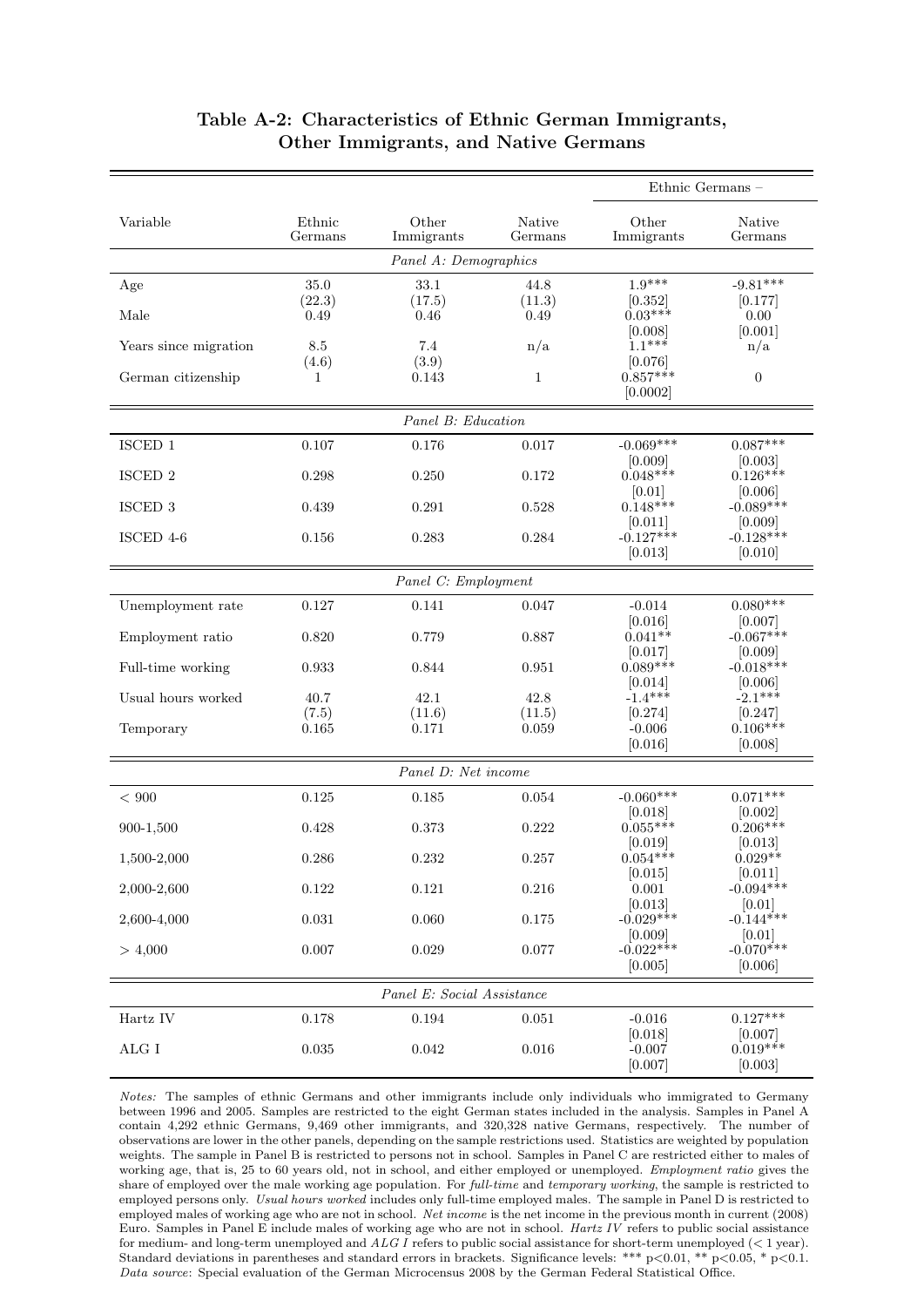| State                               | Counties | Years     |                   | County-year observations by crime category |                   |                   |                   |                   |  |
|-------------------------------------|----------|-----------|-------------------|--------------------------------------------|-------------------|-------------------|-------------------|-------------------|--|
|                                     |          |           | $\left( 1\right)$ | $\left( 2\right)$                          | $\left( 3\right)$ | $\left( 4\right)$ | $\left( 5\right)$ | $\left( 6\right)$ |  |
| Baden-Württemberg                   | 44       | 1997-2006 | 440               | 440                                        | 440               | 440               | 440               | 440               |  |
| $B$ remen <sup>a</sup>              | 1<br>T   | 1997-2006 | 10                | 3                                          | 10                | 3                 | 10                | 3                 |  |
| $\text{Hamburg}^b$                  | 1        | 1999-2006 | 7                 | 7                                          | 7                 | 7                 | 7                 | 7                 |  |
| Hesse <sup>c</sup>                  | 26       | 2003-2006 | 104               | 104                                        | 104               | 104               | 104               | 104               |  |
| Lower Saxony <sup>d</sup>           | 46       | 1997-2006 | 456               | 456                                        | 456               | 456               | 456               | 456               |  |
| North Rhine-Westphalia <sup>e</sup> | 46       | 1997-2006 | 460               | 138                                        | 460               | 138               | 138               | 138               |  |
| Saarland                            | 6        | 1997-2006 | 60                | 60                                         | 60                | 60                | 60                | 60                |  |
| Schleswig-Holstein                  | 15       | 1997-2006 | 150               | 150                                        | 150               | 150               | 150               | 150               |  |
| Total                               | 185      |           | 1.687             | 1,358                                      | 1,687             | 1,358             | 1,365             | 1,358             |  |

Table A-3: Analysis Sample

Notes: Crime categories: (1) total crime, (2) battery, (3) drug, (4) property damage, (5) burglary, and (6) street crime. <sup>a</sup>Bremen consists of two counties, but crime data are available only at the state level. Crime rates for  $(2)$ ,  $(4)$ , and  $(6)$  are available only for years 2003–2006. <sup>b</sup>Crime data are available only for years 1999–2006. <sup>c</sup>Allocation of ethnic Germans started only in 2002. <sup>d</sup>Ethnic German inflow data not available for city of Hannover for 2003–2006. <sup>e</sup>Crime rates for  $(2)$ ,  $(4)$ ,  $(5)$ , and  $(6)$  are available only for years 2003–2006.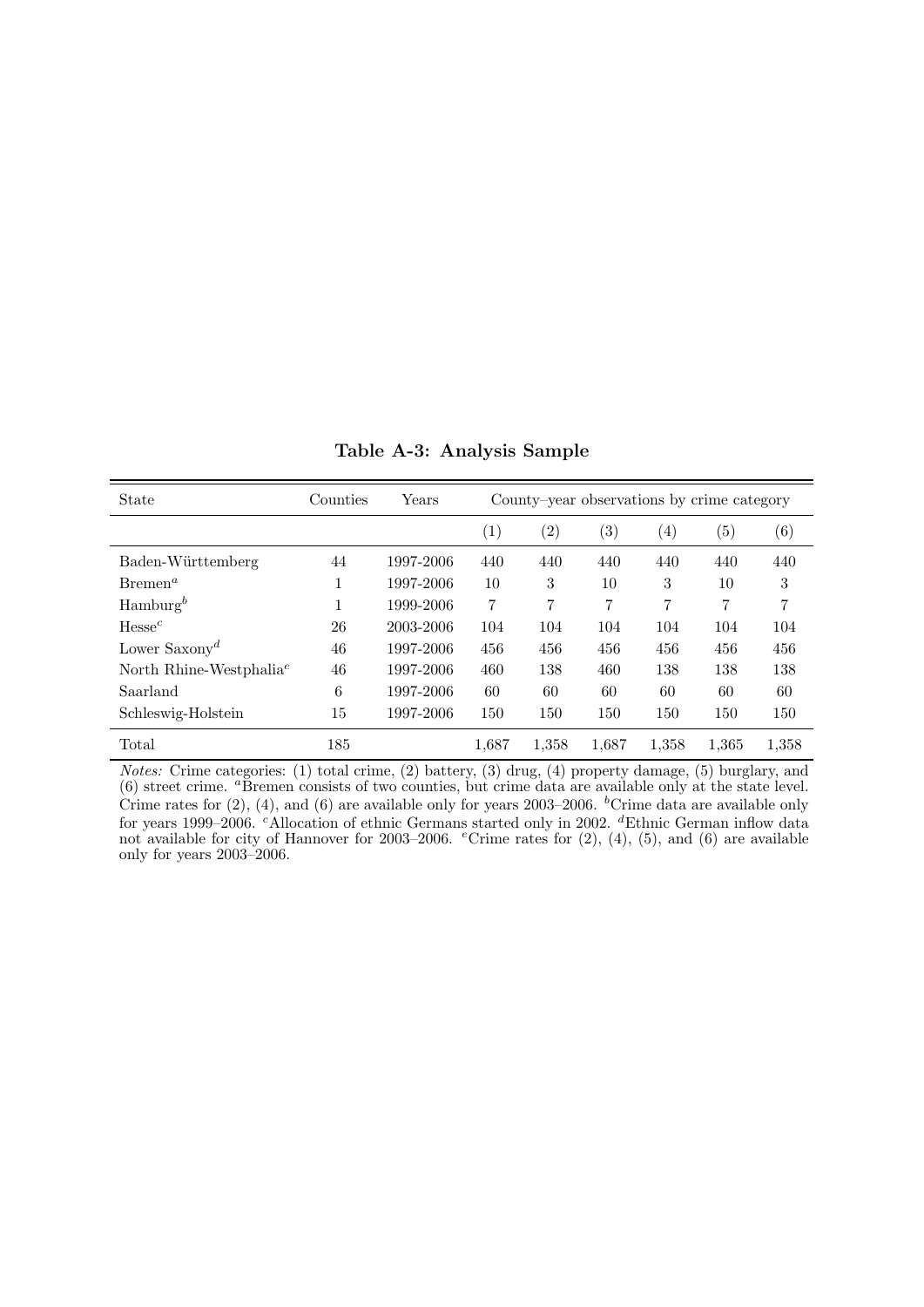|                                                        | (1)         | (2)                                                   | (3)         | (4)         |
|--------------------------------------------------------|-------------|-------------------------------------------------------|-------------|-------------|
|                                                        |             | Dependent variable: log total crime rate <sub>t</sub> |             |             |
| Ethnic German inflow rate <sub><math>t-1</math></sub>  | $8.756**$   | $8.850**$                                             | $8.661**$   | $8.969**$   |
|                                                        | (4.196)     | (4.269)                                               | (4.281)     | (4.177)     |
| Social Democrats simple majority $_{t-1}$              |             | $-0.014$                                              | $-0.015$    |             |
|                                                        |             | (0.012)                                               | (0.012)     |             |
| Different simple majority in state and county $_{t-1}$ |             |                                                       | 0.008       |             |
|                                                        |             |                                                       | (0.010)     |             |
| Conservatives/Liberals absolute majority $_{t-1}$      |             |                                                       |             | 0.004       |
|                                                        |             |                                                       |             | (0.013)     |
| Social Democrats/Greens absolute majority $_{t-1}$     |             |                                                       |             | $-0.016$    |
|                                                        |             |                                                       |             | (0.020)     |
| Control variables                                      | $\mathbf X$ | X                                                     | $\mathbf X$ | $\mathbf X$ |
| County fixed effects                                   | X           | X                                                     | X           | $\mathbf x$ |
| Year-by-state fixed effects                            | X           | X                                                     | X           | X           |
| R-squared                                              | 0.916       | 0.916                                                 | 0.916       | 0.916       |
| Observations                                           | 1,687       | 1,687                                                 | 1,687       | 1,687       |

#### Table A-4: Effect of Ethnic German Immigrants on Total Crime Controlling for Political Majority

Notes: Ethnic German inflow rate<sub>t−1</sub> is defined as the number of allocated ethnic German immigrants in year  $t-1$  divided by the population in year  $t-2$ . Control variables: log population<sub>t-1</sub>, log GDP per capita<sub>t−1</sub>, unemployment rate<sub>t−1</sub>, foreign population share<sub>t−1</sub>, young male population share<sub>t−1</sub>, and clear-up rate<sub>t−1</sub>. Social Democrats simple majority<sub>t−1</sub> equals 1 if the Social Democratic Party (SPD) has the largest share of votes; 0 otherwise. Conservatives/Liberals absolute majority<sub>t−1</sub> equals 1 if the conservative party, the Christian Democratic Union (CDU), and the liberal party, the Free Democratic Party (FDP), together have the majority of votes; 0 otherwise. Social Democrats/Greens absolute majority<sub>t−1</sub> equals 1 if the Social Democratic Party (SPD) and the Green party together have the majority of votes; 0 otherwise. Different majority in state and county<sub>t−1</sub> equals 1 if the party with the largest share of votes in the county is different than the party with the largest share of votes in the state; 0 otherwise. Robust standard errors in parentheses are two-way clustered at the county and year-by-state level. Data on party votes come from the Federal Statistical Office and the State Statistical Offices *(Regionalstatistik)*. Shares of votes refer to second votes in the regional elections and in the state elections, respectively. Significance levels: \*\*\* p<0.01, \*\* p<0.05, \* p<0.1.